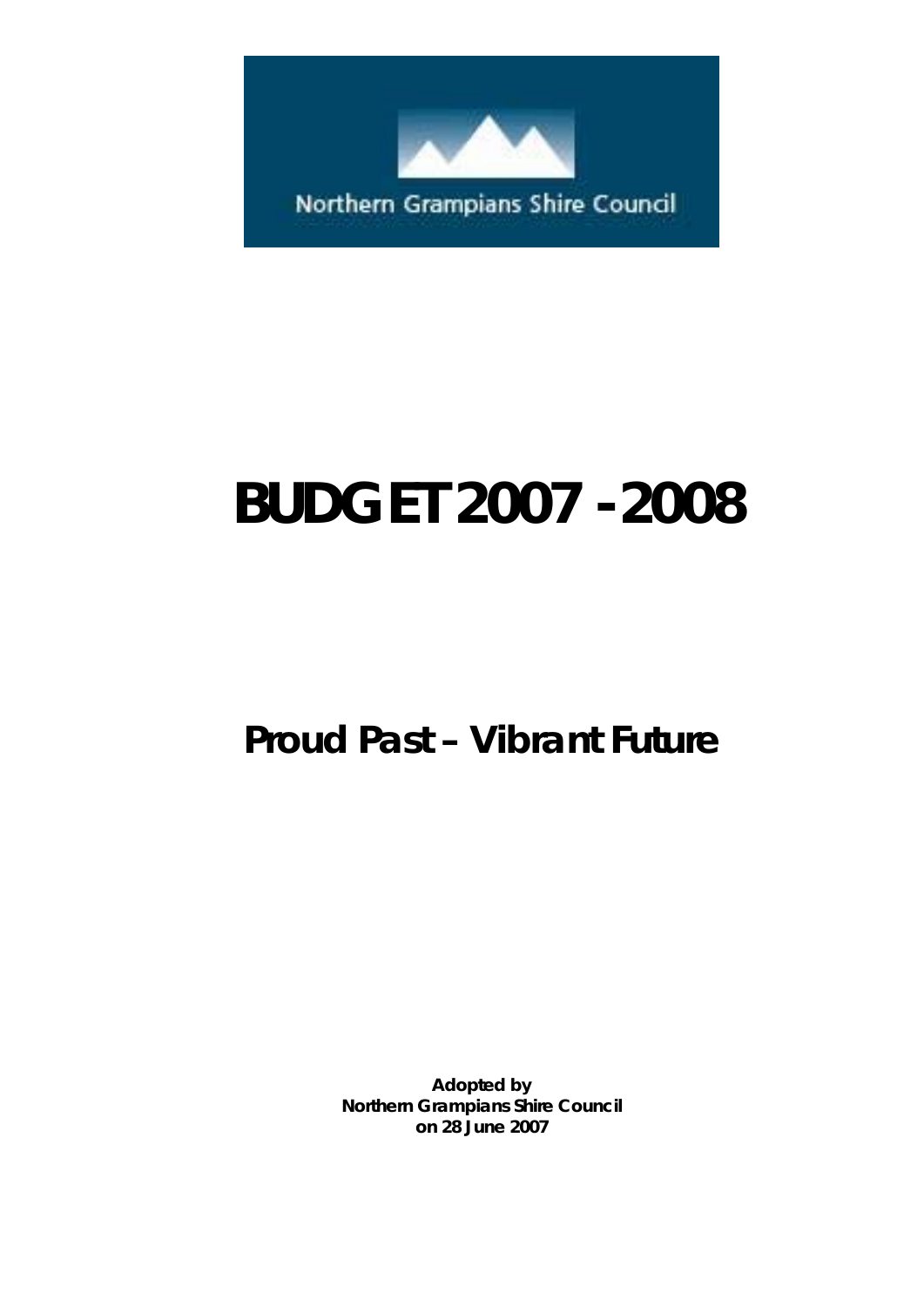## **Table of Contents**

| <b>Executive Summary</b>              |                |
|---------------------------------------|----------------|
| Introduction                          | 3              |
| Highlights                            | 4              |
| Cost Pressures on Council             | 5              |
| Rate Revenue                          | 6              |
| <b>Budget Preparation</b>             |                |
| Strategic Planning Framework          | 7              |
| Council Plan                          | $\overline{7}$ |
| <b>Statutory Requirements</b>         | 8              |
| <b>Analysis of Operating Budget</b>   |                |
| <b>Operating Revenue</b>              | 9              |
| <b>Operating Expenditure</b>          | 11             |
| <b>Analysis of Cash Position</b>      | 12             |
| <b>Analysis of Capital Works</b>      |                |
| <b>Funding Sources</b>                | 14             |
| <b>Capital Works</b>                  | 16             |
| <b>Analysis of Financial Position</b> | 17             |
| Strategic Resource Plan               | 18             |
| <b>Rating Strategy</b>                | 19             |
| <b>Borrowing Strategy</b>             | 21             |
| <b>Capital Grants</b>                 | 22             |

## **APPENDICES**

## **Appendix A –Budget Statements**

| A <sub>1</sub><br>A <sub>2</sub><br>A <sub>3</sub><br>A4 | <b>Budgeted Income Statement</b><br><b>Budgeted Balance Sheet</b><br><b>Budgeted Standard Cash Flow Statement</b><br>Budgeted Standard Capital works Statement  | 24<br>25<br>26<br>27 |
|----------------------------------------------------------|-----------------------------------------------------------------------------------------------------------------------------------------------------------------|----------------------|
|                                                          | Appendix B - Capital Works Program                                                                                                                              | 28                   |
|                                                          | Appendix C - Strategic Resource Plan 2007 - 2011                                                                                                                |                      |
| C1<br>C <sub>2</sub><br>C <sub>3</sub><br>C4             | Projected Standard Income Statement<br>Projected Standard Balance Sheet<br>Projected Standard Cash Flow Statement<br>Projected Standard Capital works Statement | 33<br>34<br>35<br>36 |
|                                                          | Appendix D - Activities, Initiatives and Performance Indicators                                                                                                 | 37                   |
|                                                          | Appendix E - Program Budget                                                                                                                                     | 44                   |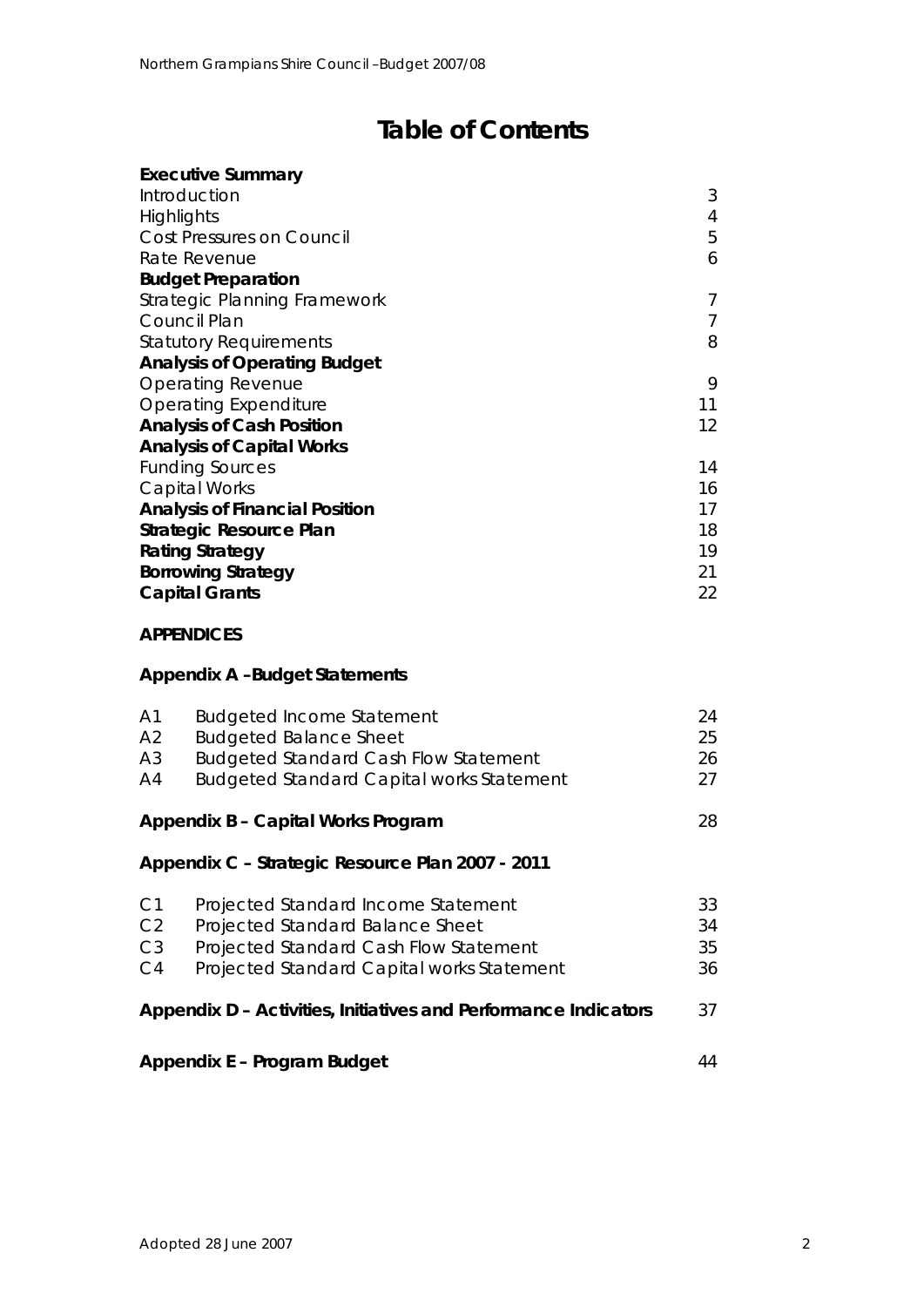## **Executive Summary**

## **Introduction**

The Local Government Act 1989 requires Northern Grampians Shire Council to prepare and adopt an annual budget by 31 August of each year.

Council having complied with all of the relevant requirements of the Local Government Act 1989 relating to Budgets adopted its 2007-2008 Budget at its Ordinary Meeting of 28 June 2007.

A key element of the plan is that rate revenue will increase by 6.7% over the total rate revenue raised in 2006/2007.

The \$20.93 million Budget is both financially responsible and fiscally balanced yet ensures adequate growth in services provided to the community and an ambitious programme of capital works, totalling \$6.26m. Council's aim when developing the 2007-2008 Budget detailed in this report was to consider its long term financial plan and address the strategic directions of the *Council Plan 2007-2011* building on Northern Grampians "Proud Past-Vibrant Future."

The 2007-2008 budget presented in this report has been developed through a process of consultation and review with Council and Council officers. The budget for 2007-2008 has been formed on the basis of long term financial plans.

The total operational budget for 2007-2008 is \$20.93 million in revenue and \$20.34 million for expenditure. To bridge the gap between income and expenditure, council is reviewing the efficiency of current services, and has adopted a Rates and Financial Sustainability Policy. The initial impact of the review is highlighted by a 0.9% reduction in Operating expenditure for 2007/2008 when compared to the 2006/2007 forecast.

Of the \$6.26 million of capital funding required \$3.04 million will come from Council operations and transfers from reserves, \$0.50 million from loans, \$2.34 million from grants, \$0.38 million from asset sales and other contributions.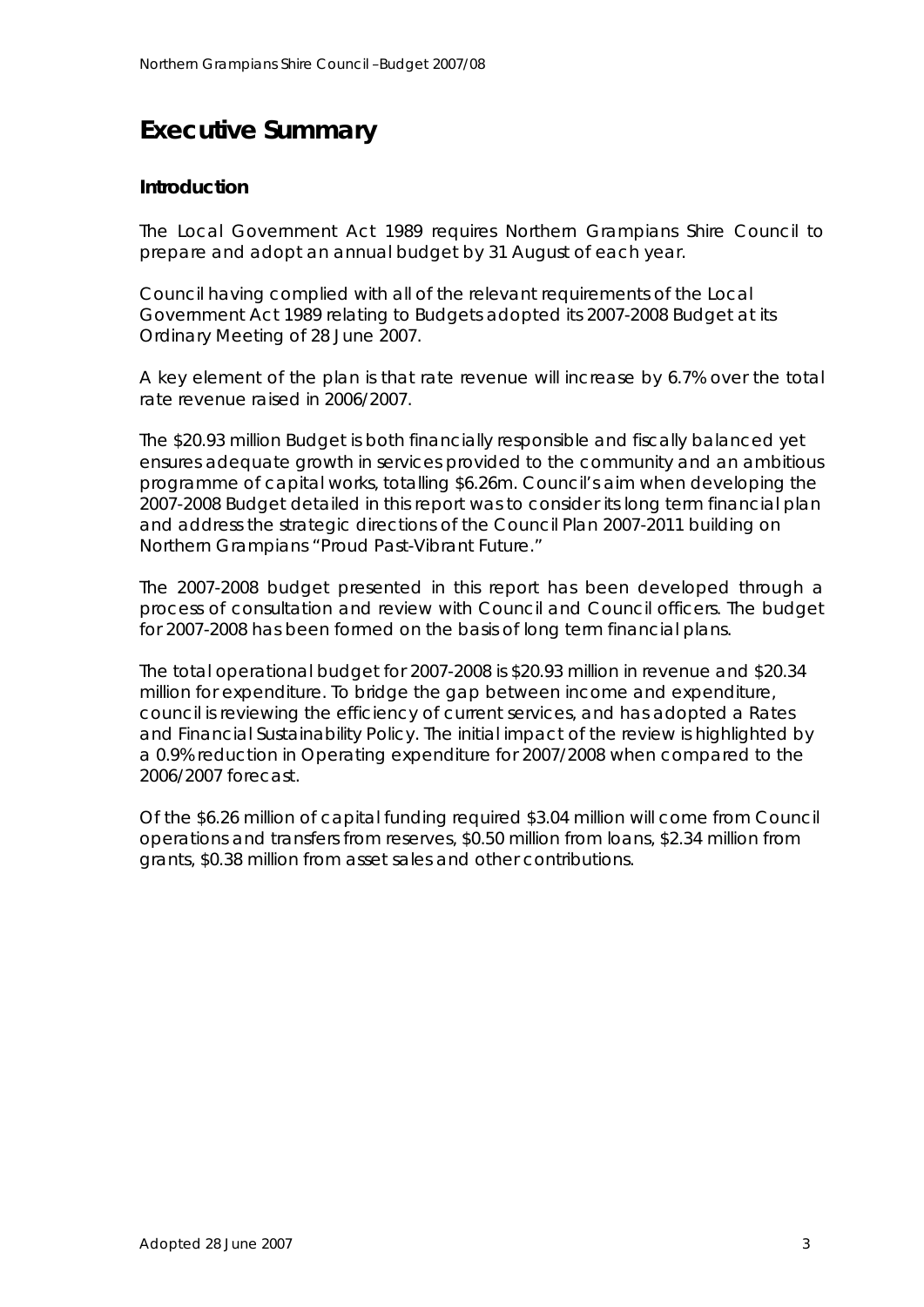## **Highlights**

The following is a summary of the highlights, initiatives and major expenditure included in the 2007-2008 budget;

- Capital expenditure on Roads for 2007/08 \$1,885,350
	- o Harris Lane intersection
	- o Thornfeldt Street (Stage 2)
	- o Resealing of roads
	- o Resheeting of gravel roads
	- o Town street sealing
	- o Dundas street bypass
- Capital expenditure on Bridges for 2007/08 \$377,500
- Capital expenditure on Water Management projects for 2007/08 \$573,000
	- o Continuation of SWANS project
	- o Government Dam reactivation
	- o Central Park water alternatives
- Capital expenditure on Buildings for 2007/08 \$859,100
	- o Development of Halls Gap Community & Tourism Hub
	- o Commencement of further upgrade works at Kara Kara Hall
	- o Commencement of the Hall of Fame upgrade project
- Commencement of project to upgrade Stawell Airport
- Installation of gas pipeline in Stawell
- Improvement of recreation facilities
	- o Lights for Lord Nelson Park football oval
	- o Netball court lights at North Park
	- o Upgrades to Playgrounds
- 2008 property revaluation \$139,150
- Electoral representation review \$29,000
- Development of a 20 year strategy for Halls Gap
- Continued implementation of Small Town UDF's
- Planned efficiency review of services
- Grants Commission funding up \$153,564 (3.3%) to \$4,746,580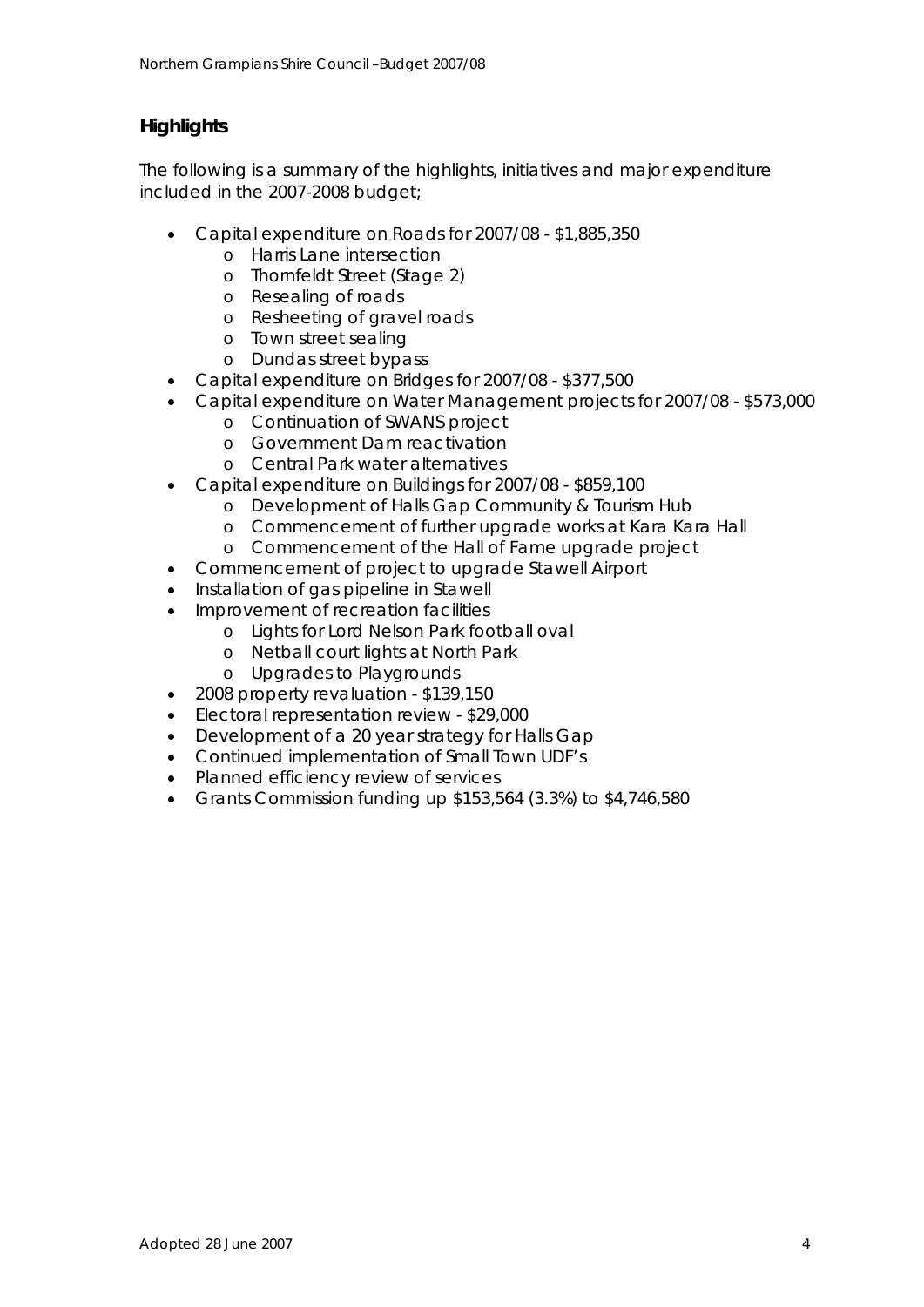## **Cost Pressures on Council**

In the 2007-2008 Financial Year, several factors will have an impact on the Council's rating base;

- Councils across Victoria are increasingly bearing the brunt of costs associated with roads, public transport, recreation, libraries and other services. State and Federal funding of Local Government is not keeping pace, resulting in cost shifting to ratepayers. The end result is that additional rate revenue is required to meet the cost of these services.
- The final increase of 4% under the terms of the current Enterprise Bargaining Agreement. In addition to the Enterprise Bargaining Agreement, the Council's salaries and wages are impacted by movements in the banding levels that are applied to Staff in accordance with the award. The impact of these movements is approximately \$370,000.
- Increases on goods and services of 3% per annum have been allowed for to cover the movement in the Consumer Price Index (CPI). Many Council costs, however increase by more than this amount, for example fuel costs.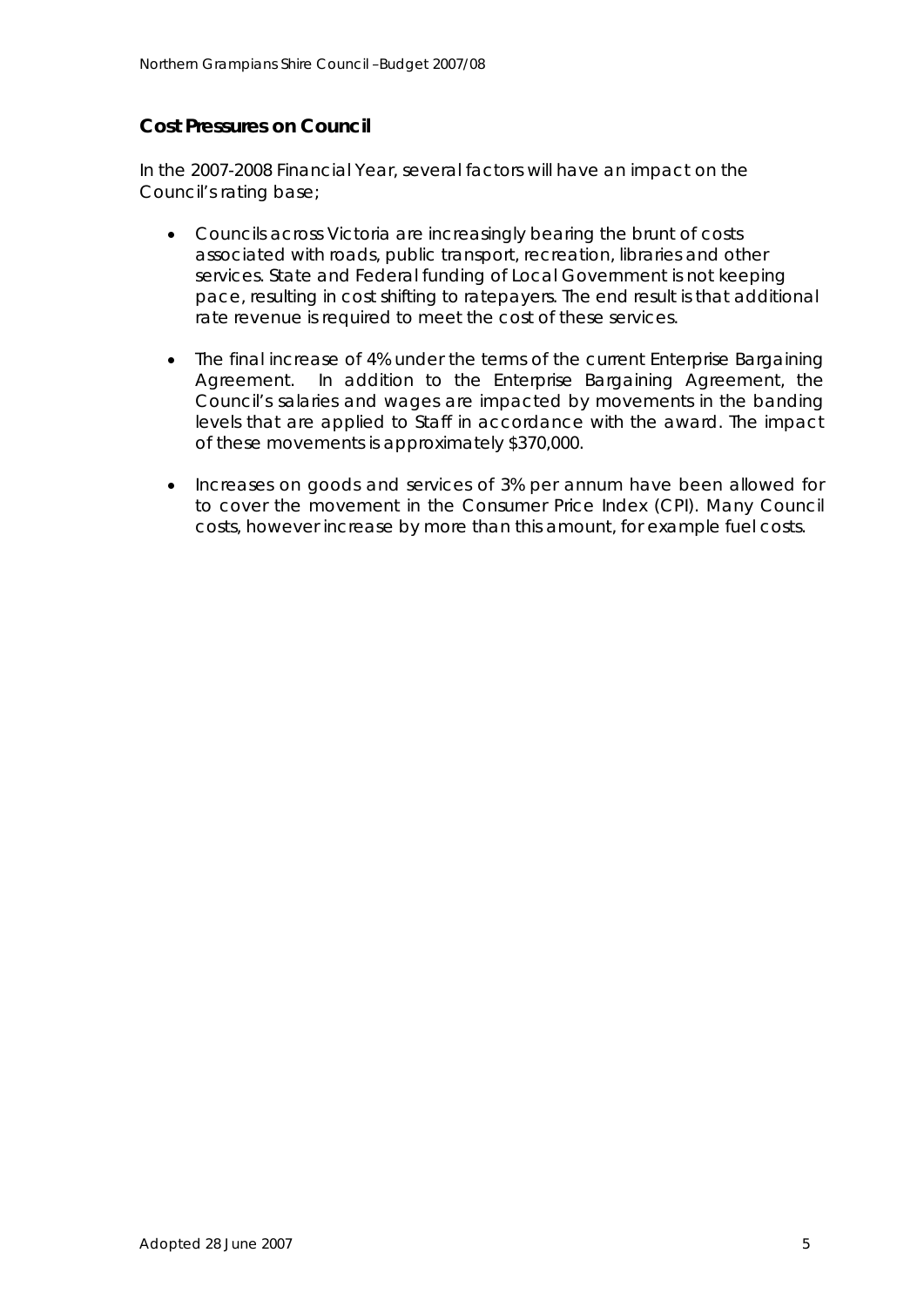## **Rate Revenue**

Revenue from rates & charges will be \$9,178,660 (includes a \$10,400 estimate for supplementary rates to be raised during the year)

Following a review of the differential rating systems Council has determined that there will be no change this year in the rating differentials that were established for 2006-2007.

The municipal charge will remain at \$95.00. The garbage and recycling charges have been increased by 7%.

All properties will be rated at 0.5291% of Capital Improved Value (CIV) and a 35% discount will apply to those properties that have qualified for the farm rate. In addition there are five (5) properties that qualify for the 42% discount for Cultural & Recreational lands.

The structure of the rates is as follows:

| General rate                   | 0.5291 cents in the $$$  |
|--------------------------------|--------------------------|
| Farm rate                      | $0.3439$ cents in the \$ |
| <b>Cultural and Recreation</b> | 0.3068 cents in the $$$  |
| <b>Garbage Charges</b>         |                          |
| 80 litre bin                   | \$106.90                 |
| 120 litre bin                  | \$137.80                 |
| 240 litre bin                  | \$213.80                 |
| <b>Recycling Service</b>       |                          |
| Kerbside                       | \$49.70                  |
|                                |                          |
| <b>Municipal Charge</b>        | \$95.00                  |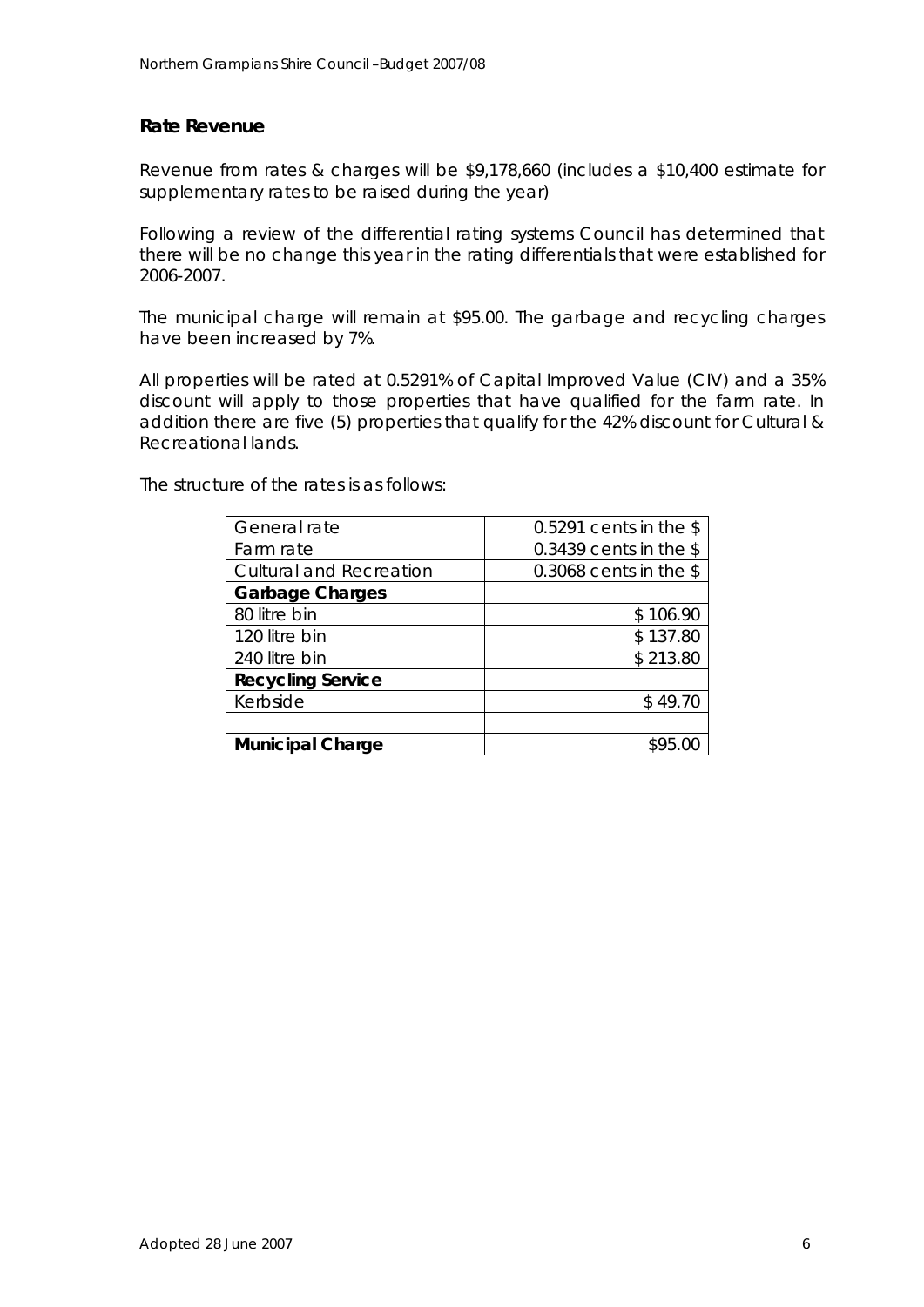## **Budget Preparation**

## **Strategic Planning Framework**

Council has a strategic approach to corporate planning and budgeting in place. This approach allows Council to make planning decisions in light of financial and other resource constraints. The process seeks to align the development of the Council Plan, Annual Budget and Long-term Financial Strategy.

The Council Plan underpins Council's decision making process, policies and procedures. It is the key strategic document of Council which covers a four year period, but is reviewed annually. Day to day operations are carried out following the activities and initiatives identified in the Budget which are in turn aimed at delivering the Strategic Objectives detailed in the Council Plan.

The long term Strategic Resource Plan is the key tool that assists the planning and decision making process for Council's future financial resource allocation. Although the Plan is subject to annual review, it provides a mechanism for Council to inform the community of the long-term viability and financial health of the Shire.

## **Council Plan**

The Annual Budget is directed by the Council Plan 2007-2011. This budget document includes activities and initiatives to be funded and which contribute to the achievements of the Objectives and Goals identified in the Council Plan 2007- 2011.

This Council Plan responds to 5 significant opportunities and challenges:

- 1. **Managing transport, economic, social and cultural infrastructure**  improving transport and roads, social and economic and cultural infrastructure to facilitate community growth and business development
- 2. **Planning for growing, safe, and vibrant communities** ensuring that we plan for the future and therefore plan for the community we want for future generations
- 3. **Communicating and marketing our achievements**  creating a culture of engaging the community and key stakeholders in the social, infrastructure, economic and cultural activities of Council
- 4. **Delivering transparent and strong governance** ensure the community is aware of how decisions are made and resources are allocated
- 5. **Developing and sustaining our capabilities** further develop and sustain our staff, resources and delivery capabilities to respond to changing needs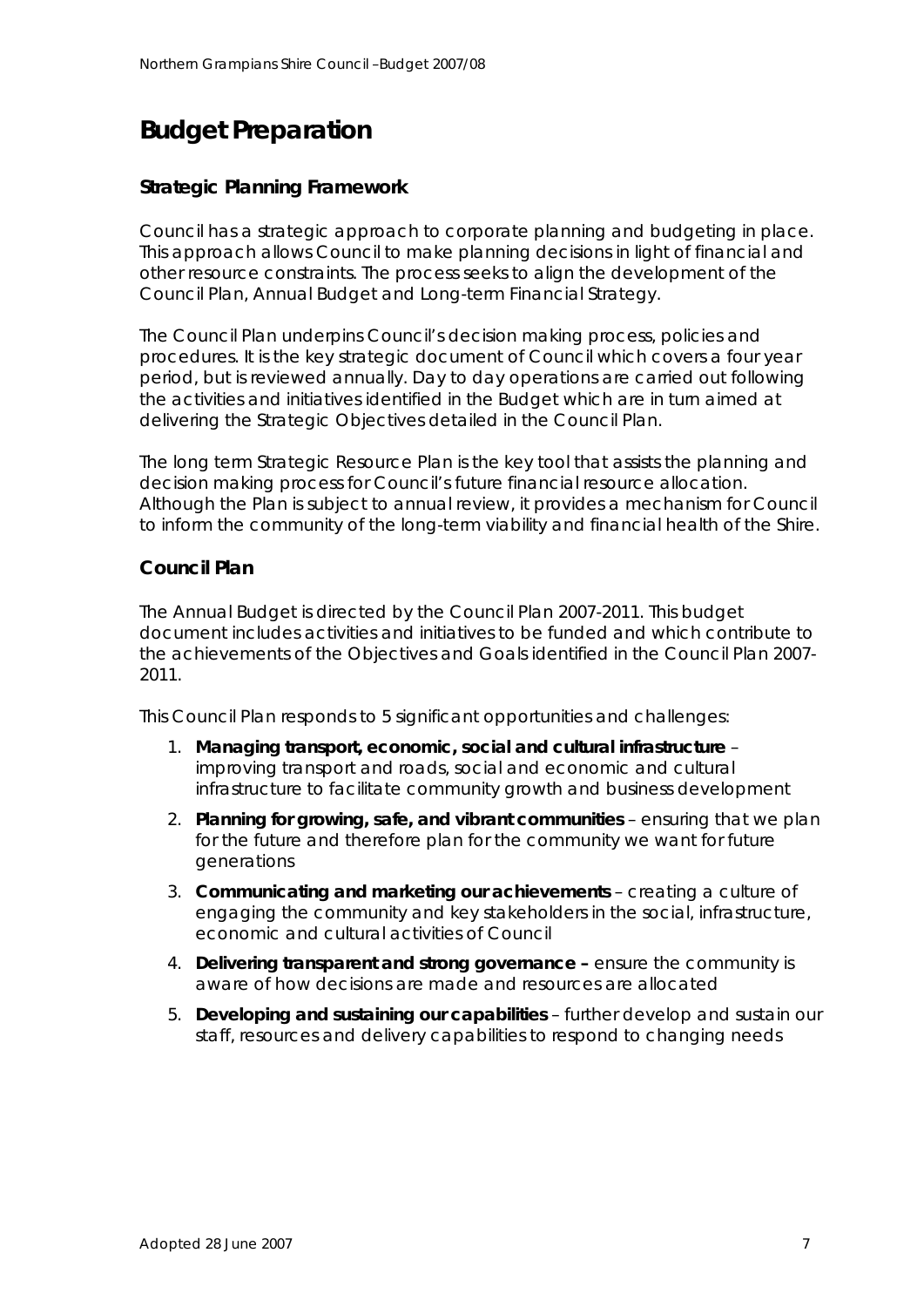## **Statutory Requirements**

Under the provision of the Local Government Act 1989, Northern Grampians Shire Council is required to prepare and adopt an annual budget. The budget must include certain information about the rates and charges that Council intends to levy as well as a range of other financial information required by the Local Government regulations 2004.

The budget includes standard statements being:

Income Statement Balance Sheet Cash Flow Statement Capital Works Statement Description of Activities and Initiatives Key Strategic Activities

These statements have been prepared in accordance with Australian Accounting standards. They include information about the rates and charges to be levied, the Capital works program to be undertaken and other financial information which Council requires in order to make an informed decision about the adoption of the budget.

The budget includes consideration for long-term strategies in a proper management context. These include the Strategic Resource Plan, rating Strategy, and Borrowing Strategy.

#### **Budget processes**

This section lists the budget processes to be undertaken in order to adopt the Budget in accordance with the Act and Regulations.

| 1. Proposed budget submitted to Council for approval        | 31-May-07    |
|-------------------------------------------------------------|--------------|
| 2. Public notice advising intention to adopt budget         | 5-Jun-07     |
| 3. Budget available for public inspection & comment         | 7-Jun-07     |
| 4. Submissions period closes                                | 21-Jun-07    |
| 5. Submissions considered by Council/Committee              | 28-Jun-07    |
| 6. Budget and submissions presented to Council for adoption | 28-Jun-07    |
| 7. Copy of adopted budget submitted to the Minister         | $3$ -July-07 |
|                                                             |              |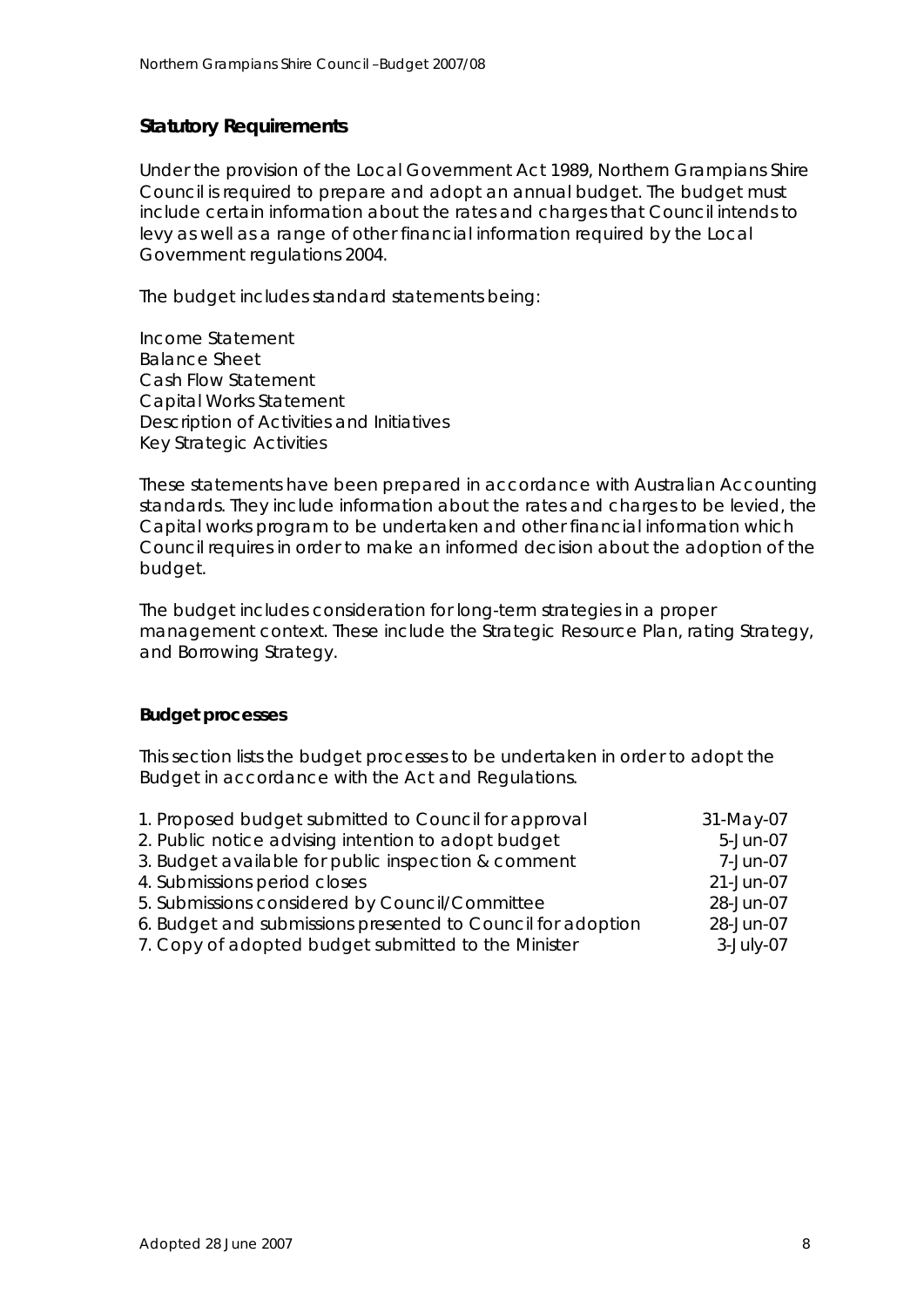## **Analysis of Operating Budget**

This section of the annual budget report analyses the expected revenue and expenditure of the Council for the 2007/08 year.

## **Operating Revenue**

A summary of revenue for 2007/08 is as follows:

| Revenue Type                   | Forecast | <b>Budget</b> | Variance |           |
|--------------------------------|----------|---------------|----------|-----------|
|                                | 2006/07  | 2007/08       |          |           |
|                                | '000'    | '000          | '000'    | %         |
|                                |          |               |          |           |
| Rates & Charges                | 8,602    | 9.179         | 577      | 6.7%      |
| User Fees and Charges          | 2,435    | 2,598         | 163      | 6.7%      |
| Grants - Operational           | 6,881    | 6,089         | (792)    | (11.5%)   |
| Grants - Capital               | 2,847    | 2,343         | (504)    | (17.7%)   |
| Contributions                  | 369      | 444           | 75       | 20.3%     |
| Other                          | 291      | 281           | (10)     | $(3.4\%)$ |
|                                |          |               |          |           |
| <b>TOTAL OPERATING REVENUE</b> | 21,425   | 20,934        | (491)    | $(2.3\%)$ |

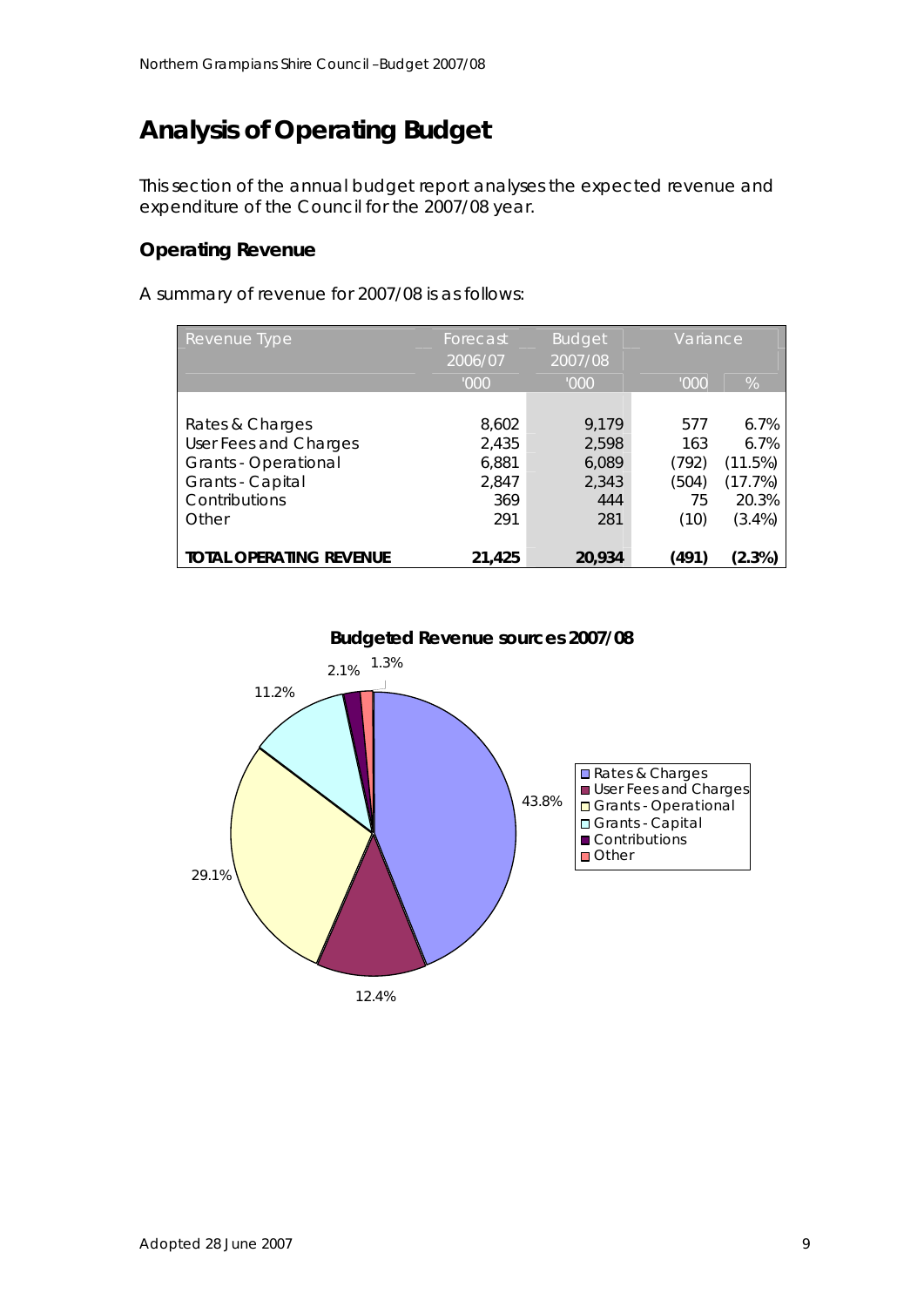The overall revenue from rates and charges will increase by 6.7 % compared to 2006/07. Garbage and recycling charges have been increased by 7% and the municipal charge remains at the same level as 2006-2007, that is \$95.00 per applicable property. Included in the 2007-2008 financial year is the full impact of the supplementary valuations done during 2006-2007. Refer to the section on "Rating Strategy" for more detailed breakdown of the rate income. Revenue from rates and charges makes up

#### User Fees and Charges **business 80.163M** increase

Following a review, numerous increases were applied to the many varying fees and charges. Allowance also was made for increase in volumes. Based on the price review it is anticipated that overall income from user fees will increase by 6.7%.

### *Grants - Operational \$0.792M decrease*

The major changes include the loss of the Veterans Home Care contract and the decision to no longer provide maintenance services for Vic Roads. These two alone account for 66% of the decrease in grant funds.

In addition a number of grants associated with the 2006 fires and the completion of a number of drought funded projects will no longer be available.

## *Grants - Capital \$0.504M decrease*

Grant income for capital changes from year to year depending on number of applications submitted and Government policy. Refer to the section on "Capital Grants" for a more detailed breakdown of the planned capital grants for 2007/2008.

#### *Contributions \$0.075M increase*

# Contributions change from year to year depending on capital projects and other

factors. The major changes this year relates to the contribution from the State Revenue Office for general revaluation being currently undertaken.

### *General Rates \$0.577M increase*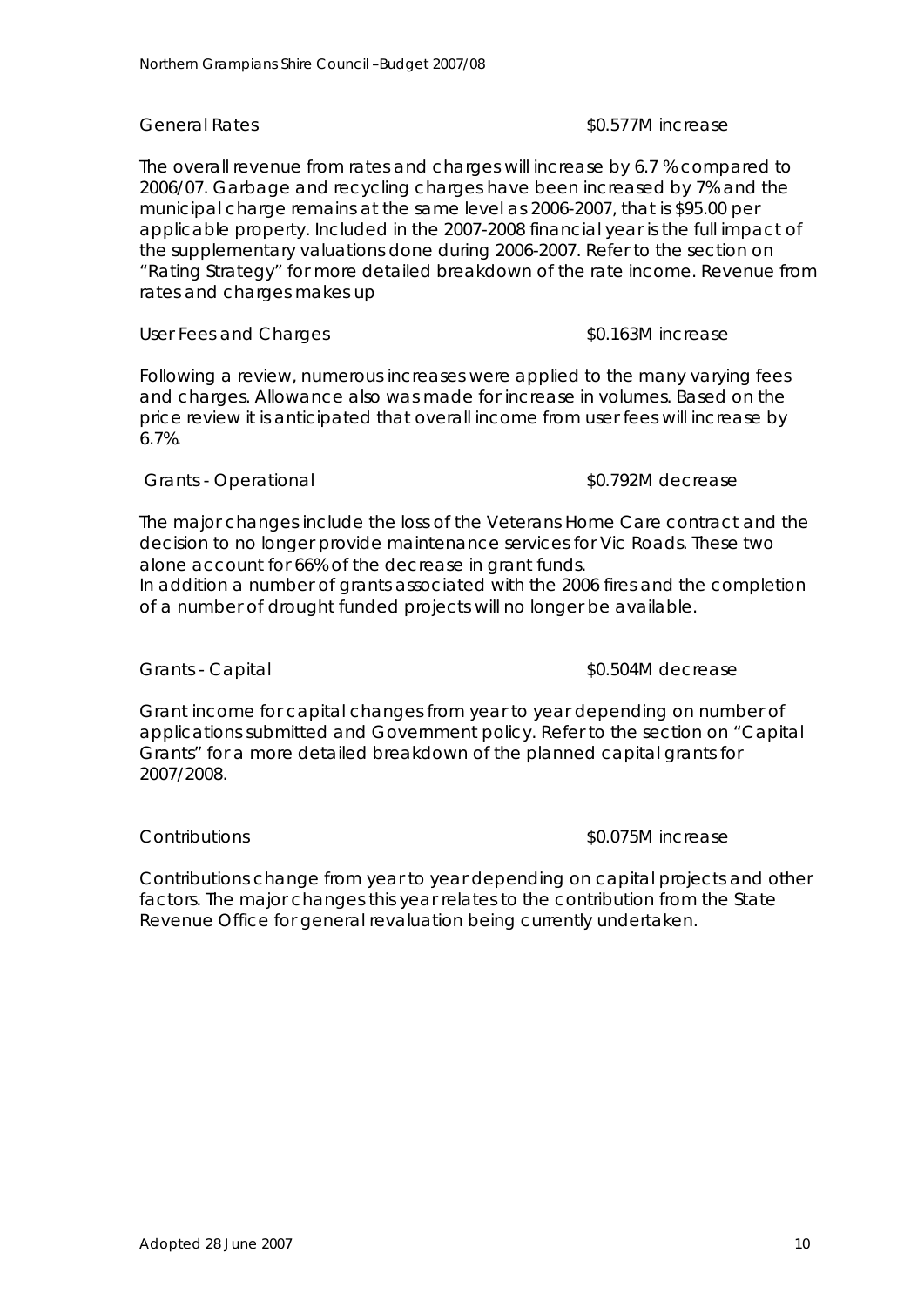## **Operating Expenditures**

| <b>Expenditure Type</b>   | Forecast<br>2006/07 | <b>Budget</b><br>2007/08 | Variance |           |
|---------------------------|---------------------|--------------------------|----------|-----------|
|                           | '000'               | '000'                    | '000     | %         |
|                           |                     |                          |          |           |
| <b>Employee Costs</b>     | 8,252               | 8,574                    | 322      | 3.9%      |
| Materials and Services    | 6,926               | 6,294                    | (632)    | $(9.1\%)$ |
| <b>Other Expenses</b>     | 706                 | 912                      | 206      | 29.2%     |
| <b>Borrowing Costs</b>    | 143                 | 151                      | 8        | 5.6%      |
| Depreciation              | 4,500               | 4.410                    | (90)     | $(2.0\%)$ |
|                           |                     |                          |          |           |
| <b>OPERATING EXPENSES</b> | 20,527              | 20,341                   | (186)    | (0.9%)    |

A summary of expenditure for 2007/08 is as follows:





*Employee Costs \$0.322M increase* 

In addition to the comments made in the "*Cost Pressures on Council"* section, the impact of the EBA increase has been softened by the decision of Council to not increase staff numbers over and above the 2006/2007 levels. In addition a number of unfilled positions will now not be filled.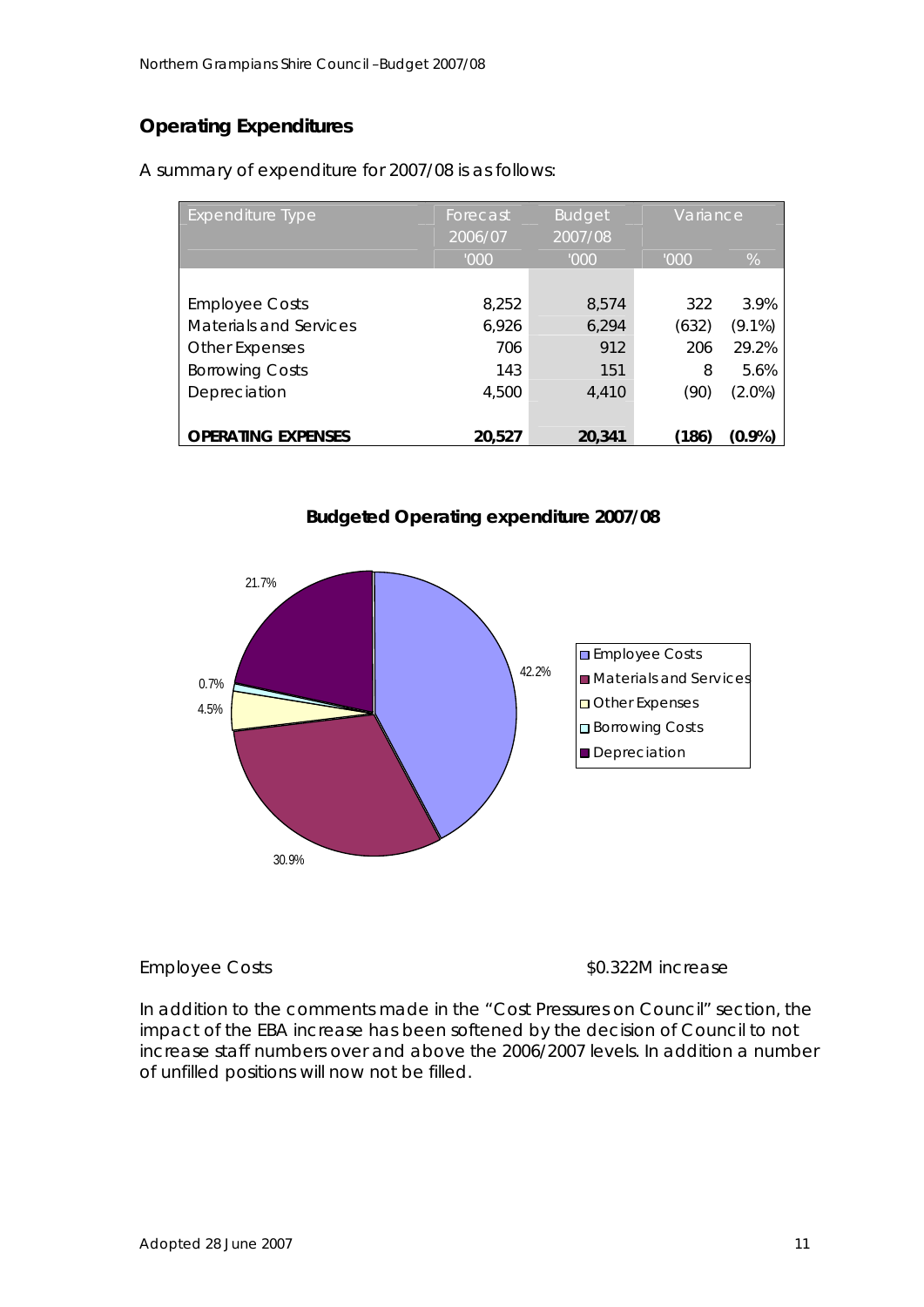### *Material and Services \$0.632M decrease*

The reduction of this area has been impacted by a review of the cost of delivering services. It is also impacted by the loss of expenditure associated with the Vic Roads contract and Veterans Affairs contract. (Refer comments in the Revenue section). In addition there has been a reduction in a number of expense areas that are not expected to be at the same level as 2006/2007 eg Legal expenses.

#### *Other Expenses \$0.206M increase*

The increase in expenses is as attributable to an increase in this year's contribution to the Wimmera Regional Library Corporation in accordance with the Funding agreement. It has also been impacted by allowance for the completion of the revaluation for 2008 and the 2007 Electoral Representation review.

## **Analysis of Cash Position**

This section analyses the expected cash flows for 2007/08. The analysis is based in three main categories of cash flow. In summary they are:

- Operating Activities these activities refer to cash generated or used in the normal service delivery functions of Council
- Financing activities these activities refer to cash generated or used for the financing of Council functions and include borrowings from financial institutions and advancing of repayable loans to other organisations. These activities also include repayment of borrowings.
- Investing activities these activities refer to cash generated or used in the enhancement or creation of infrastructure and other assets. These activities also include the acquisition and sale of other assets such as vehicles, property, equipment etc

The significance of budgeting cash flows is that it is a key factor in setting the level of rates each year.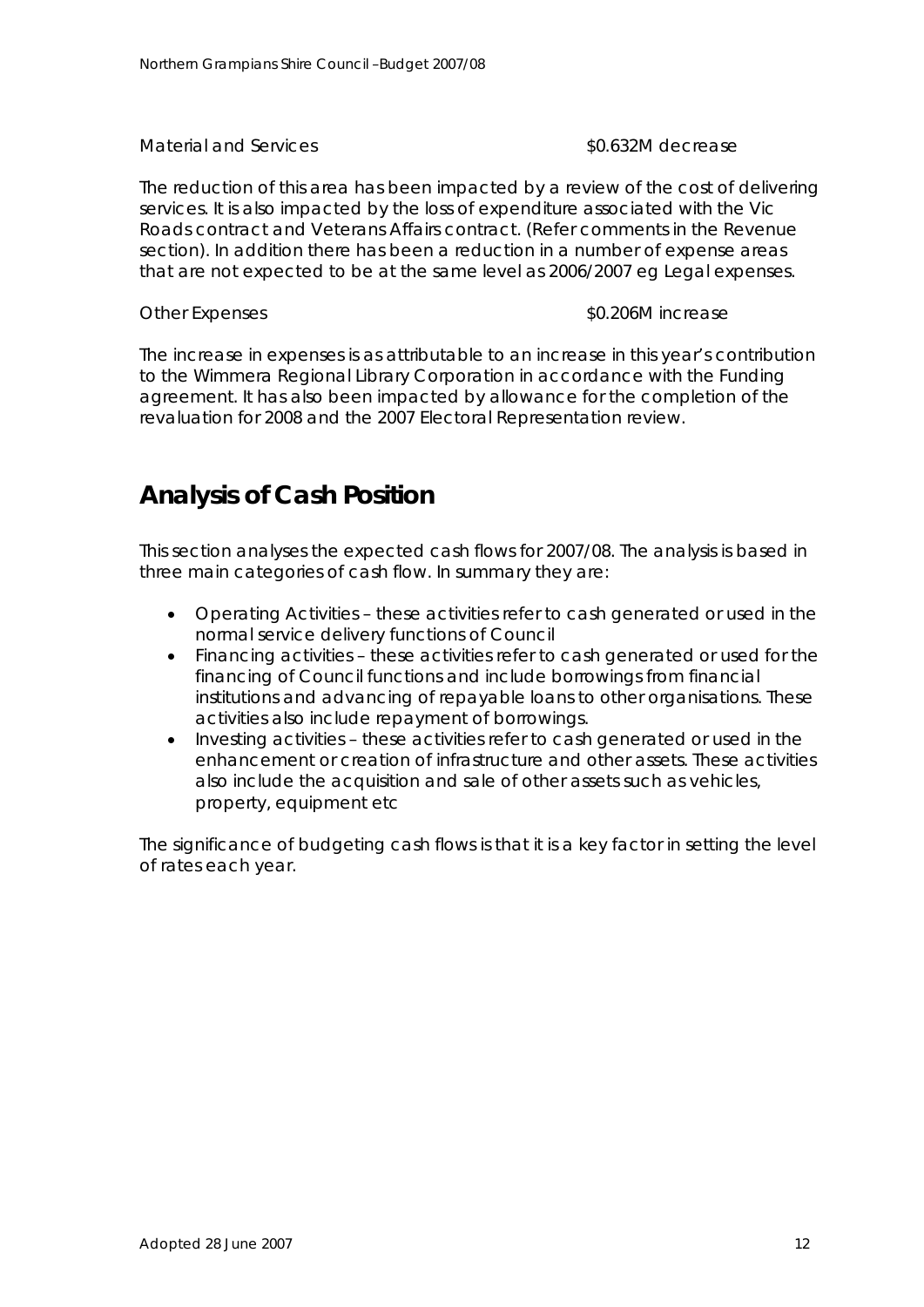| <b>Budgeted Cash Flow</b>                         | Forecast | <b>Budget</b> | Variance  |
|---------------------------------------------------|----------|---------------|-----------|
|                                                   | 2006/07  | 2007/08       | (Outflow) |
|                                                   | '000     | '000          | '000      |
| Net Cash Flow from Operating<br><b>Activities</b> | 5,398    | 5,002         | (396)     |
| Net Cash Flow from Financing<br><b>Activities</b> | 56       | (151)         | (207)     |
| Net Cash Flow from Investing<br><b>Activities</b> | (6,033)  | (5,257)       | 776       |
| Net decrease in Cash Held                         | (579)    | (406)         | 173       |
| Cash at Beginning                                 | 3,913    | 3,334         | (579)     |
| <b>CASH AT END OF YEAR</b>                        | 3,334    | 2,928         | (406)     |

A summary of the various categories of cash flows is as follows:

#### *Operating Activities \$0.396M decrease*

The decrease in cash from operating activities is due to a reduction in expected grants for capital works and Operating grants and increase in labour costs.

#### *Financing Activities \$0.207M decrease*

The decrease in this activity is a result of the proposed borrowings of \$ 500,000 less the scheduled repayments of \$651,000 for 2007/2008 compared to 2006/2007 where the new borrowings were greater than the repayments made.

#### *Investing Activities \$0.776M decrease*

### The overall capital program is expected to be \$0.440m less than 2006/07 due to a reduction in the expected number of grants. The grants for 2006/2007 were boosted as a result of a number of one off grants associated with the drought.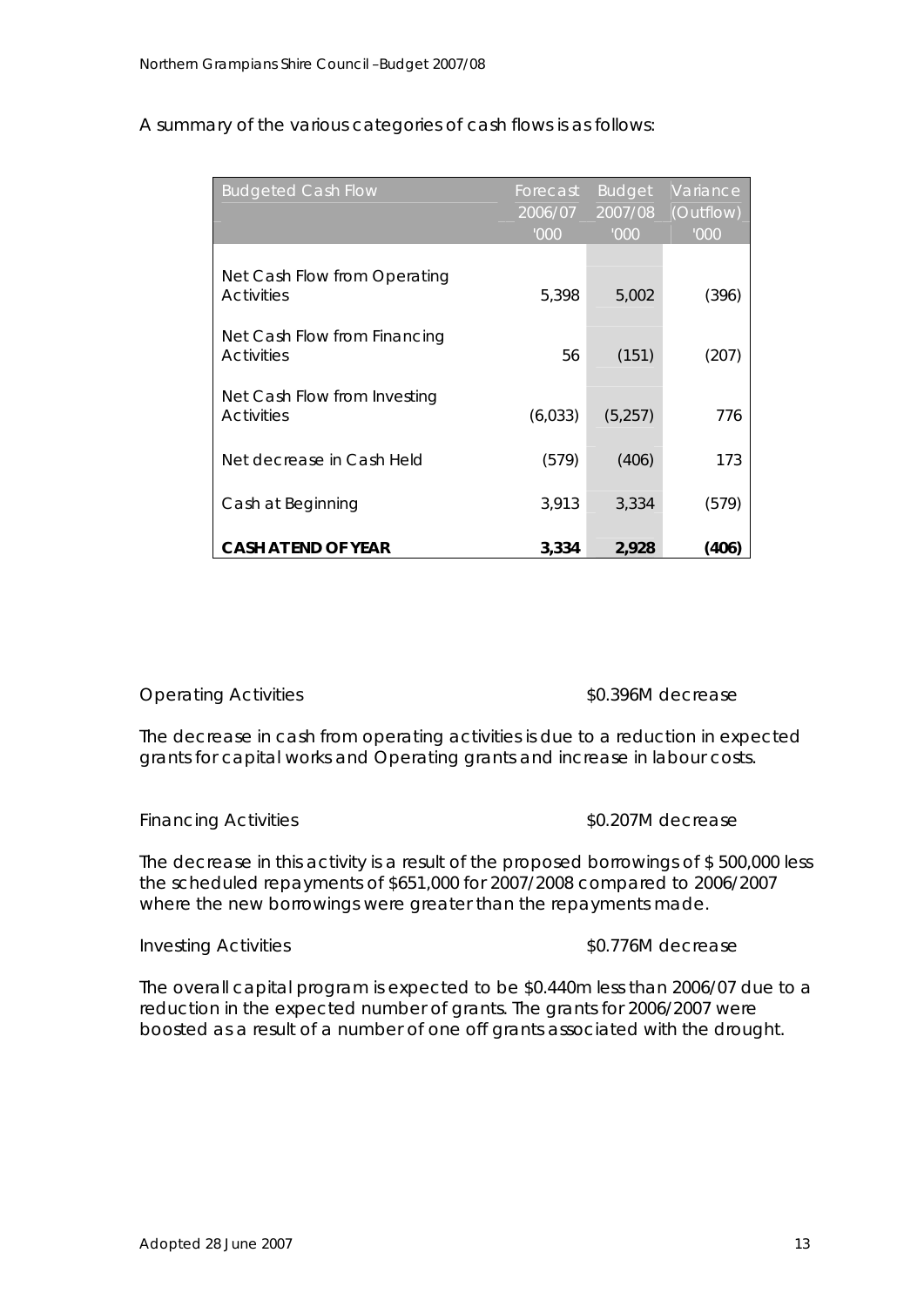## **Analysis of Capital Budget**

This section of the budget report analyses the planned capital expenditure budget for 2007/08 and the sources of funding the budget.

## **Funding Sources**

The funding sources of the capital works for 2007/08 are as follows:

| Funding of Capital Works                                    | Forecast<br>2006/07 | <b>Budget</b><br>2007/08 | Variance      |
|-------------------------------------------------------------|---------------------|--------------------------|---------------|
|                                                             | '000                | '000'                    | '000          |
|                                                             |                     |                          |               |
| Government Grants                                           | 2,847               | 2,343                    | (504)         |
| Loan Funds                                                  | 770                 | 500                      | (270)         |
| Sale of Assets                                              | 320                 | 369                      | 49            |
| Contributions                                               | 10                  | 12                       | $\mathcal{P}$ |
| Cash Funded eg Rates, Reserves<br>and Carried forward funds | 2,753               | 3,036                    | 283           |
| <b>TOTAL CAPITAL FUNDING</b>                                | 6,700               | 6,260                    | (440)         |

## **Capital funding sources 2007/08**

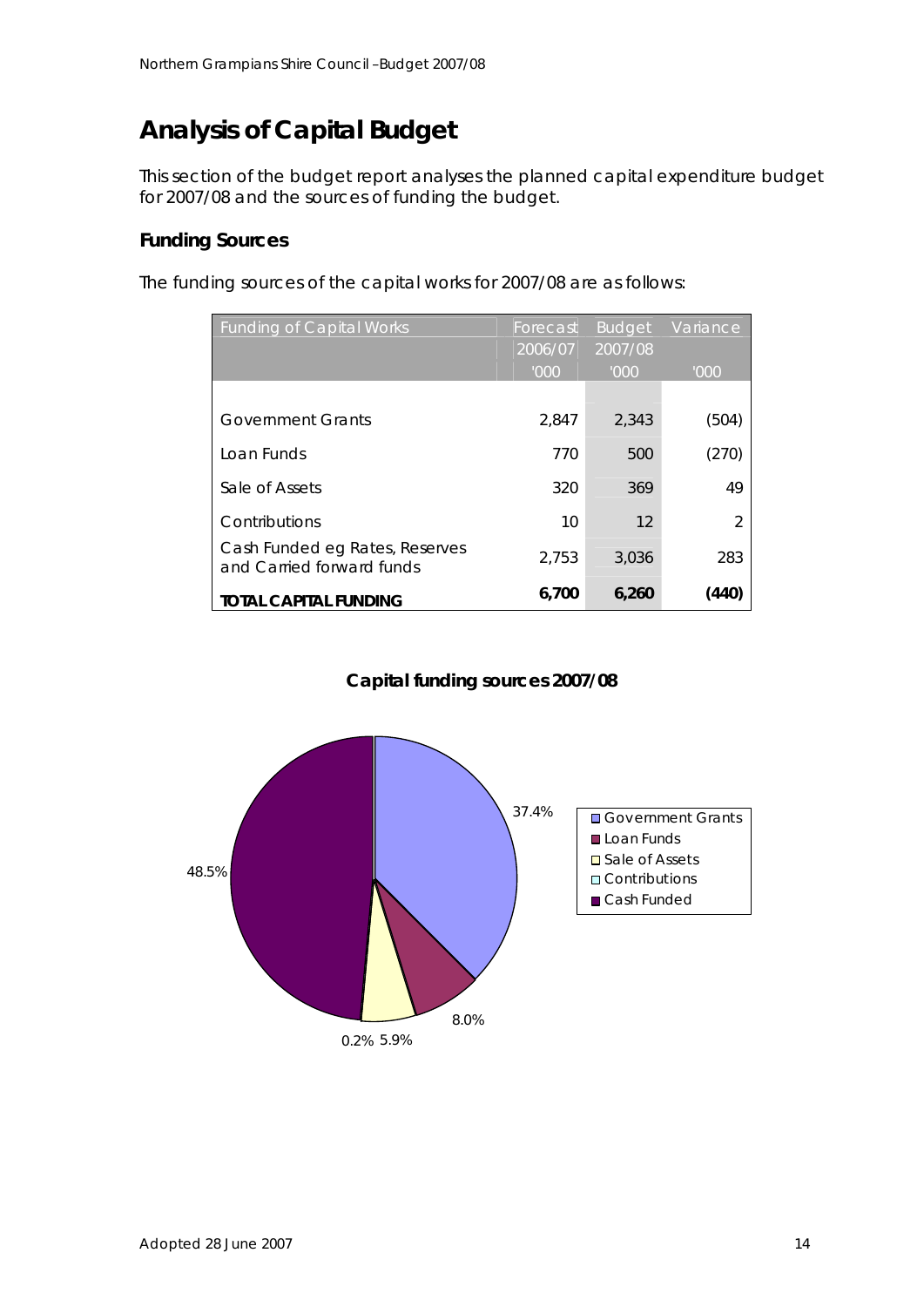### *Government Grants \$0.504M decrease*

Income for capital changes from year to year depending on number of applications submitted and Government policy. The decrease in grants over 2006- 2007 is due to a number of one off grants for drought projects that will not be repeated.

#### *Loan Funds \$0.500M increase*

Loans funds have been planned to assist in financing a number of capital projects as listed in the "Borrowings" section of this report.

#### *Cash Funds \$0.283M increase*

Given the reduction in anticipated grants and the maintenance of a large capital works program there is a greater draw on cash from rate revenue and reserves.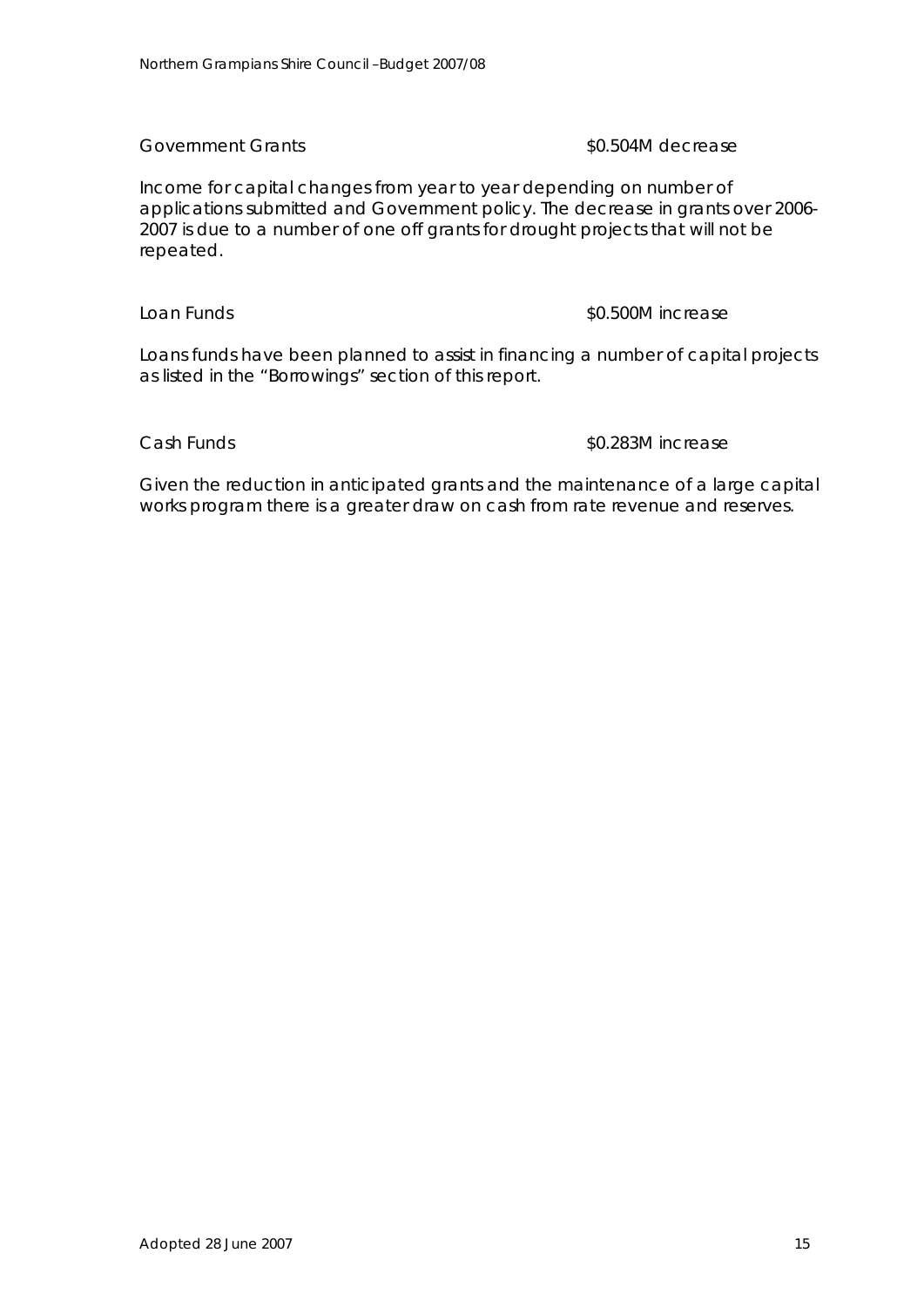## **Capital Works**

The following table highlights planned capital works under 9 broad headings of works to be undertaken

| <b>Capital Works</b>             | Forecast | <b>Budget</b> | Variance |
|----------------------------------|----------|---------------|----------|
|                                  | 2006/07  | 2007/08       |          |
|                                  | '000     | '000          | '000     |
|                                  |          |               |          |
| <b>Bridges &amp; Culverts</b>    | 416      | 377           | (39)     |
| <b>Buildings</b>                 | 1.037    | 951           | (86)     |
| Computers/Information Technology | 198      | 161           | (37)     |
| Plant & Motor Vehicles           | 1,415    | 1,015         | (400)    |
| Parks & Gardens                  | 151      | 250           | 99       |
| Projects                         | 730      | 478           | (252)    |
| Roads                            | 2.267    | 2.205         | (62)     |
| <b>Streetscapes</b>              | 60       | 265           | 205      |
| Water Management                 | 426      | 558           | 132      |
|                                  |          |               |          |
| <b>TOTAL CAPITAL WORKS</b>       | 6,700    | 6,260         | (440)    |

The specific projects associated with these capital works are described in detail in Appendix B.



## **Capital works 2007/08**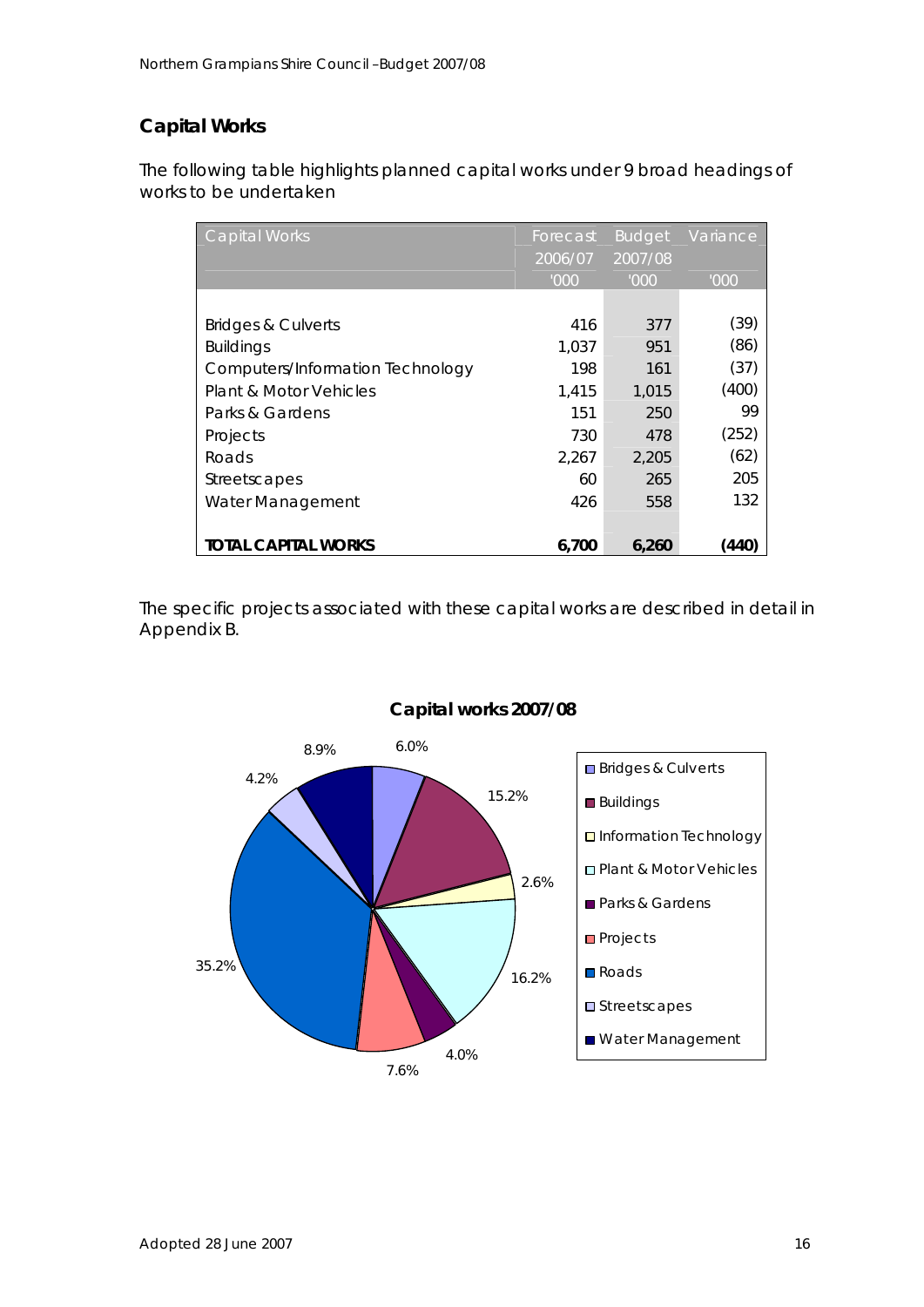## **Analysis of Financial Position**

This section of the budget report analyses the movements in assets, liabilities and equity between 2006/07 financial year and the 2007/08 financial year.

The budgeted Balance Sheet is as follows:

| <b>Budgeted Balance Sheet</b> | Forecast | <b>Budget</b> | Variance |
|-------------------------------|----------|---------------|----------|
|                               | 2006/07  | 2007/08       |          |
|                               | '000     | '000          | '000     |
|                               |          |               |          |
| Current                       |          |               |          |
| Assets                        | 5,505    | 5,068         | (437)    |
| Liabilities                   | (3,599)  | (3, 498)      | 101      |
| <b>Net Current Assets</b>     | 1,906    | 1,570         | (336)    |
|                               |          |               |          |
| <b>Non Current</b>            |          |               |          |
| Assets                        | 171,257  | 172,104       | 847      |
| Liabilities                   | (2,224)  | (2, 143)      | 81       |
| <b>Net Non Current Assets</b> | 169,033  | 169,961       | 928      |
|                               |          |               |          |
| <b>NET ASSETS</b>             | 170,939  | 171,531       | 592      |
|                               |          |               |          |
| Equity                        |          |               |          |
| <b>Accumulated Surplus</b>    | 107,777  | 108,369       | 592      |
| Reserves                      | 63,162   | 63,162        |          |
|                               |          |               |          |
| <b>TOTAL EQUITY</b>           | 170,939  | 171,531       | 592      |

The movements in the Statement of Financial Position reflect the impact of the large Capital Expenditure program planned for 2007/08 and the draw from opening cash reserves.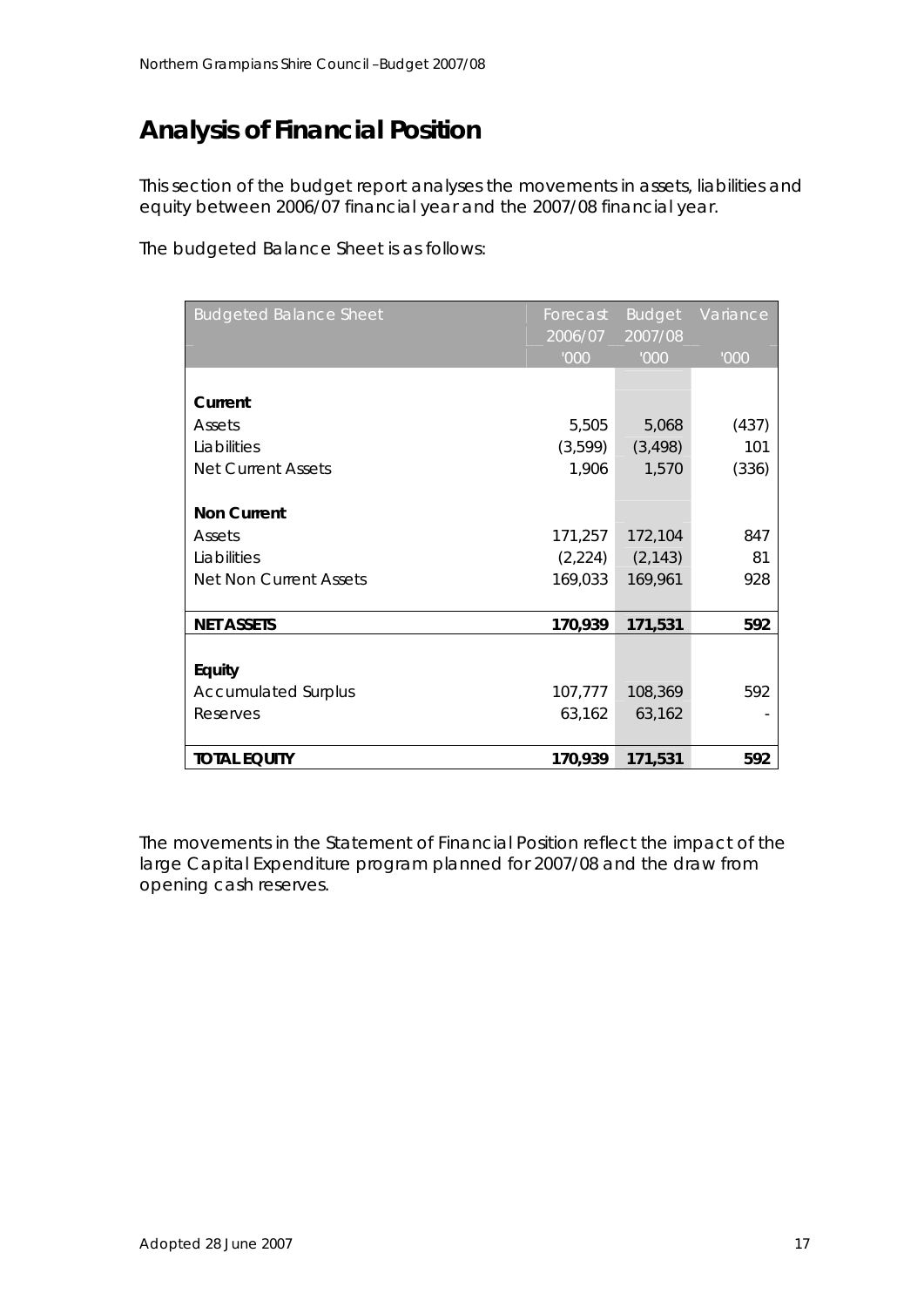## **Strategic Resource Plan**

Council is required by the Local Government Act 1989 to prepare a Strategic Resource Plan covering both the financial and non financial resources, to support the Council Plan. Council also complies with the following guidelines:

- Prudently manage financial risks relating to debt, assets and liabilities.
- Ensure that rate increases are not excessive and are fairly distributed.
- Consider the financial effects of Council decisions on future generations.
- Provide full accurate and timely disclosure of financial information.
- Achievement of a balanced cash budget each year.
- Maintenance of a strong liquidity position.

## **Long Term Financial Strategy**

A key component of the Strategic Resource Plan is the Long Term Financial Strategy. This plan is part of Council's ongoing financial planning to assist Council in adopting its budget within a long term framework. The strategy takes the objectives and strategies as specified in the Council Plan and expresses them in financial terms.

The key objectives which underline the development of the Plan is financial sustainability in the medium and long term whilst still achieving Council's strategic objectives as specified in the Council Plan.

The key financial objectives are:

- To optimise the long term working capital in such a manner that it is adequate to fund Council's normal day to day operations but not being excessive which would lead to missed opportunities in either improving service delivery, expanding Council's capital base or reducing rating demands ion the community.
- To maintain existing service levels and provide sufficient resources to finance growth.
- To achieve a result that is balanced on a cash basis.
- To ensure that the budgeted amounts of income and expenditure are made on a conservative basis.

The plan is updated annually in line with current cost and revenue forecasts, taking into account such factors as future CPI and wage rate growth, municipal population growth and growth of number of aged and children in the Shire.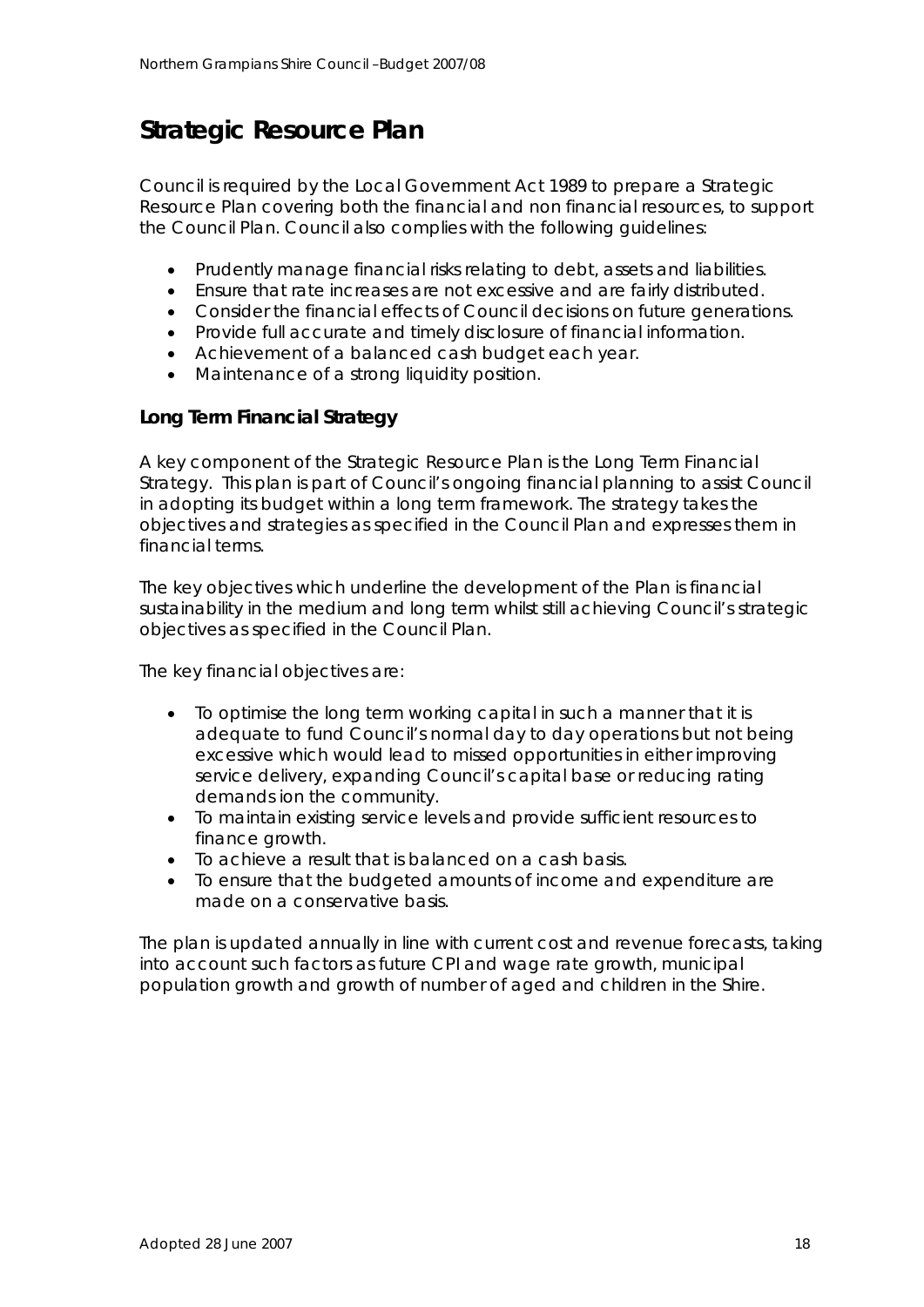## **Rating Strategy**

In developing the long term financial plan, rates and charges were identified as an important source of revenue, accounting for 43.8% of the total revenue to be received by Council in 2007/2008. Planning for future rate increases has therefore been an important component of the long term financial planning process.

In the long term, however, it must be acknowledged that Northern Grampians rate levels need to be assessed to ensure that with the increasing demands on infrastructure and the burden of additional costs shifted to Local Government, the Council is able to deliver the level of service required.

The table bellows indicates the rate increases applied since 2001/202 and the proposed increase built into the Long Term financial strategy.

| Year      | Percentage Increase<br>in Rates & Charges<br>Revenue |
|-----------|------------------------------------------------------|
| 2001/2002 | 5.00%                                                |
| 2002/2003 | 5.90%                                                |
| 2003/2004 | 7.95%                                                |
| 2004/2005 | 7.75%                                                |
| 2005/2006 | 11.80%                                               |
| 2006/2007 | 3.60%                                                |
| 2007/2008 | 6.70%                                                |
| 2008/2009 | 7.00%                                                |
| 2009/2010 | 7.00%                                                |
| 2010/2011 | 7.00%                                                |

#### **Differential Rate for Various Property Categories**

As indicated earlier in the report Council has reviewed the application of differentials. Following this review of the differential rating systems Council has determined that there will be no change this year in the rating differentials that were established for 2006-2007.

Council has used the following differentials when levying its rates

| <b>Rating Code</b> | <b>Description</b>                          | % of General Rate |
|--------------------|---------------------------------------------|-------------------|
|                    | Residential & Vacant Land                   | 100%              |
|                    | <b>Industrial Properties</b>                | 100%              |
|                    | <b>Commercial Properties</b>                | 100%              |
|                    | Farm Rate                                   | 65%               |
|                    | <b>Cultural &amp; Recreation Properties</b> | 58%               |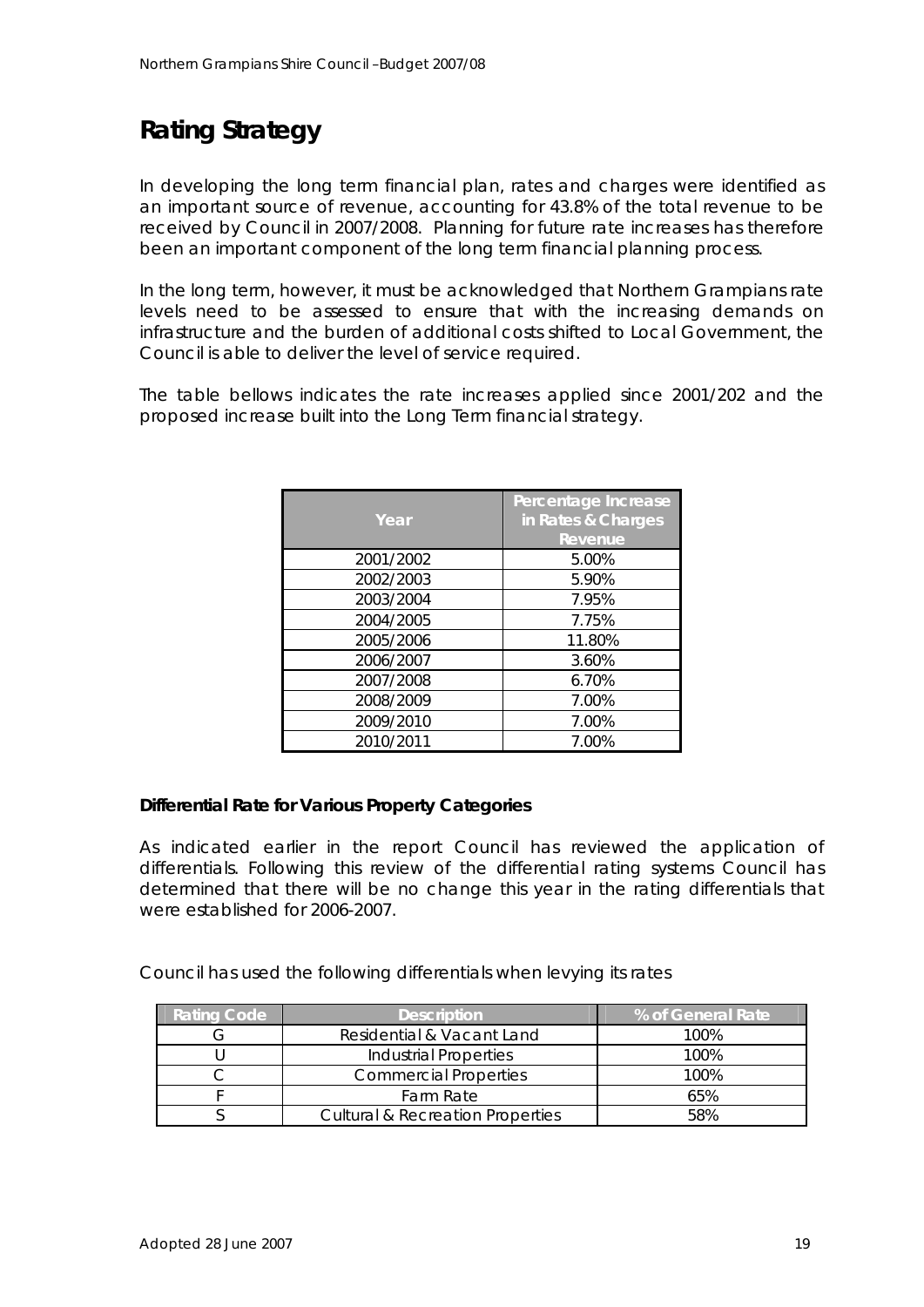The following information on rates and charges is provided as per Regulation 8 of the Local Government (Finance and Reporting) Regulations 2004.

## **2006/2007 Rating Information**

| <b>Classification</b>      | <b>Assessments</b> | Rate        |                  | Total     |
|----------------------------|--------------------|-------------|------------------|-----------|
|                            |                    | Cents/\$CIV |                  | Rate \$   |
|                            |                    | (Price)     | <b>Total CIV</b> | (Revenue) |
|                            |                    |             |                  |           |
| Residential                | 6,222              | 0.4963      | 839,837,300      | 4,168,112 |
| Industrial/Commercial      | 417                | 0.4963      | 97,324,900       | 483,024   |
| Farm Rate                  | 2.471              | 0.3226      | 679,973,200      | 2,193,593 |
| Cultural & Recreation Land | 5                  | 0.2879      | 2,208,000        | 6,357     |
|                            |                    |             |                  |           |
| TOTAL                      | 9.115              |             | 1,619,343,400    | 6,851,086 |

## **2007/2008 Rating Information**

| Classification                        | <b>Assessments</b> | Rate                   |                  | Total                | $\frac{1}{2}$<br>Change |
|---------------------------------------|--------------------|------------------------|------------------|----------------------|-------------------------|
|                                       |                    | Cents/\$CIV<br>(Price) | <b>Total CIV</b> | Rate \$<br>(Revenue) | Over<br>06/07           |
|                                       |                    |                        |                  |                      |                         |
| Residential                           | 6,110              | 0.5291                 | 820,870,000      | 4,343,230            | 4.20%                   |
| Industrial/Commercial                 | 527                | 0.5291                 | 119,813,500      | 633,933              | 31.24%                  |
| Farm Rate                             | 2,492              | 0.3439                 | 682,222,200      | 2,346,163            | 6.96%                   |
| <b>Cultural &amp; Recreation Land</b> | 5                  | 0.3068                 | 2,208,000        | 6,774                | 6.56%                   |
|                                       |                    |                        |                  |                      |                         |
| total                                 | 9.134              |                        | 1,625,111,700    | 7,330,100            | 6.99%                   |

## **Service Rates and Charges**

|                                |           |           | %      |
|--------------------------------|-----------|-----------|--------|
| Service                        | 2007/08   | 2006/07   | Change |
| <b>Municipal Charge</b>        | \$95.00   | \$95.00   | $0\%$  |
|                                |           |           |        |
| Garbage                        |           |           |        |
| 80 Litre Bin                   | \$106.90  | \$99.90   | 7.01%  |
| 120 Litre Bin                  | \$137.80  | \$128.80  | 6.99%  |
| 240 Litre Bin                  | \$213.80  | \$199.80  | 7.01%  |
| Recycling                      |           |           |        |
| Kerbside                       | \$49.70   | \$46.40   | 7.11%  |
|                                |           |           |        |
| Service Rate or Charge Revenue |           |           |        |
| Municipal Charge               | 734,160   | 731,139   | 0.41%  |
|                                |           |           |        |
| Garbage                        |           |           |        |
| 80 Litre Bin                   | 57,921    | 53,568    | 8.14%  |
| 120 Litre Bin                  | 482,195   | 446,276   | 8.05%  |
| 240 Litre Bin                  | 318,984   | 294,891   | 8.17%  |
| Recycling                      |           |           |        |
| Kerbside                       | 244,900   | 226,820   | 7.96%  |
|                                |           |           |        |
| <b>Total Revenue</b>           | 1,838,160 | 1,752,694 | 4.88%  |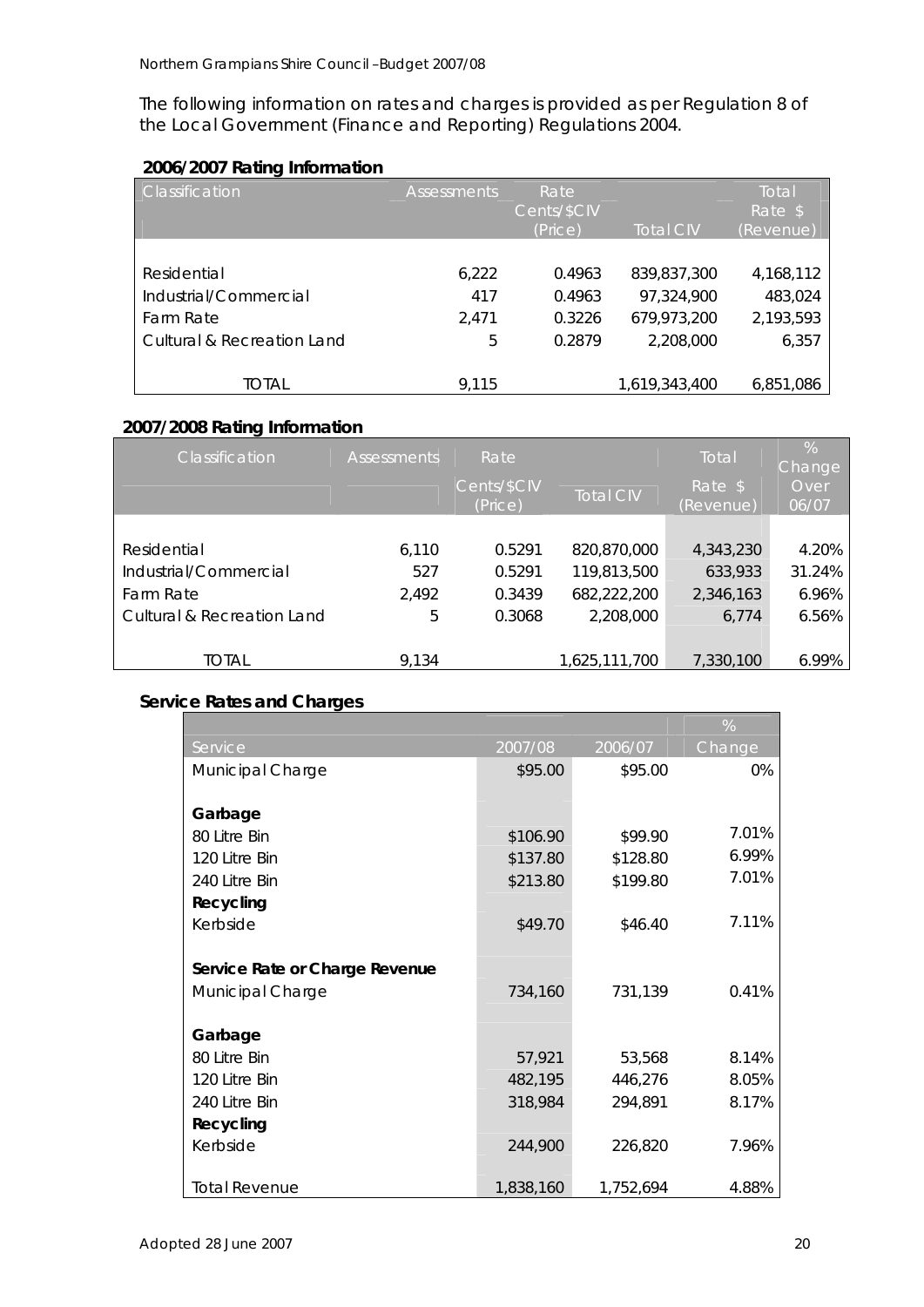

## **Borrowing Strategy**

The budget provides for \$500,000 of new loan funds to be raised during the 2007- 2008 year. Council will repay \$651,000 in principal on loans during 2007-2008 so its net indebtedness will decrease by \$151,000 during the period.

Council will only draw down the planned loan should the financial outcomes predicted in the Budget be realised. Council will not draw the loan should the financial circumstances change and Council has the financial capacity to avoid the loan.

#### **Projects to be funded from the 2007/08 \$500,000 Loan Program**

The following is a list of capital projects that Council will be using loan funds for:

| Plant Replacement               | \$250,000 |
|---------------------------------|-----------|
| Halls Gap Tourism Hub - Stage 1 | \$150,000 |
| Stawell Gift Hall of Fame       | \$100,000 |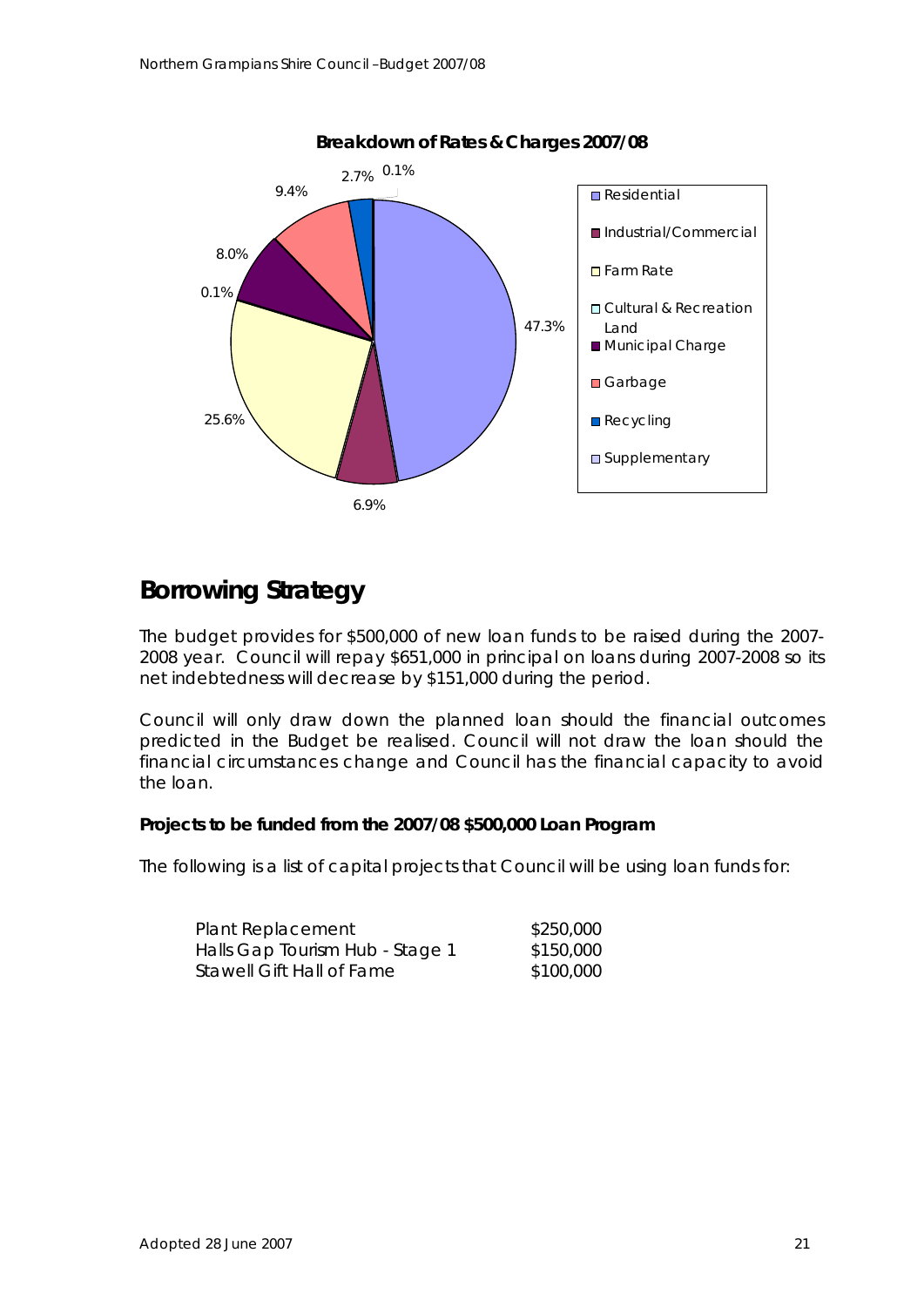## **Capital Grants**

The 2007/2008 Budget allows for the receipt of the following grants. As with previous years at the time of preparing the Budget it is assumed that the Grants will be received however this is not always the case. Should the grants planned not be received this will impact on wether the identified project will proceed.

Detailed below is a summary of the expected grants for 2007/2008 and an indication on whether they have been confirmed or not.

| Source of Grant                                       | '000's | Confirmed |
|-------------------------------------------------------|--------|-----------|
|                                                       |        |           |
| Roads to Recovery (R2R)                               | 1.182  | Yes       |
| Regional Development Victoria (RDV)                   | 470    | Part      |
| Regional Rural Infrastructure Development Fund (RDIF) | 475    | No.       |
| Sport & Recreation Victoria                           | 65     | Yes       |
| <b>Emergency Management</b>                           | 49     | Yes       |
| Department of Sustainability & Environment            | 77     | Yes       |
| Sustainability Victoria                               | 25     | Yes       |
|                                                       |        |           |
| Estimated Capital Grants for 2007/2008                | 2,343  |           |

Of the planned \$2.343 million in Capital Grants only \$1.524 million has been confirmed. The delivery of the following capital projects could be affected should the planned grants not be received in 2007/2008

- Stawell Gift Hall of Fame
- Western Highway Office refurbishment
- Stawell Airport upgrade
- Halls Gap Drainage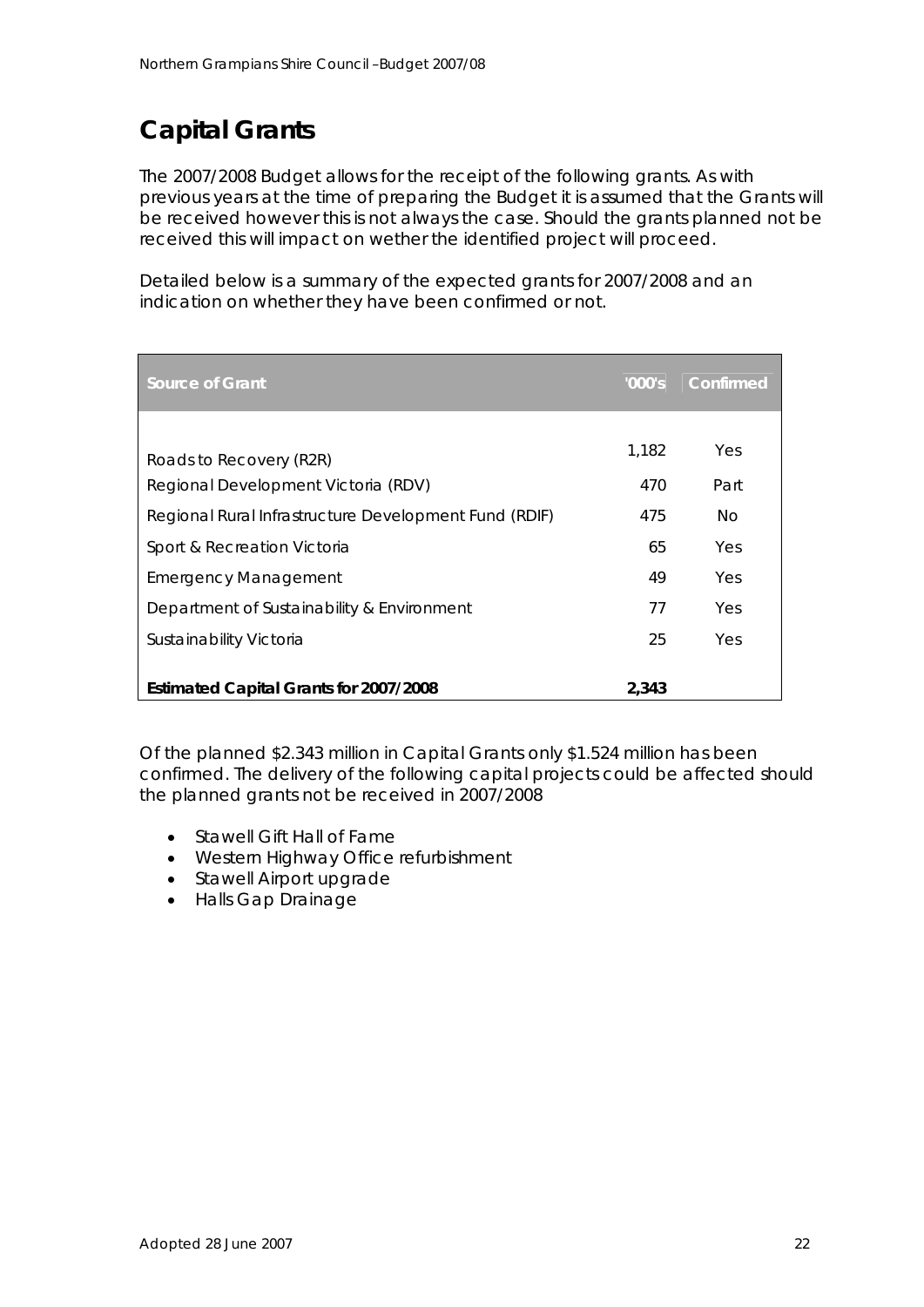

# **Budget Statements 2007 -2008**

- **A1 Budgeted Income Statement**
- **A2 Budgeted Balance Sheet**
- **A3 Budgeted Cash Flow Statement**
- **A4 Budgeted Capital Works Statement**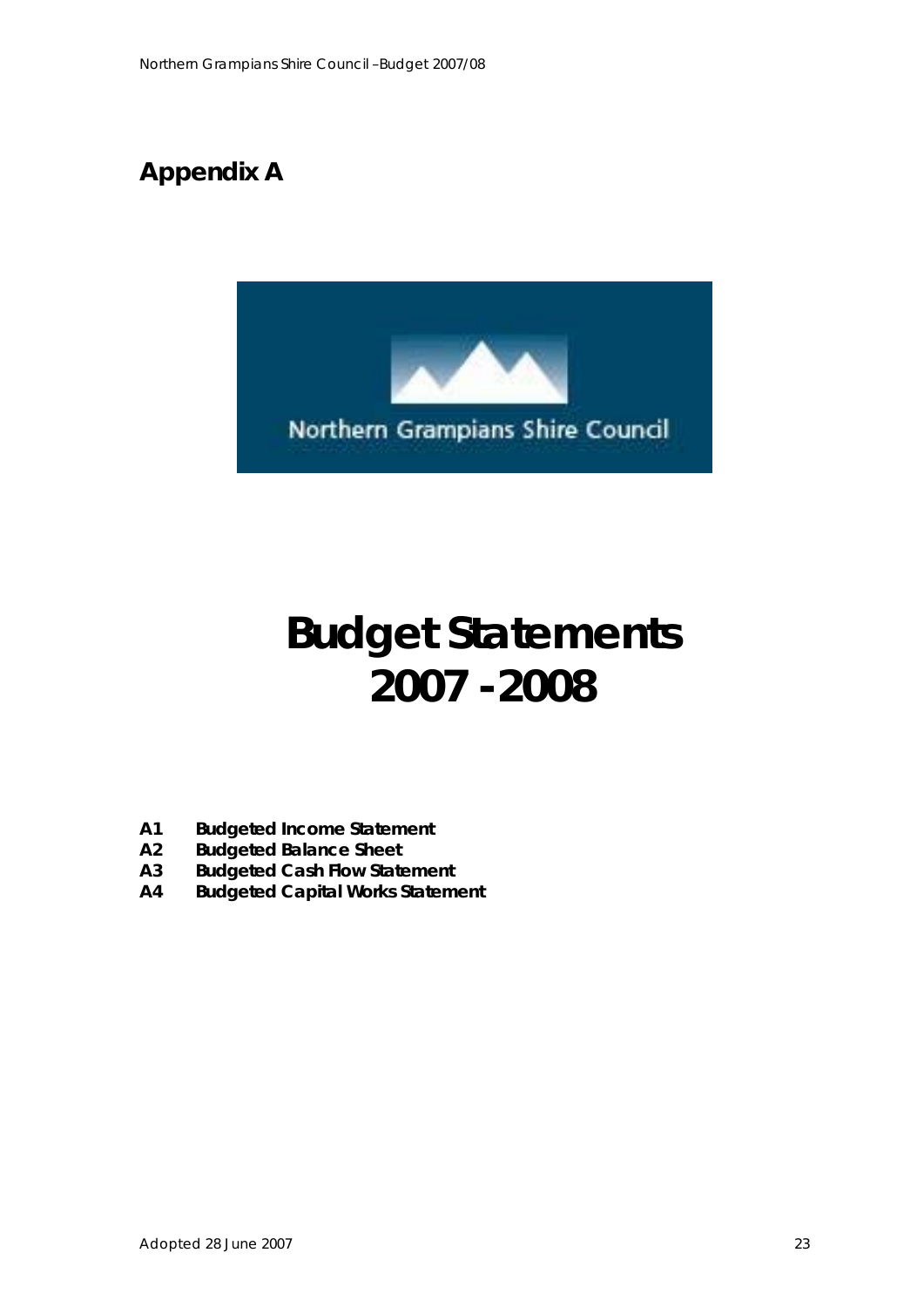|                                               | <b>Budget</b> | Forecast | <b>Budget</b>        |
|-----------------------------------------------|---------------|----------|----------------------|
|                                               | 06/07         | 06/07    | 07/08                |
|                                               | '000's        | '000's   | $\overline{1000}$ 's |
|                                               |               |          |                      |
| Revenues from ordinary activities             |               |          |                      |
| Rates & Charges                               | 8,609         | 8,602    | 9,178                |
| User Fees and Charges                         | 2,831         | 2,435    | 2,598                |
| Government Grants - Operational               | 6,285         | 6,881    | 6,089                |
| Government Grants - Capital                   | 3,125         | 2,847    | 2,343                |
| Contributions                                 | 336           | 369      | 444                  |
| Other                                         | 65            | 65       | 67                   |
| <b>Total Revenues</b>                         | 21,251        | 21,199   | 20,719               |
|                                               |               |          |                      |
| <b>Expenses from ordinary activities</b>      |               |          |                      |
| <b>Employee Costs</b>                         | 8,798         | 8,252    | 8,574                |
| <b>Materials and Services</b>                 | 7,004         | 6,926    | 6,294                |
| <b>Other Expenses</b>                         | 761           | 706      | 912                  |
| <b>Borrowing Costs</b>                        | 167           | 143      | 151                  |
| Depreciation                                  | 4,500         | 4,500    | 4,410                |
| <b>Total Expenses</b>                         | 21,230        | 20,527   | 20,341               |
|                                               |               |          |                      |
| <b>Interest from Investment</b>               | 214           | 226      | 214                  |
| Net Surplus (deficit) from operations         | 235           | 898      | 592                  |
|                                               |               |          |                      |
| <b>Movements in Equity</b>                    |               |          |                      |
| Net increase (decrease) in asset revaluation  |               |          |                      |
| reserve                                       |               |          |                      |
| Increase (decrease) in accumulated surplus on |               |          |                      |
| adoption of new Accounting Standards          |               |          |                      |
|                                               |               |          |                      |
| <b>Total changes in equity</b>                | 235           | 898      | 592                  |

## **Budgeted Income Statement for Year Ending 30 June 2008**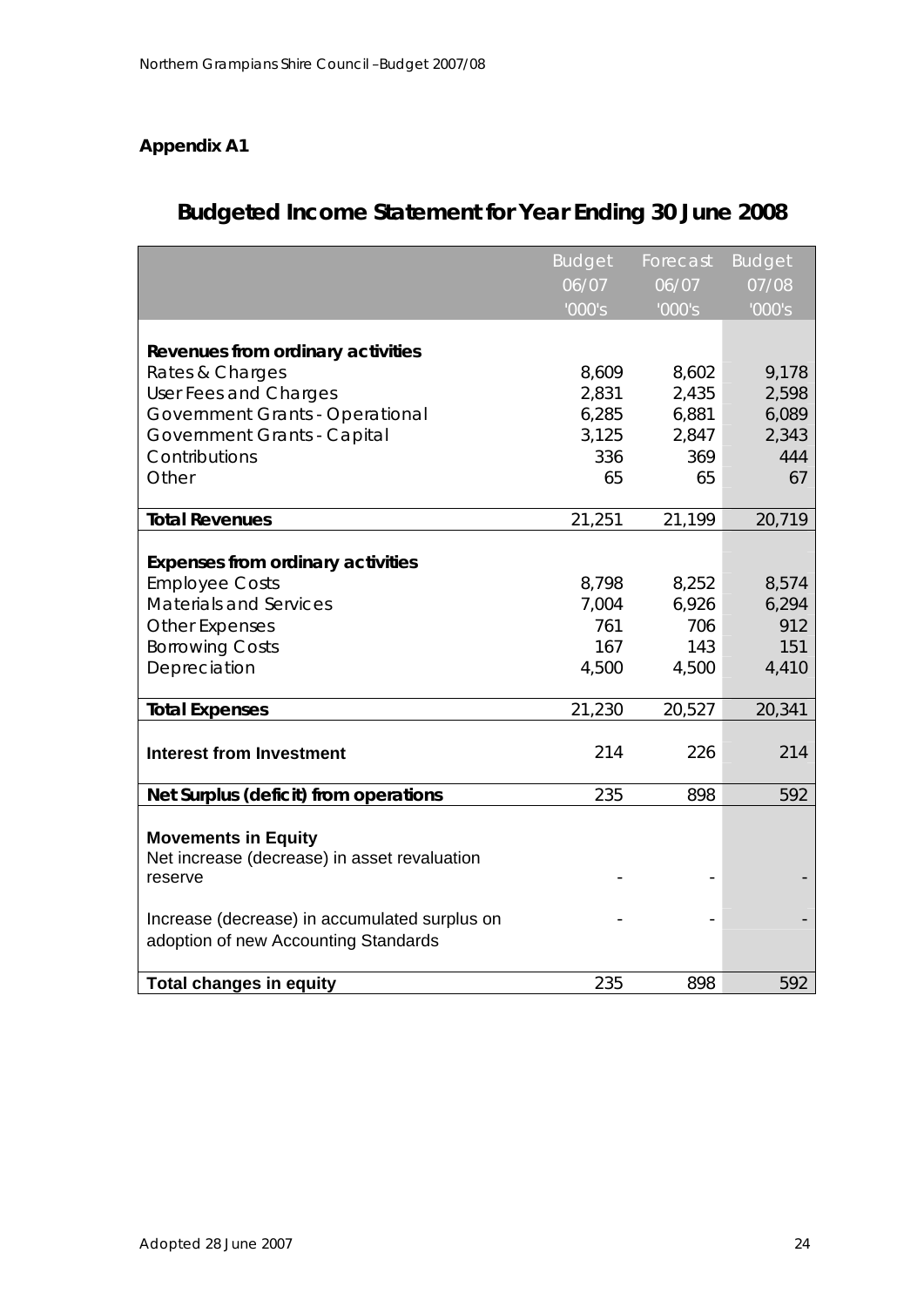## **Budgeted Balance Sheet for Year Ending 30 June 2008**

|                                      | <b>Budget</b> | Forecast | <b>Budget</b> |
|--------------------------------------|---------------|----------|---------------|
|                                      | 06/07         | 06/07    | 07/08         |
|                                      | '000's        | '000's   | '000's        |
| <b>Current Assets</b>                |               |          |               |
| Cash Assets                          | 3,028         | 3,365    | 2,928         |
| Receivables                          | 1,039         | 1,485    | 1,485         |
| Inventories                          | 295           | 294      | 294           |
| Prepayments                          | 307           | 361      | 361           |
| Non Current Assets Held for Sale     | 364           |          |               |
| <b>Total Current Assets</b>          | 5,033         | 5,505    | 5,068         |
|                                      |               |          |               |
| Non current assets                   |               |          |               |
| Receivables                          | 145           | 151      | 151           |
| Property, plant and equipment        | 156,306       | 170,554  | 171,401       |
| Other                                | 502           | 552      | 552           |
| <b>Total non-current assets</b>      | 156,953       | 171,257  | 172,104       |
|                                      |               |          |               |
| <b>Total assets</b>                  | 161,986       | 176,762  | 177,172       |
|                                      |               |          |               |
| <b>Current Liabilities</b>           |               |          |               |
| Payables                             | 848           | 1,359    | 1,279         |
| Interest bearing liabilities         | 651           | 651      | 581           |
| <b>Employee benefits</b>             | 877           | 1,493    | 1,542         |
| Other                                | 91            | 96       | 96            |
| <b>Total current liabilities</b>     | 2,467         | 3,599    | 3,498         |
|                                      |               |          |               |
| <b>Non-current liabilities</b>       |               |          |               |
| Interest bearing liabilities         | 1,878         | 1,945    | 1,864         |
| <b>Employee benefits</b>             | 956           | 279      | 279           |
| Other                                |               |          |               |
| <b>Total non-current liabilities</b> | 2,834         | 2,224    | 2,143         |
|                                      |               |          |               |
| Total Liabilities                    | 5,301         | 5,823    | 5,641         |
|                                      |               |          |               |
| <b>Net Assets</b>                    | 156,685       | 170,939  | 171,531       |
|                                      |               |          |               |
| <b>Equity</b>                        |               |          |               |
| <b>Accumulated surplus</b>           | 104,913       | 107,777  | 108,369       |
| Asset revaluation reserve            | 50,420        | 61,145   | 61,145        |
| Other reserves                       | 1,352         | 2,017    | 2,017         |
| <b>Total Equity</b>                  | 156,685       | 170,940  | 171,531       |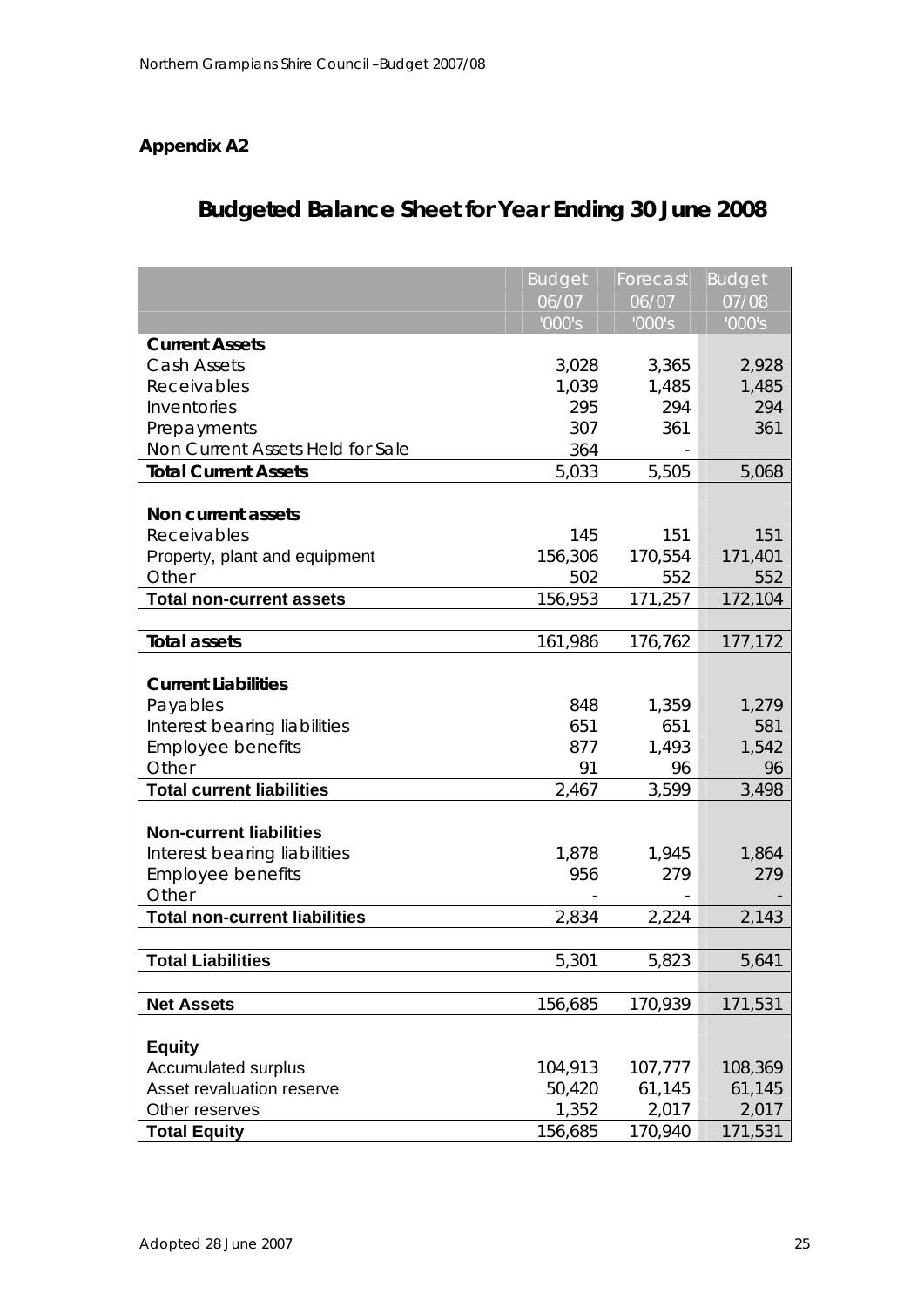## **Budgeted Cash Flow Statement for Year Ending 30 June 2008**

|                                   | <b>Budget</b> | Forecast  | <b>Budget</b> |
|-----------------------------------|---------------|-----------|---------------|
|                                   | 06/07         | 06/07     | 07/08         |
|                                   | '000's        | '000's    | '000's        |
|                                   |               |           |               |
| <b>Operating activities</b>       |               |           |               |
| Income                            | (21, 464)     | (21, 425) | (20, 934)     |
| Expenditure                       | 16,730        | 16,027    | 15,932        |
| <b>Net Operating</b>              | (4, 734)      | (5, 398)  | (5,002)       |
|                                   |               |           |               |
| <b>Investing Activities</b>       |               |           |               |
| Capital Expenditure               | 6,238         | 6,700     | 6,260         |
| Capital Income                    | (1, 164)      | (667)     | (1003)        |
| <b>Net Investing Activities</b>   | 5,074         | 6,033     | 5,257         |
|                                   |               |           |               |
| <b>Financing Activities</b>       |               |           |               |
| New Loans                         | (770)         | (770)     | (500)         |
| <b>Principal Repayments</b>       | 781           | 714       | 651           |
| <b>Total Financing Activities</b> | 11            | (56)      | 151           |
|                                   |               |           |               |
| Net Movements for Year            | 351           | 579       | 406           |
|                                   |               |           |               |
| <b>Opening Cash</b>               | 3,379         | 3,913     | 3,334         |
|                                   |               |           |               |
| <b>Closing Cash</b>               | 3,028         | 3,334     | 2,928         |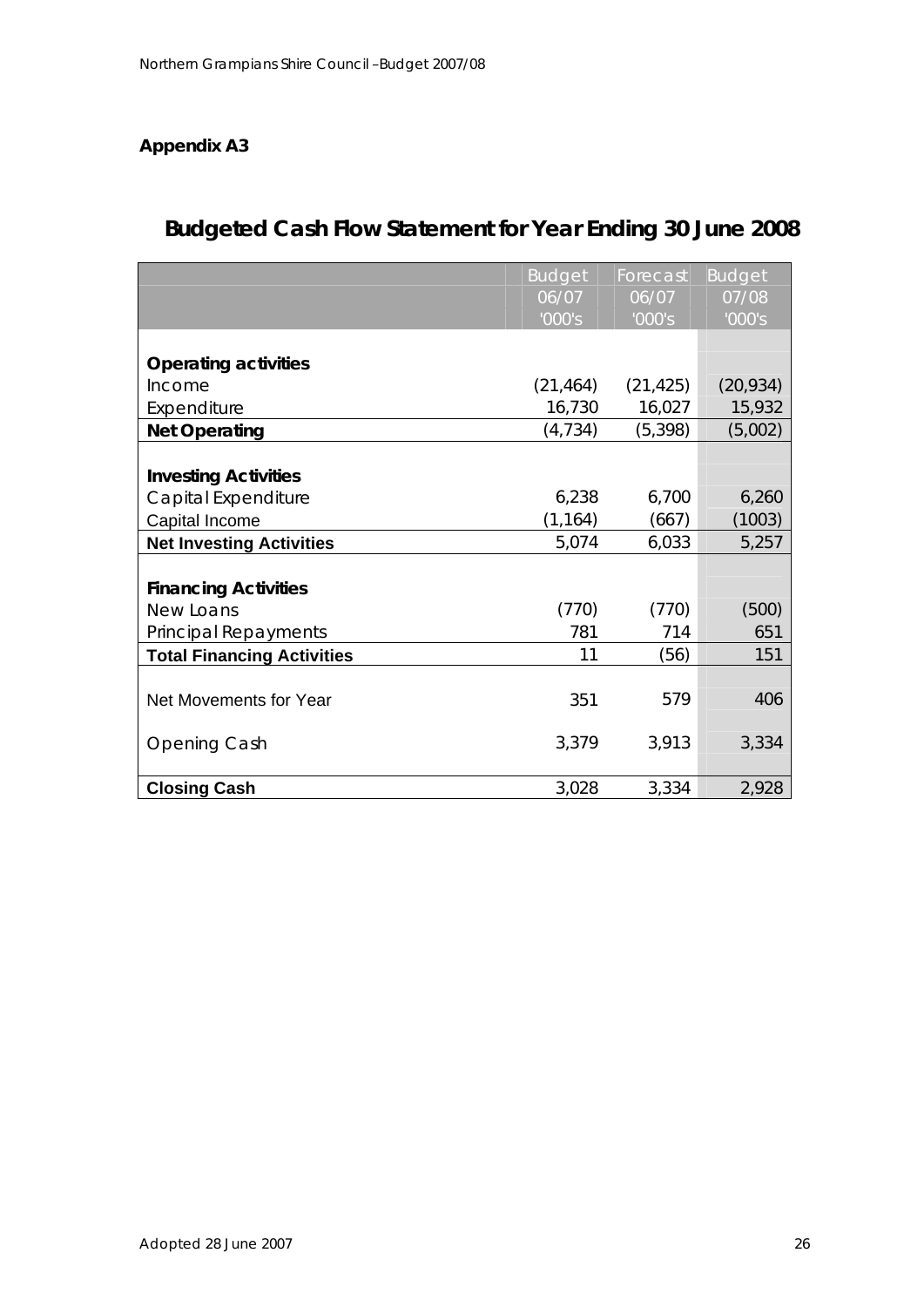## **Budgeted Capital Works Statement for Year Ending 30 June 2008**

|                                   | <b>Budget</b> | Forecast | <b>Budget</b> |
|-----------------------------------|---------------|----------|---------------|
|                                   | 06/07         | 06/07    | 07/08         |
| Capital Works                     | '000's        | '000's   | '000's        |
|                                   |               |          |               |
| <b>Bridges &amp; Culverts</b>     | 514           | 416      | 377           |
| <b>Buildings</b>                  | 1,433         | 1,037    | 951           |
| Computers/Information Technology  | 197           | 198      | 161           |
| <b>Plant &amp; Motor Vehicles</b> | 938           | 1,415    | 1,015         |
| Parks & Gardens                   | 191           | 151      | 250           |
| Projects                          | 590           | 730      | 478           |
| Roads/Footpaths                   | 1806          | 2,267    | 2,205         |
| Streetscapes                      | 157           | 60       | 265           |
| Water Management                  | 412           | 426      | 558           |
|                                   |               |          |               |
| <b>Total Capital Works</b>        | 6,238         | 6,700    | 6,260         |
|                                   |               |          |               |
| Represented by:                   |               |          |               |
| Renewal                           | 3,562         | 3,524    | 3,134         |
| <b>New</b>                        | 1,558         | 1,698    | 1,453         |
| Expansion/Upgrade                 | 1,118         | 1,478    | 1,673         |
|                                   |               |          |               |
| <b>Total Capital Works</b>        | 6,238         | 6,700    | 6,260         |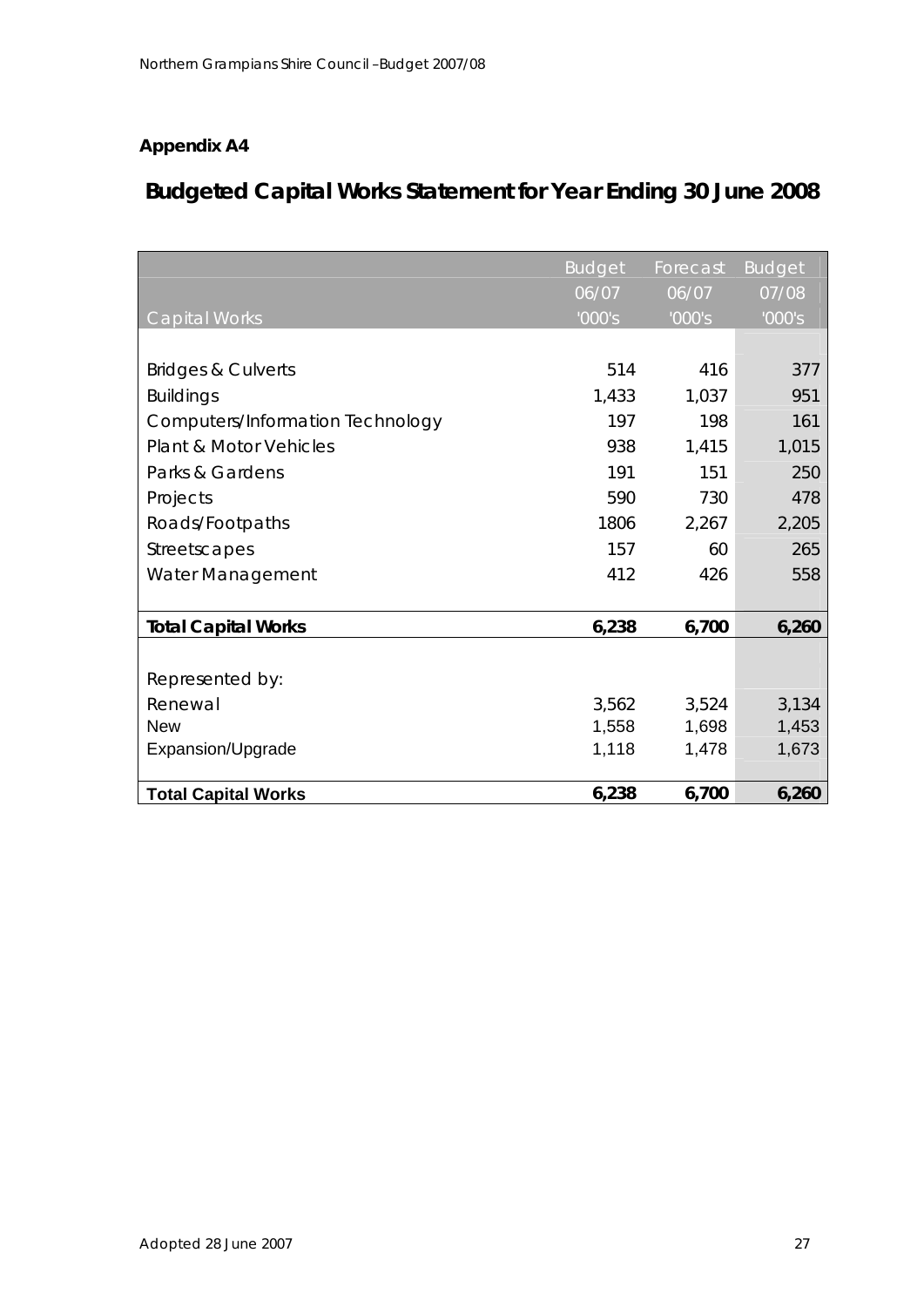## **Appendix B**



# **Capital Works Program 2007 -2008**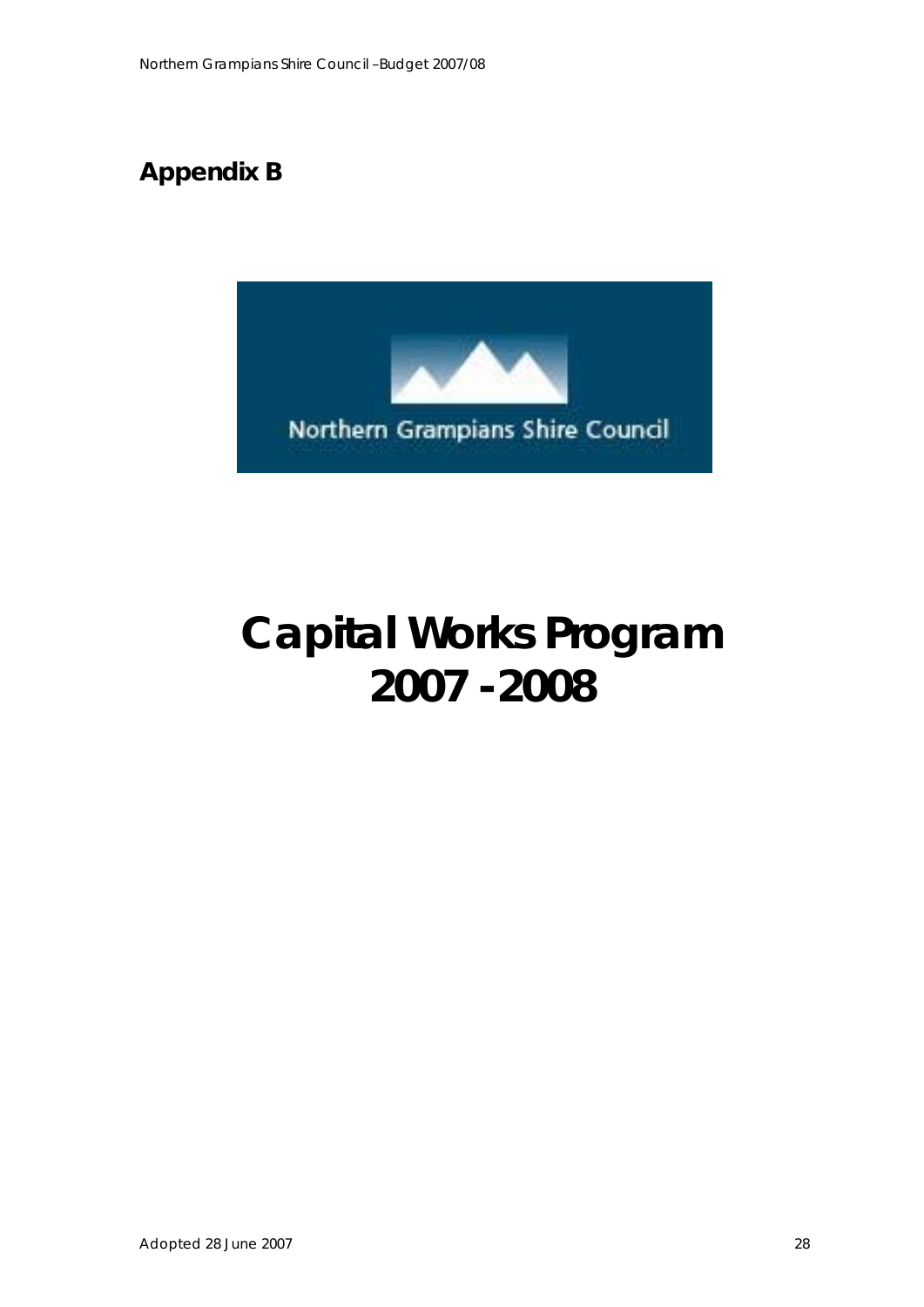| <b>PROJECT DESCRIPTION</b>                        | Loan<br>Govt<br><b>Funds</b><br>Grant | Sale of<br><b>Assets/ Other</b><br><b>Contributions</b> | Rate<br>Revenue/<br><b>Transfer from</b><br><b>Reserves</b> | <b>Project Cost</b> |
|---------------------------------------------------|---------------------------------------|---------------------------------------------------------|-------------------------------------------------------------|---------------------|
| <b>BRIDGES</b>                                    |                                       |                                                         |                                                             |                     |
| <b>Bridge Repairs Works - Various</b>             | 139,000                               |                                                         |                                                             | 139,000             |
| Paradise Road Bridge                              | 75,000                                |                                                         |                                                             | 75,000              |
| Archdale Road Bridge                              | 75,000                                |                                                         |                                                             | 75,000              |
| Hunts Scour-Company's Bridge -<br>downstream      | 63,500                                |                                                         |                                                             | 63,500              |
| <b>Glenorchy Bridge Fire Access -</b><br>upstream | 25,000                                |                                                         |                                                             | 25,000              |
|                                                   | 377,500                               |                                                         |                                                             | 377,500             |
| ROADS/FOOTPATHS                                   |                                       |                                                         |                                                             |                     |
| Re-sheeting of Gravel Roads                       | 589,000                               |                                                         | 177,000                                                     | 766,000             |
| Resealing of Roads                                |                                       |                                                         | 302,350                                                     | 302,350             |
| Stawell Airport Upgrade                           | 300,000                               |                                                         |                                                             | 300,000             |
| <b>Town Street Sealing</b>                        |                                       |                                                         | 263,000                                                     | 263,000             |
| Harris Lane Intersection                          |                                       |                                                         | 198,000                                                     | 198,000             |
| Thornfeldt Street - Stage 2                       | 86,000                                |                                                         | 100,000                                                     | 186,000             |
| Dundas Street Bypass                              | 80,000                                |                                                         |                                                             | 80,000              |
| Road Rehabilitation                               | 50,000                                |                                                         |                                                             | 50,000              |
| <b>Final Seals</b>                                |                                       |                                                         | 40,000                                                      | 40,000              |
| <b>Heatherlie Rail Trail</b>                      |                                       |                                                         | 20,000                                                      | 20,000              |
|                                                   | 1,105,000                             |                                                         | 1,100,350                                                   | 2,205,350           |
| <b>WATER MANAGEMENT</b>                           |                                       |                                                         |                                                             |                     |
| Halls Gap Drainage                                | 175,000                               |                                                         | 75,000                                                      | 250,000             |
| SWANS                                             | 77,000                                |                                                         | 131,000                                                     | 208,000             |
| <b>Central Park Water Alternatives</b>            |                                       |                                                         | 50,000                                                      | 50,000              |
| Government Dam                                    | 40,000                                |                                                         |                                                             | 40,000              |
| Duke Sand Dam                                     | 10,000                                |                                                         |                                                             | 10,000              |
|                                                   | 302,000                               |                                                         | 256,000                                                     | 558,000             |
| <b>PLANT &amp; EQUIPEMENT</b>                     |                                       |                                                         |                                                             |                     |
| Appliance replacement - Taylors<br>Gully          |                                       |                                                         | 5,000                                                       | 5,000               |
| Light Fleet Replacement                           |                                       | 269,800                                                 | 189,790                                                     | 459,590             |
| Plant Replacement                                 | 250,000                               | 98,875                                                  | 201,125                                                     | 550,000             |
|                                                   | 250,000                               | 368,675                                                 | 395,915                                                     | 1,014,590           |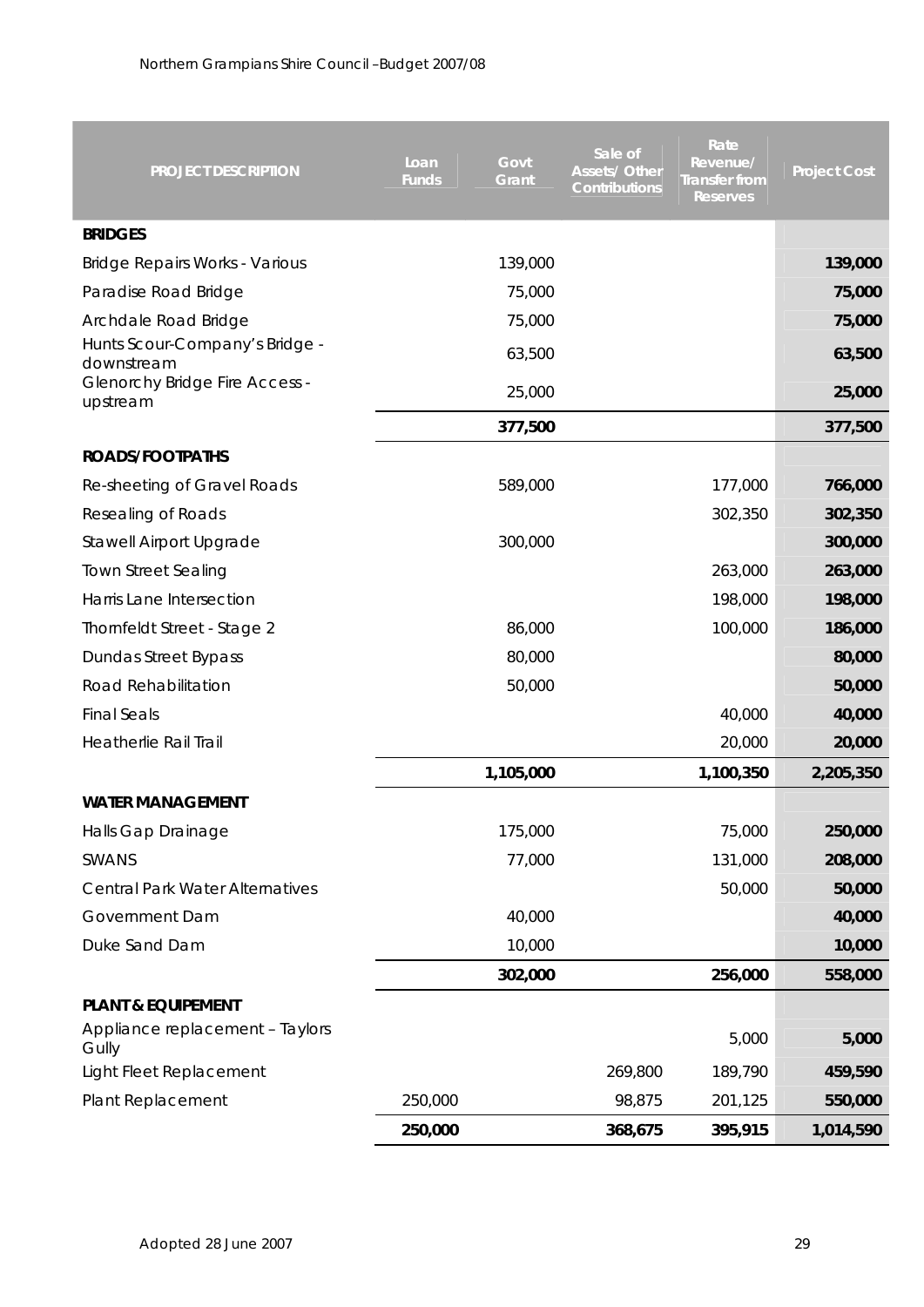| PROJECT DESCRIPTION                        | Loan<br><b>Funds</b> | Govt<br>Grant | Sale of<br><b>Assets/ Other</b><br><b>Contributions</b> | Rate<br>Revenue/<br><b>Transfer from</b><br>Reserves | <b>Project Cost</b> |
|--------------------------------------------|----------------------|---------------|---------------------------------------------------------|------------------------------------------------------|---------------------|
| <b>STREETSCAPES</b>                        |                      |               |                                                         |                                                      |                     |
| Stawell UDF Implementation                 |                      |               |                                                         | 90,000                                               | 90,000              |
| Halls Gap Streetscape Stage 2              |                      | 40,000        |                                                         | 40,000                                               | 80,000              |
| Halls Gap Entry Signage                    |                      |               |                                                         | 10,000                                               | 10,000              |
| <b>UDF Bin Corrals - St Arnaud</b>         |                      |               |                                                         | 15,000                                               | 15,000              |
| St Arnaud Town Centre<br>Beautification    |                      |               |                                                         | 50,000                                               | 50,000              |
| <b>Stawell Retail Beautification</b>       |                      |               |                                                         | 5,000                                                | 5,000               |
| Tourism Signage & Christmas<br>Decorations |                      |               |                                                         | 15,000                                               | 15,000              |
|                                            |                      | 40,000        |                                                         | 225,000                                              | 265,000             |
| <b>BUILDINGS</b>                           |                      |               |                                                         |                                                      |                     |
| Halls Gap Tourism Hub - Stage 1            | 150,000              | 125,000       |                                                         | 30,000                                               | 305,000             |
| Halls Gap Transfer Station                 |                      | 25,000        |                                                         | 65,000                                               | 90,000              |
| Stawell Gift Hall of Fame                  | 100,000              | 60,000        |                                                         | 27,500                                               | 187,500             |
| Western Highway Office Upgrade             |                      | 60,000        |                                                         | 27,500                                               | 87,500              |
| Kara Kara Shire Hall Fit Out               |                      |               |                                                         | 70,000                                               | 70,000              |
| Stawell Leisure Complex Kitchen            |                      | 49,000        |                                                         |                                                      | 49,000              |
| Taylors Gully Heating/Air<br>Conditioning  |                      |               |                                                         | 42,000                                               | 42,000              |
| <b>Stawell Airport Power</b>               |                      |               |                                                         | 31,000                                               | 31,000              |
| Stawell Library Air Conditioning           |                      |               |                                                         | 25,000                                               | 25,000              |
| Lord Nelson Park - Toilets                 |                      |               |                                                         | 20,000                                               | 20,000              |
| Depot Storage Shed                         |                      |               |                                                         | 10,000                                               | 10,000              |
| Callawadda Hall Works                      |                      |               |                                                         | 10,000                                               | 10,000              |
| Concongella Community Hall                 |                      |               |                                                         | 10,000                                               | 10,000              |
| Rich Avon Shed                             |                      |               |                                                         | 5,000                                                | 5,000               |
| Glenorchy Hall Beautification              |                      |               |                                                         | 5,000                                                | 5,000               |
| Deep Lead Hall Improvements                |                      |               |                                                         | 4,300                                                | 4,300               |
|                                            | 250,000              | 319,000       |                                                         | 382,300                                              | 951,300             |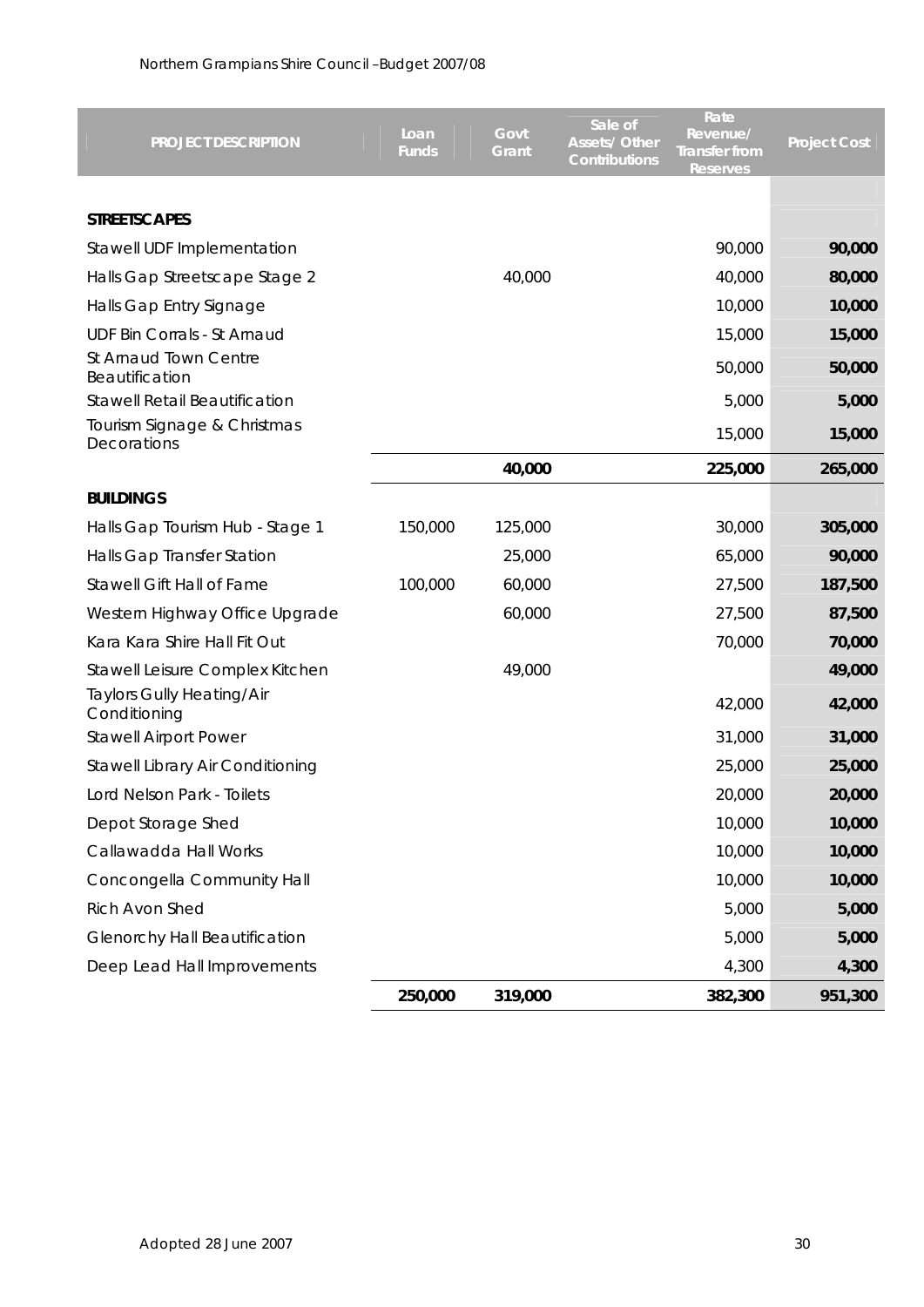| PROJECT DESCRIPTION                                      | Loan<br><b>Funds</b> | Govt<br>Grant | Sale of<br><b>Assets/ Other</b><br><b>Contributions</b> | Rate<br>Revenue/<br><b>Transfer from</b><br>Reserves | <b>Project Cost</b> |
|----------------------------------------------------------|----------------------|---------------|---------------------------------------------------------|------------------------------------------------------|---------------------|
| <b>COMPUTERS/IT</b>                                      |                      |               |                                                         |                                                      |                     |
| Data Storage Strategy                                    |                      |               |                                                         | 42,000                                               | 42,000              |
| Finance System replacement                               |                      |               |                                                         | 40,000                                               | 40,000              |
| Hardware Replacements                                    |                      |               |                                                         | 40,000                                               | 40,000              |
| Asset Management Software                                |                      |               |                                                         | 28,600                                               | 28,600              |
| <b>Asset Data Collection Program</b>                     |                      |               |                                                         | 10,000                                               | 10,000              |
|                                                          |                      |               |                                                         | 160,600                                              | 160,600             |
| <b>PARKS &amp; GARDENS</b>                               |                      |               |                                                         |                                                      |                     |
| Cato Lake Master plan<br>Implementation                  |                      |               |                                                         | 60,000                                               | 60,000              |
| LNP Lights for Football Oval                             |                      | 11,000        |                                                         | 38,000                                               | 49,000              |
| Playground Upgrades                                      |                      |               |                                                         | 30,000                                               | 30,000              |
| <b>Cemeteries - Capital Works</b>                        |                      |               |                                                         | 20,000                                               | 20,000              |
| <b>Goldfield Reservoir</b>                               |                      |               |                                                         | 15,000                                               | 15,000              |
| SLC - Replacement of Indoor<br>cricket net & wicket area |                      |               | 8,100                                                   | 8,100                                                | 16,200              |
| St Arnaud Parkland<br>Development Project                |                      |               |                                                         | 20,000                                               | 20,000              |
| <b>Bicentennial Park Playground</b>                      |                      |               |                                                         | 15,000                                               | 15,000              |
| North Park Net Ball Court Lights<br>Banyena Tennis Court |                      | 4,000         |                                                         | 11,000                                               | 15,000              |
| Improvements                                             |                      |               |                                                         | 5,000                                                | 5,000               |
| Emu Tennis Court Area<br>improvements                    |                      |               |                                                         | 5,000                                                | 5,000               |
|                                                          |                      | 15,000        | 8,100                                                   | 227,100                                              | 250,200             |
| <b>PROJECTS</b>                                          |                      |               |                                                         |                                                      |                     |
| Gas Pipeline Project                                     |                      | 185,000       |                                                         | 185,000                                              | 370,000             |
| Bike Track - St Arnaud Kinder                            |                      |               | 4,000                                                   | 6,800                                                | 10,800              |
| Stuart Mill UDF Implementation                           |                      |               |                                                         | 15,000                                               | 15,000              |
| <b>Great Western Beautification</b>                      |                      |               |                                                         | 15,000                                               | 15,000              |
| Navarre Township Works                                   |                      |               |                                                         | 30,000                                               | 30,000              |
| Campbell's Bridge Tennis<br>Reserve Project              |                      |               |                                                         | 10,000                                               | 10,000              |
| Marnoo Wetland Project                                   |                      |               |                                                         | 5,000                                                | 5,000               |
| UDF implementation in<br>Glenorchy                       |                      |               |                                                         | 17,000                                               | 17,000              |
| Landsborough West Community<br>Hub improvements          |                      |               |                                                         | 5,000                                                | 5,000               |
|                                                          |                      | 185.000       | 4,000                                                   | 288,800                                              | 477,800             |
| <b>TOTALS</b>                                            | 500,000              | 2,343,500     | 380,775                                                 | 3,036,065                                            | 6,260,340           |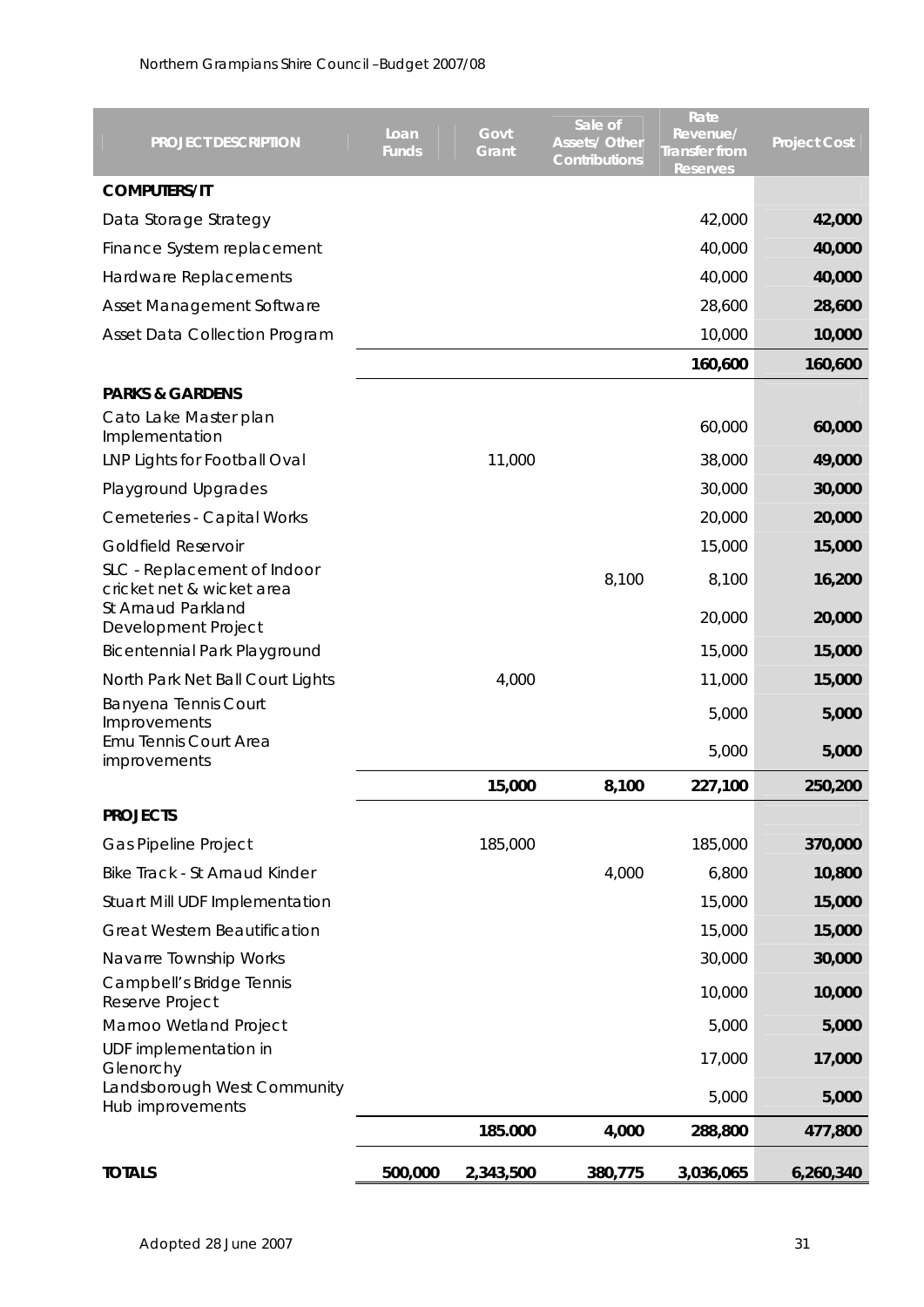

# **Strategic Resource Plan 2007 -2011**

- **C1 Standard Income Statement**
- **C2 Standard Balance Sheet**
- **C3 Standard Cash Flow Statement**
- **C4 Standard Capital Works Statement**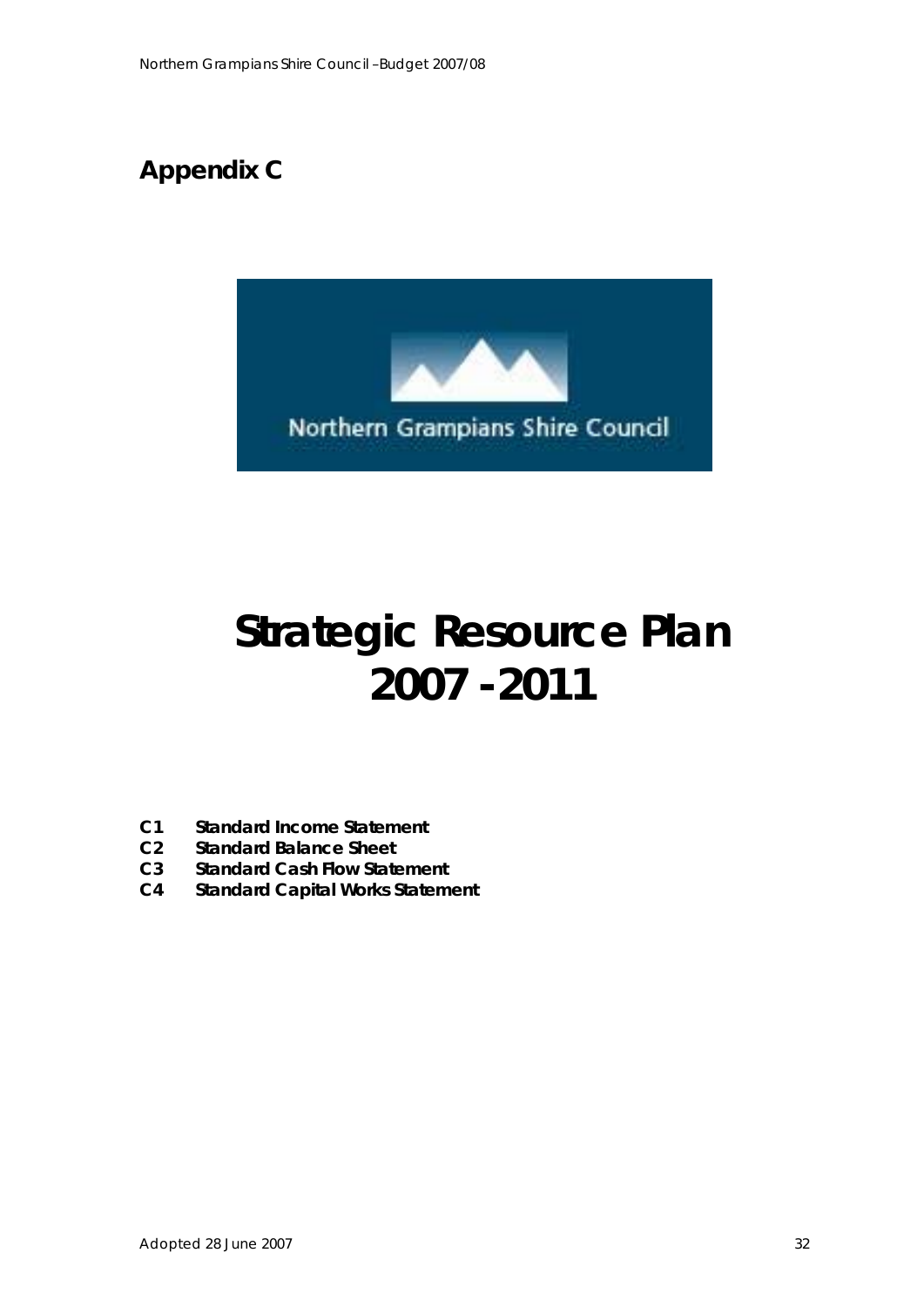## **Standard Income Statement**

|                                               | 07/08  | 08/09  | 09/10  | 10/11  |
|-----------------------------------------------|--------|--------|--------|--------|
|                                               | '000's | '000's | '000's | '000's |
|                                               |        |        |        |        |
| Revenues from ordinary activities             |        |        |        |        |
| Rates & Charges                               | 9,178  | 9,822  | 10,509 | 11,245 |
| User Fees and Charges                         | 2,598  | 2,650  | 2,703  | 2,757  |
| Government Grants - Operational               | 6,089  | 6,090  | 6,217  | 6,354  |
| Government Grants - Capital                   | 2,343  | 2,000  | 1,956  | 1,914  |
| Contributions                                 | 444    | 457    | 471    | 485    |
| Other                                         | 67     | 69     | 73     | 75     |
| <b>Total Revenues</b>                         | 20,719 | 21,088 | 21,929 | 22,830 |
|                                               |        |        |        |        |
| <b>Expenses from ordinary activities</b>      |        |        |        |        |
| <b>Employee Costs</b>                         | 8,574  | 8,874  | 9,185  | 9,552  |
| <b>Materials and Services</b>                 | 6,294  | 6,424  | 6,658  | 6,904  |
| <b>Other Expenses</b>                         | 912    | 799    | 986    | 863    |
| <b>Borrowing Costs</b>                        | 151    | 136    | 105    | 78     |
| Depreciation                                  | 4,410  | 4,400  | 4,400  | 4,400  |
| <b>Total Expenses</b>                         | 20,341 | 20,633 | 21,334 | 21,797 |
|                                               |        |        |        |        |
| <b>Interest from Investments</b>              | 214    | 223    | 231    | 241    |
| Net Surplus (deficit) from operations         | 592    | 678    | 826    | 1,274  |
|                                               |        |        |        |        |
| <b>Movements in Equity</b>                    |        |        |        |        |
| Net increase (decrease) in asset revaluation  |        |        |        |        |
| reserve                                       |        |        |        |        |
|                                               |        |        |        |        |
| Increase (decrease) in accumulated surplus on |        |        |        |        |
| adoption of new Accounting Standard           |        |        |        |        |
|                                               |        |        |        |        |
| <b>Total changes in equity</b>                | 592    | 678    | 826    | 1,274  |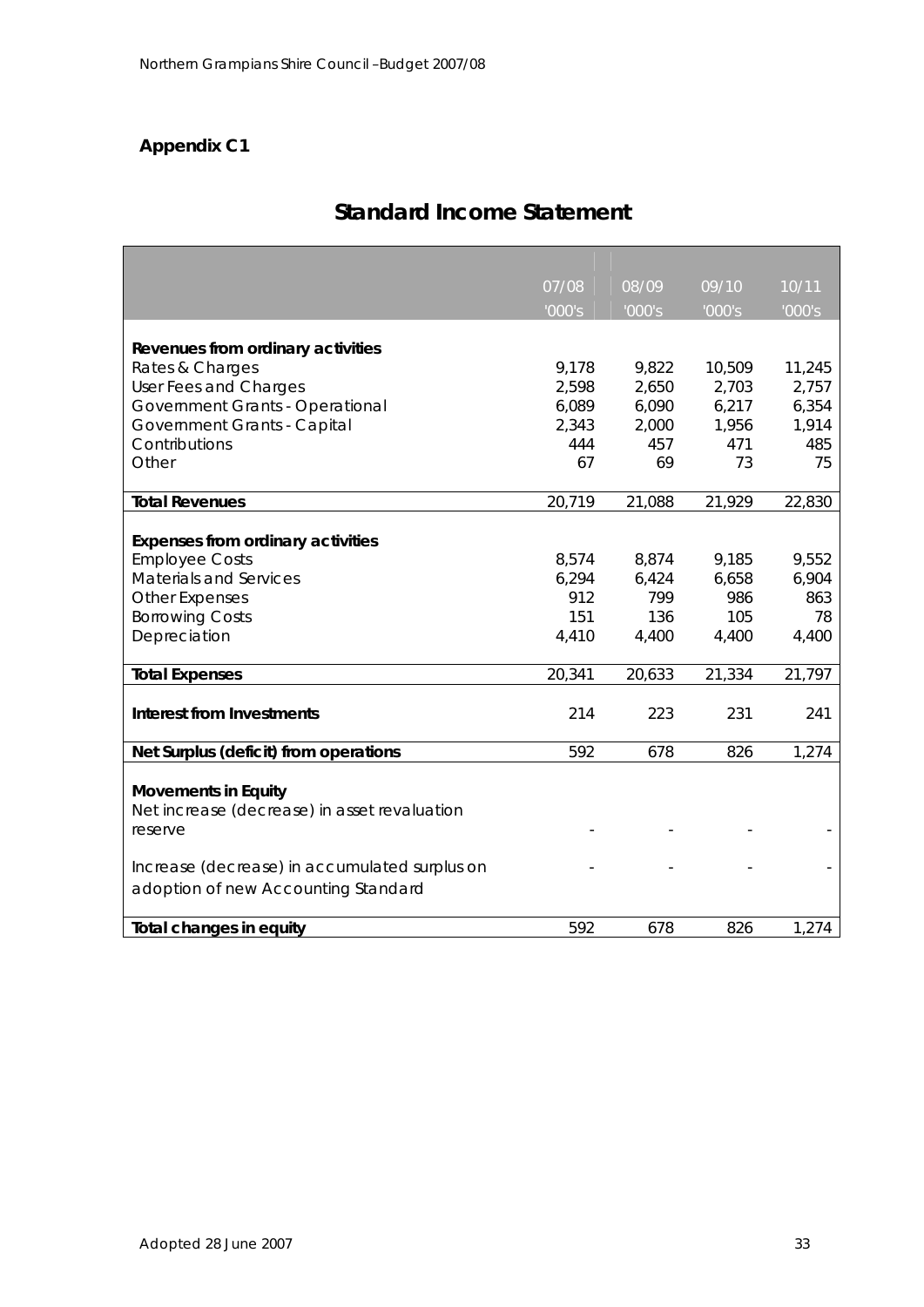## **Standard Balance Sheet**

|                                               | 07/08   | 08/09   | 09/10   | 10/11   |
|-----------------------------------------------|---------|---------|---------|---------|
|                                               | '000's  | '000's  | '000's  | '000's  |
| <b>Current Assets</b>                         |         |         |         |         |
| Cash Assets                                   | 2,928   | 3,023   | 3,038   | 3,076   |
| Receivables                                   | 1,485   | 1,484   | 1,484   | 1,484   |
| Inventories                                   | 294     | 294     | 294     | 294     |
| Prepayments                                   | 361     | 362     | 362     | 362     |
| Non Current Assets Held for Sale              |         |         |         |         |
| <b>Total Current Assets</b>                   | 5,068   | 5,163   | 5,178   | 5,216   |
|                                               |         |         |         |         |
| Non current assets                            |         |         |         |         |
| Receivables                                   | 151     |         |         |         |
| Property, plant and equipment                 | 171,401 | 172,104 | 172,490 | 173,275 |
| Other                                         | 552     |         |         |         |
| <b>Total non-current assets</b>               | 172,104 | 172,104 | 172,490 | 173,275 |
|                                               |         |         |         |         |
| <b>Total assets</b>                           | 177,172 | 177,267 | 177,668 | 178,491 |
|                                               |         |         |         |         |
| <b>Current Liabilities</b>                    |         |         |         |         |
| Payables                                      | 1,279   | 1,229   | 1,178   | 1,129   |
| Interest bearing liabilities                  | 581     | 425     | 451     | 387     |
| <b>Employee benefits</b>                      | 1,542   | 1,593   | 1.643   | 1,693   |
| Other                                         | 96      | 96      | 96      | 96      |
| <b>Total current liabilities</b>              | 3,498   | 3,343   | 3,368   | 3,305   |
|                                               |         |         |         |         |
| Non-current liabilities                       |         |         |         |         |
| Interest bearing liabilities                  | 1,864   | 1,434   | 983     | 596     |
| <b>Employee benefits</b>                      | 279     | 279     | 279     | 279     |
| Other<br><b>Total non-current liabilities</b> |         | 1,713   | 1,262   | 875     |
|                                               | 2,143   |         |         |         |
| <b>Total Liabilities</b>                      | 5,641   | 5,056   | 4,630   |         |
|                                               |         |         |         | 4,180   |
| <b>Net Assets</b>                             | 171,531 | 172,211 | 173,037 | 174,311 |
|                                               |         |         |         |         |
| <b>Equity</b>                                 |         |         |         |         |
| Accumulated surplus                           | 108,369 | 109,048 | 109,874 | 111,148 |
| Asset revaluation reserve                     | 61,145  | 61,145  | 61,145  | 61,145  |
| Other reserves                                | 2,017   | 2,018   | 2,018   | 2,018   |
| <b>Total Equity</b>                           | 171,531 | 172,211 | 173,037 | 174,311 |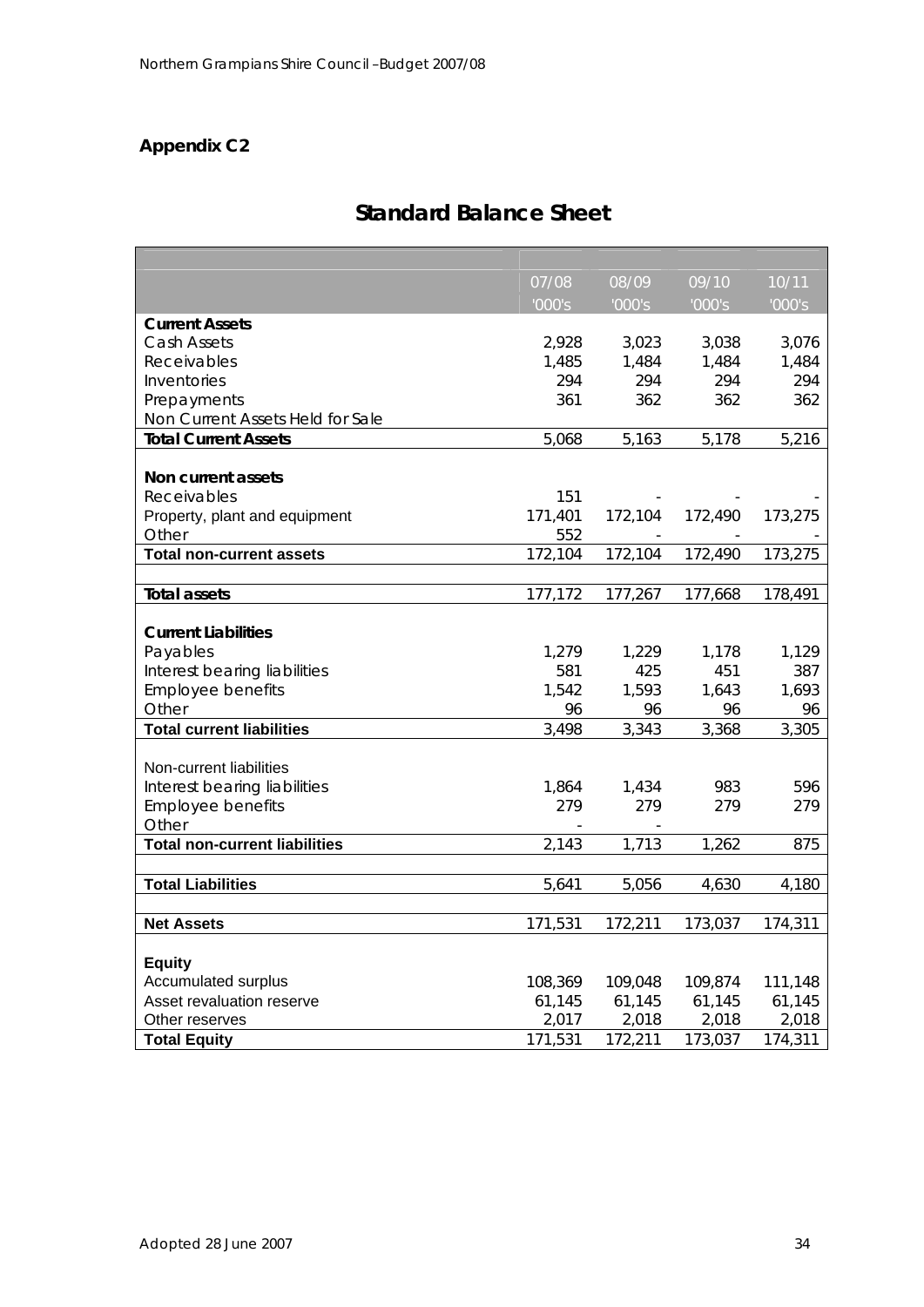|                                   | 07/08     | 08/09     | 09/10     | 10/11     |
|-----------------------------------|-----------|-----------|-----------|-----------|
|                                   | '000's    | '000's    | '000's    | '000's    |
|                                   |           |           |           |           |
| <b>Operating activities</b>       |           |           |           |           |
| Income                            | (20, 934) | (21, 311) | (22, 160) | (23, 071) |
| Expenditure                       | 15,932    | 16,230    | 16,931    | 17,394    |
| <b>Net Operating</b>              | (5,002)   | (5,081)   | (5, 229)  | (5,677)   |
|                                   |           |           |           |           |
| <b>Investing Activities</b>       |           |           |           |           |
| Capital Expenditure               | 6,260     | 5,150     | 5,350     | 5,750     |
| Capital Income                    | (1003)    | (752)     | (564)     | (564)     |
| <b>Net Investing Activities</b>   | 5,257     | 4,398     | 4,786     | 5,186     |
|                                   |           |           |           |           |
| <b>Financing Activities</b>       |           |           |           |           |
| New Loans                         | (500)     |           |           |           |
| Principal Repayments              | 651       | 589       | 428       | 455       |
| <b>Total Financing Activities</b> | 151       | 589       | 428       | 455       |
|                                   |           |           |           |           |
| Net Movements for Year            | 406       | (94)      | (15)      | (36)      |
|                                   |           |           |           |           |
| Opening Cash                      | 3,334     | 2,928     | 3,022     | 3,037     |
|                                   |           |           |           |           |
| <b>Closing Cash</b>               | 2,928     | 3,022     | 3,037     | 3,073     |

## **Standard Cash Flow Statement**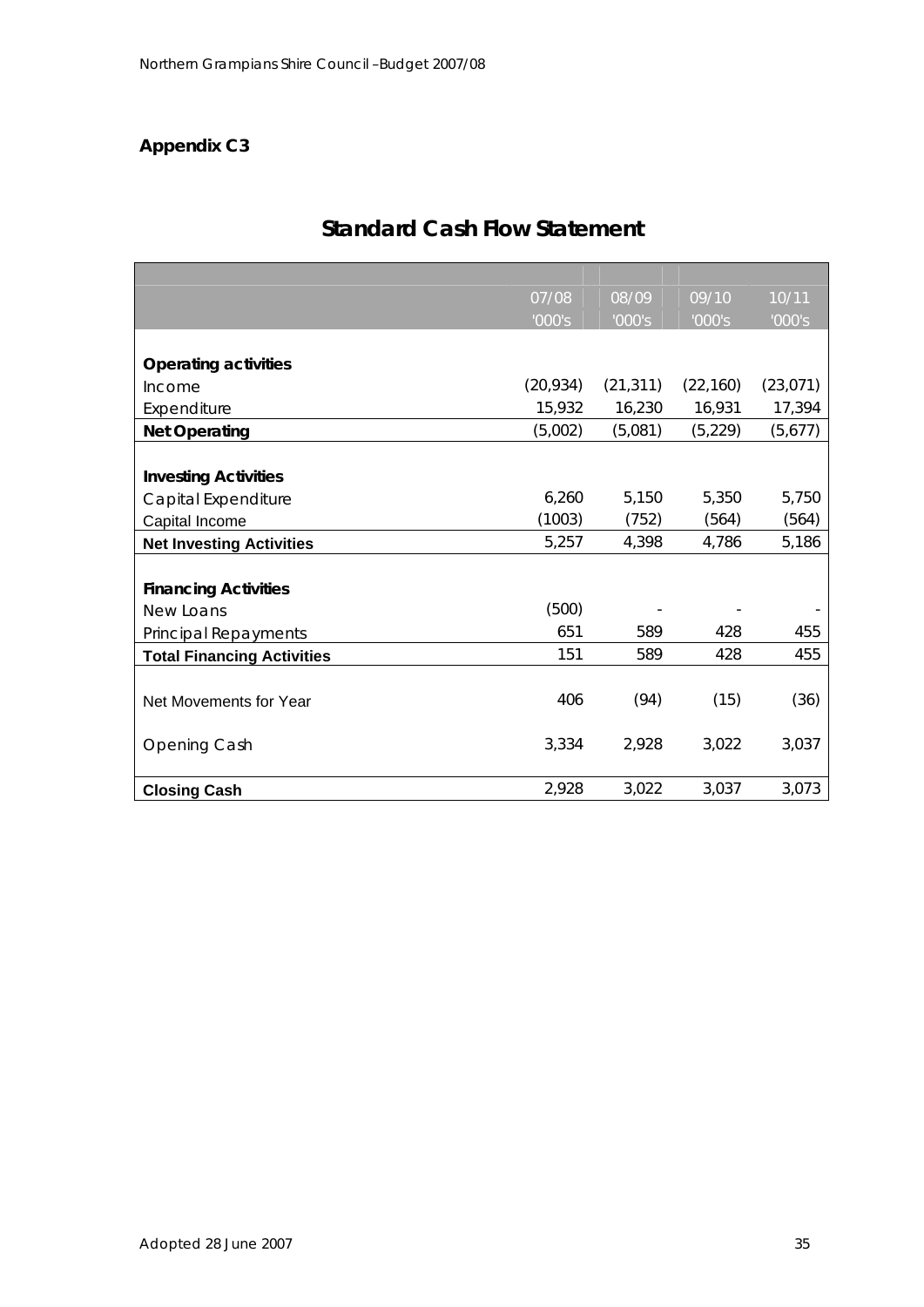## **Standard Capital Works Statement**

|                                   | 07/08  | 08/09  | 09/10  | 10/11  |
|-----------------------------------|--------|--------|--------|--------|
| Capital Works                     | '000's | '000's | '000's | '000's |
|                                   |        |        |        |        |
| <b>Bridges &amp; Culverts</b>     | 377    | 310    | 322    | 346    |
| <b>Buildings</b>                  | 951    | 782    | 813    | 874    |
| Computers/Information Technology  | 161    | 132    | 138    | 148    |
| <b>Plant &amp; Motor Vehicles</b> | 1,015  | 835    | 867    | 932    |
| Parks & Gardens                   | 250    | 206    | 214    | 230    |
| Projects                          | 478    | 393    | 409    | 439    |
| Roads/Footpaths                   | 2,205  | 1815   | 1884   | 2025   |
| Streetscapes                      | 265    | 218    | 226    | 243    |
| Water Management                  | 558    | 459    | 477    | 513    |
|                                   |        |        |        |        |
| <b>Total Capital Works</b>        | 6,260  | 5,150  | 5,350  | 5,750  |
|                                   |        |        |        |        |
| Represented by:                   |        |        |        |        |
| Renewal                           | 3,134  | 3,800  | 4,200  | 4,400  |
| <b>New</b>                        | 1,453  | 650    | 450    | 550    |
| Expansion                         | 1,673  | 700    | 700    | 800    |
|                                   |        |        |        |        |
| <b>Total Capital Works</b>        | 6,260  | 5,150  | 5,350  | 5,750  |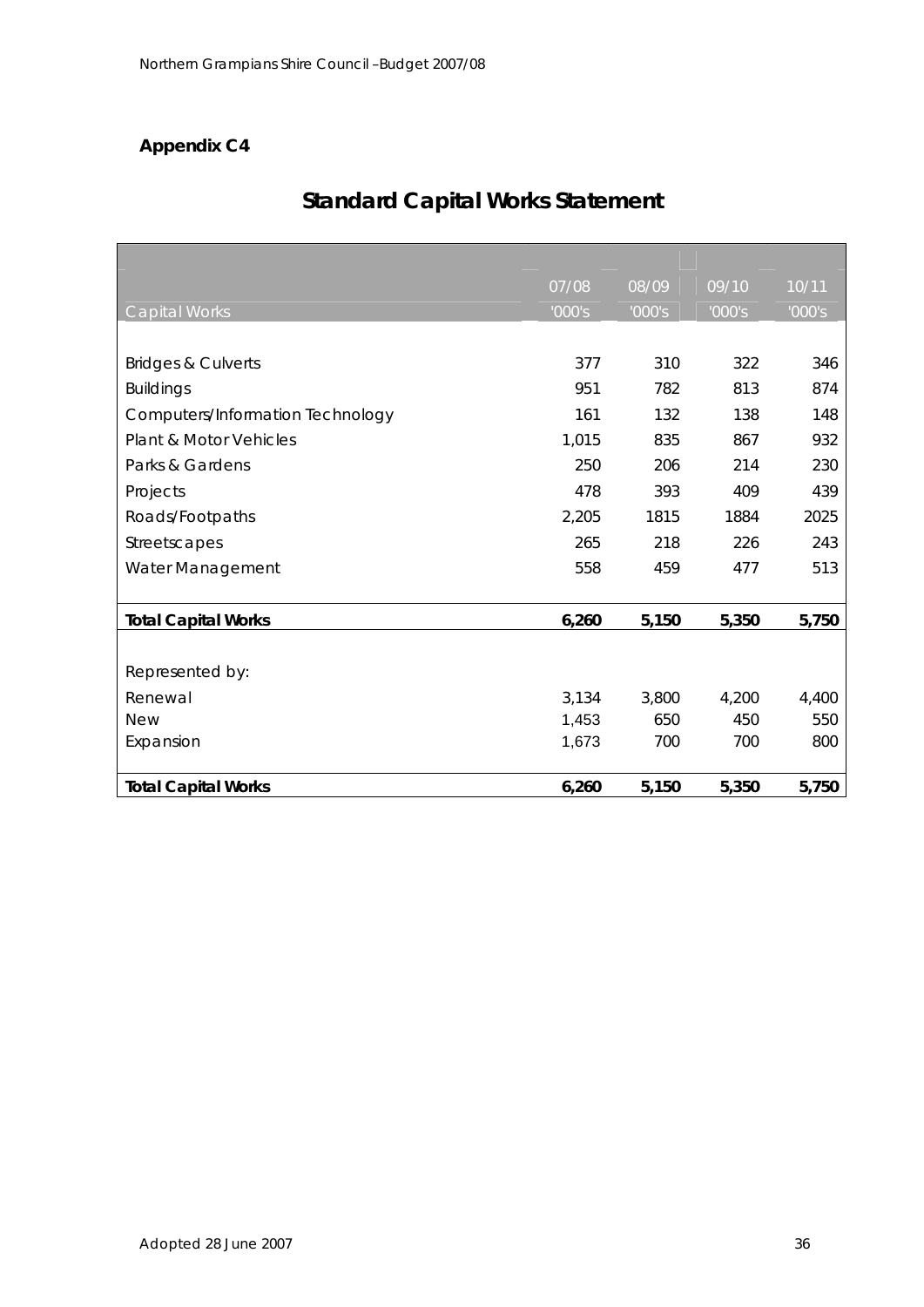## **Appendix D**



# **ACTIVITIES, INITIATIVES AND PERFORMANCE INDICATORS 2007 -2008**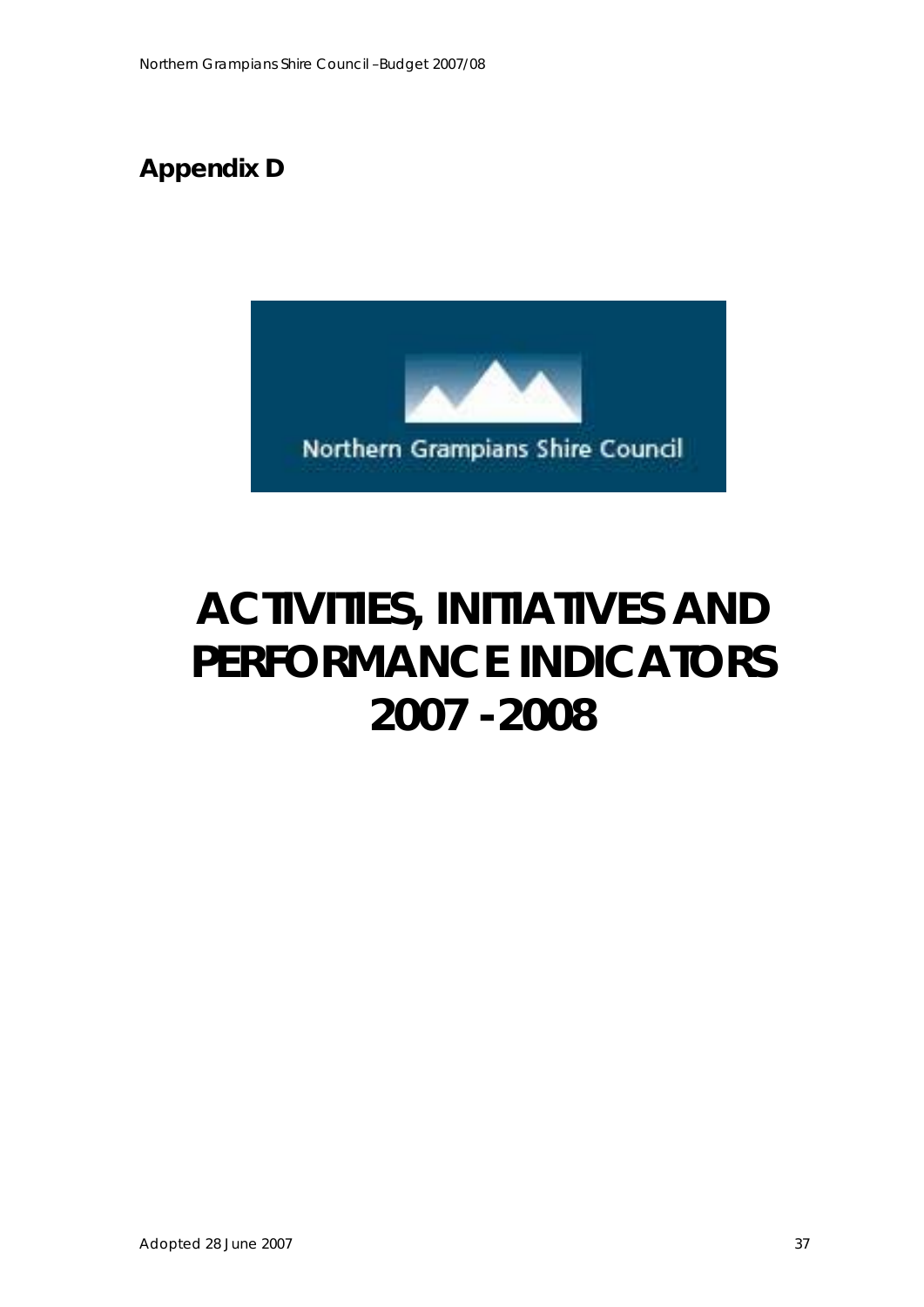## **KEY STRATEGIC ACTIVITIES 2007/2008**

### **Financial Performance**

Financial stability driven by strong financial management ensures a sustainable future for the Shire and enables the Council to meet the objectives of the Council Plan. Council's objective is to maintain and build its financial position by generating an operating result in line with budget expectations.

|                                                                | Forecast<br>2006/2007 | <b>Budget</b><br>2007/2008 |
|----------------------------------------------------------------|-----------------------|----------------------------|
| Actual Operating Surplus/(Deficit) vs. Budget                  | 282.1%                | 100%                       |
| Operating Surplus/(deficit) as % of Total Recurrent<br>revenue | 4.2%                  | 2.9%                       |
| Change in Net Assets from previous year                        | 0.2%                  | 0.35%                      |
| <b>Working Capital Ratio</b>                                   | 152.9%                | 144.9%                     |
| Total Debt Servicing costs % of Rates & Charges                | 1.7%                  | 1.6%                       |
| % of Rates & Charges outstanding at 30 June                    | 3.6%                  | 3.0%                       |

### **Rates Management**

Council's rating strategy is to provide an equitable rate contribution for all ratepayers, whilst allowing Council to provide the services necessary to support the needs of the community in an efficient and cost effective manner.

|                                                   | Forecast  | <b>Budget</b> |
|---------------------------------------------------|-----------|---------------|
|                                                   | 2006/2007 | 2007/2008     |
| % Movement in Rates & Charges Revenue             | 3.64%     | 6.7%          |
| Rates & Charges per assessment                    | \$944     | \$1,004       |
| Rates & Charges per Capita                        | \$654     | \$697         |
| Rates & Charges as a % of CIV                     | 0.53%     | 0.56%         |
| Average Rates & Charges per assessment -          | \$898     | \$957         |
| Residential                                       |           |               |
| Average Rates & Charges per assessment - Farm     | \$944     | \$1004        |
| Average Rates & Charges per assessment -          | \$1,378   | \$1,483       |
| Comm./Indus                                       |           |               |
| Rates & Charges as a % of Total Recurrent Revenue | 40.1%     | 43.8%         |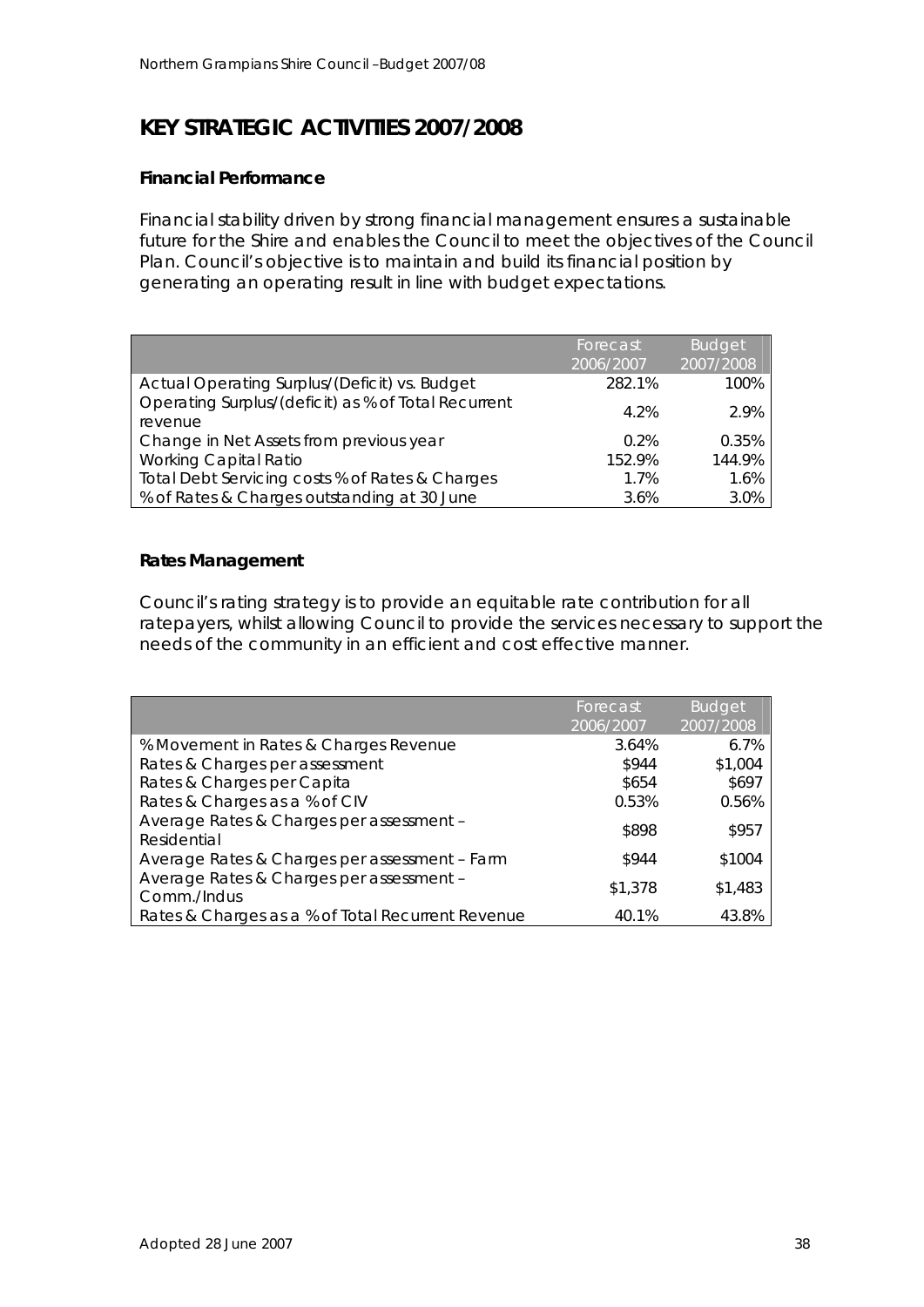### **Capital Expenditure**

Implement a well structured capital works strategy to maintain existing Council assets and to provide a source of funds for new initiatives.

|                                              | Forecast<br>2006/2007 | <b>Budget</b><br>2007/2008 |
|----------------------------------------------|-----------------------|----------------------------|
| Capital per assessment                       | \$735                 | \$685                      |
| % Achievement of Capital program             | 107.40%               | 90%                        |
| Ratio of Capital Expenditure to Depreciation | 1 49                  | 1.42                       |

#### **Operating Costs**

Manage the operations of Council to maintain and improve the level of Council services while keeping operating cost increases to an acceptable level.

|                                          | Forecast  | <b>Budget</b> |
|------------------------------------------|-----------|---------------|
|                                          | 2006/2007 | 2007/2008     |
| Net Operating Expenditure per assessment | \$2,252   | \$2,227       |
| Net Operating Expenditure per Capita     | \$1.614   | \$1,547       |

#### **Community Satisfaction**

Monitor community feelings on Council's performance and issues influencing community satisfaction to achieve a "Best Value" outcome for the community.

|                                                       | Forecast  | <b>Budget</b> |
|-------------------------------------------------------|-----------|---------------|
|                                                       | 2006/2007 | 2007/2008     |
| Overall Performance of Council                        | 65        | 66            |
| Overall Performance in Key Service Areas and          | 68        | 69            |
| <b>Responsibilities</b>                               |           |               |
| Rating of Council's interaction and responsiveness in | 74        | 75            |
| dealing with the Public                               |           |               |
| Rating for Council's Advocacy and Community           | 67        | 68            |
| Representation                                        |           |               |
| Rating for Council's engagement in Decision making    | 61        | 62            |
| on Key Issues                                         |           |               |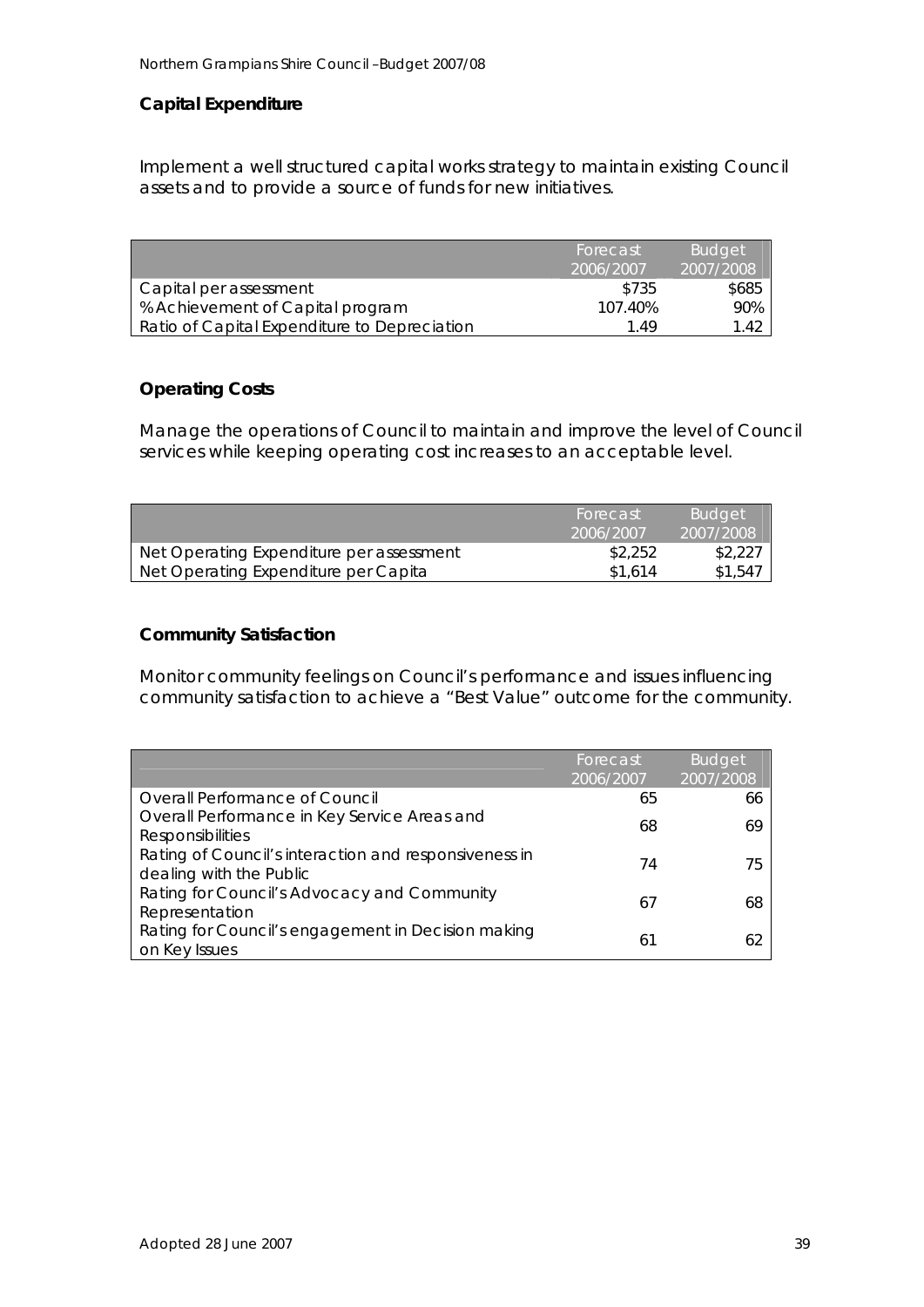### **Outcome - A roads network and built infrastructure that provides for a transport system that supports community and business needs.**

| Key Activities 2007/08                 | <b>Milestone</b>                      |
|----------------------------------------|---------------------------------------|
| Review of the Road Management Plan     | Updated plan signed off by Council by |
| to reflect management and              | August 2007                           |
| maintenance needs                      |                                       |
| Development of an Asset Management     | Draft plan developed by March 2008    |
| Plan                                   |                                       |
| Advocate for changes to the Western    | Continued membership of Western       |
| Highway that will support business,    | Highway Action Committee (WHAC)       |
| industry and community growth,         | WHAC strategic plan signed endorsed   |
| including the strategic development of | by Council by December 2007           |
| truck stops.                           |                                       |
| Development of a Roadside              | Plan developed by October 2007        |
| Management Plan.                       |                                       |
| Improve the community satisfaction     | Index score greater than 60           |
| rating for overall performance in the  |                                       |
| provision of roads and footpaths       |                                       |

## **Outcome - Enhanced beauty and liveability of our townships**

| Key Activities 2007/08                                                                                             | <b>Milestone</b>                 |
|--------------------------------------------------------------------------------------------------------------------|----------------------------------|
| Completion of a Cato Park Master plan<br>to guide the future development of the<br>park                            | Plan completed by September 2007 |
| Improve the community satisfaction<br>rating for overall performance in the<br>appearance of public areas.         | Index score greater than 68      |
| Improve the community satisfaction<br>rating for overall performance in the<br>provision of recreation facilities. | Index score greater than 73      |

## **Outcome - Improved safety and security of our communities**

| Key Activities 2007/08                | <b>Milestone</b>                  |
|---------------------------------------|-----------------------------------|
| Completion of the "community and      | Support program completed by      |
| business renewal" to support recovery | September 2007                    |
| from the Deep Lead and Grampians      |                                   |
| Fires.                                |                                   |
| Review of Municipal Emergency         | Review to be undertaken July 2007 |
| Management Plan.                      |                                   |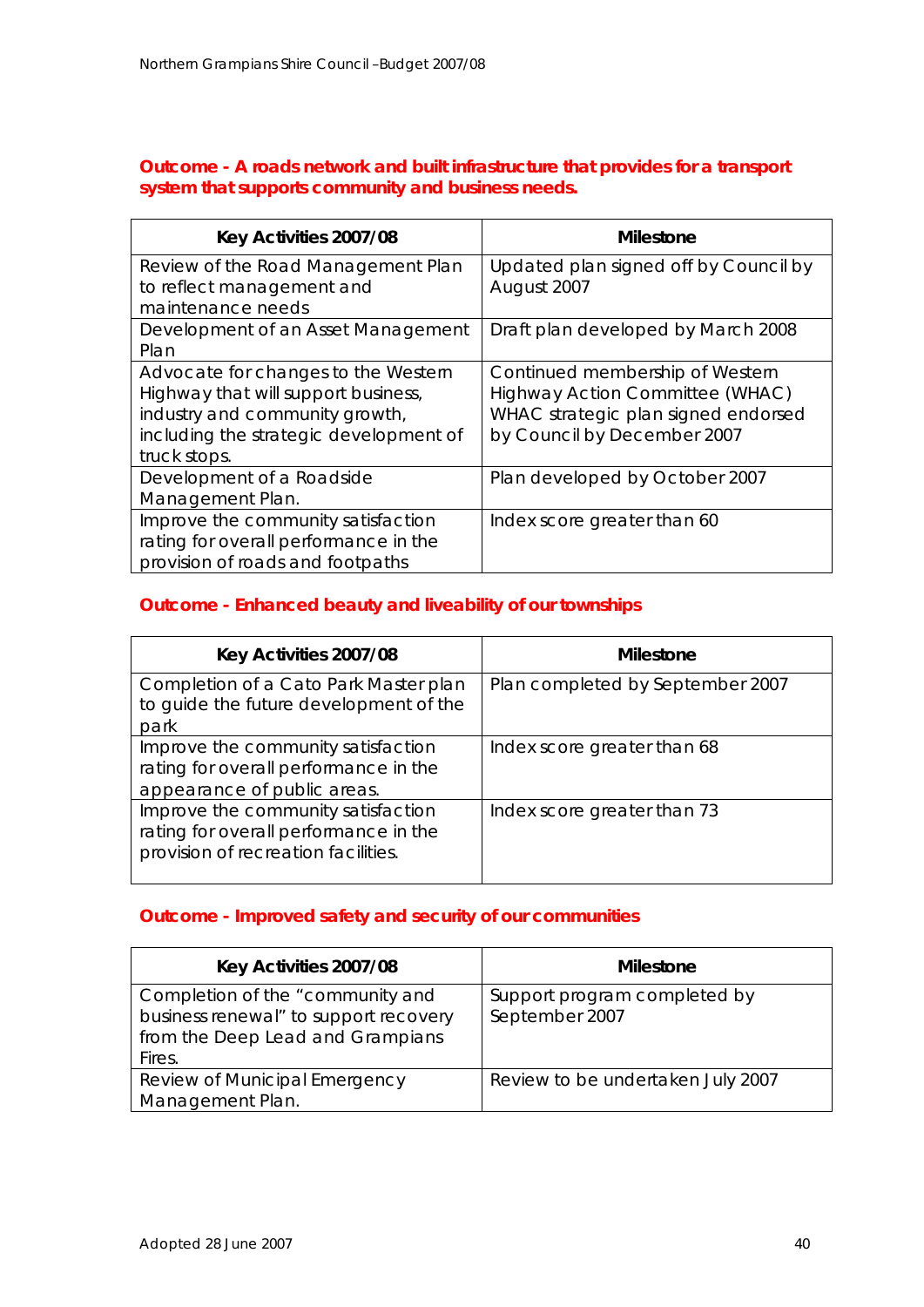## **Outcome - Support for the needs of an aging population**

| Key Activities 2007/08            | Milestone                    |
|-----------------------------------|------------------------------|
| Development of an Aged Care Plan. | Plan developed by April 2008 |
| Review and implementation of the  | Review completed by May 2008 |
| Community Access plan.            |                              |

### **Outcome - Improved health and wellbeing of our communities**

| Key Activities 2007/08                                                                                                  | <b>Milestone</b>                                                                                 |
|-------------------------------------------------------------------------------------------------------------------------|--------------------------------------------------------------------------------------------------|
| All Children's Services to maintain the<br>standards required for ongoing<br>accreditation.                             | Ongoing<br>Update of policies and procedures<br>during year that reflect applicable<br>standards |
| Review of the Municipal Early Years<br>Plan.                                                                            | Review completed by January 2008                                                                 |
| Review of the immunisation program to<br>ensure improved delivery of service.                                           | Review completed by April 2008                                                                   |
| Maintain the community satisfaction<br>rating for overall performance in the<br>provision of health and human services. | Index score greater no less than 79                                                              |

## **Outcome - Young people are engaged in the life of our communities**

| Key Activities 2007/08               | <b>Milestone</b>            |
|--------------------------------------|-----------------------------|
| Youth Grants Program delivered twice | September 2007              |
| during the year.                     | <b>March 2008</b>           |
| Council to become an active          | Ongoing                     |
| participant within the Youth Options | Membership of Youth Options |
| Guarantee program.                   | Guarantee committee         |

#### **Outcome – Effective planning supporting the future of our community**

| Key Activities 2007/08                                                                                                                                                                      | <b>Milestone</b>                                                                                                                                               |
|---------------------------------------------------------------------------------------------------------------------------------------------------------------------------------------------|----------------------------------------------------------------------------------------------------------------------------------------------------------------|
| Creation of a Community Action Plan,<br>identifying of opportunities and priorities<br>relating to social, economic and land<br>use issues resulting from the Stawell Gold<br>Mine closure. | Establishment of Community focus<br>group by July 2007<br>Community consultation undertaken by<br>December 2007<br>Draft Action plan completed by June<br>2008 |
| Commence review of the Municipal<br>Strategic Statement.                                                                                                                                    | Council provided with briefing paper by<br>end March 2008                                                                                                      |
| Improve the community satisfaction<br>rating for overall performance in the<br>provision of town planning policies and<br>approvals.                                                        | Index score greater than 62                                                                                                                                    |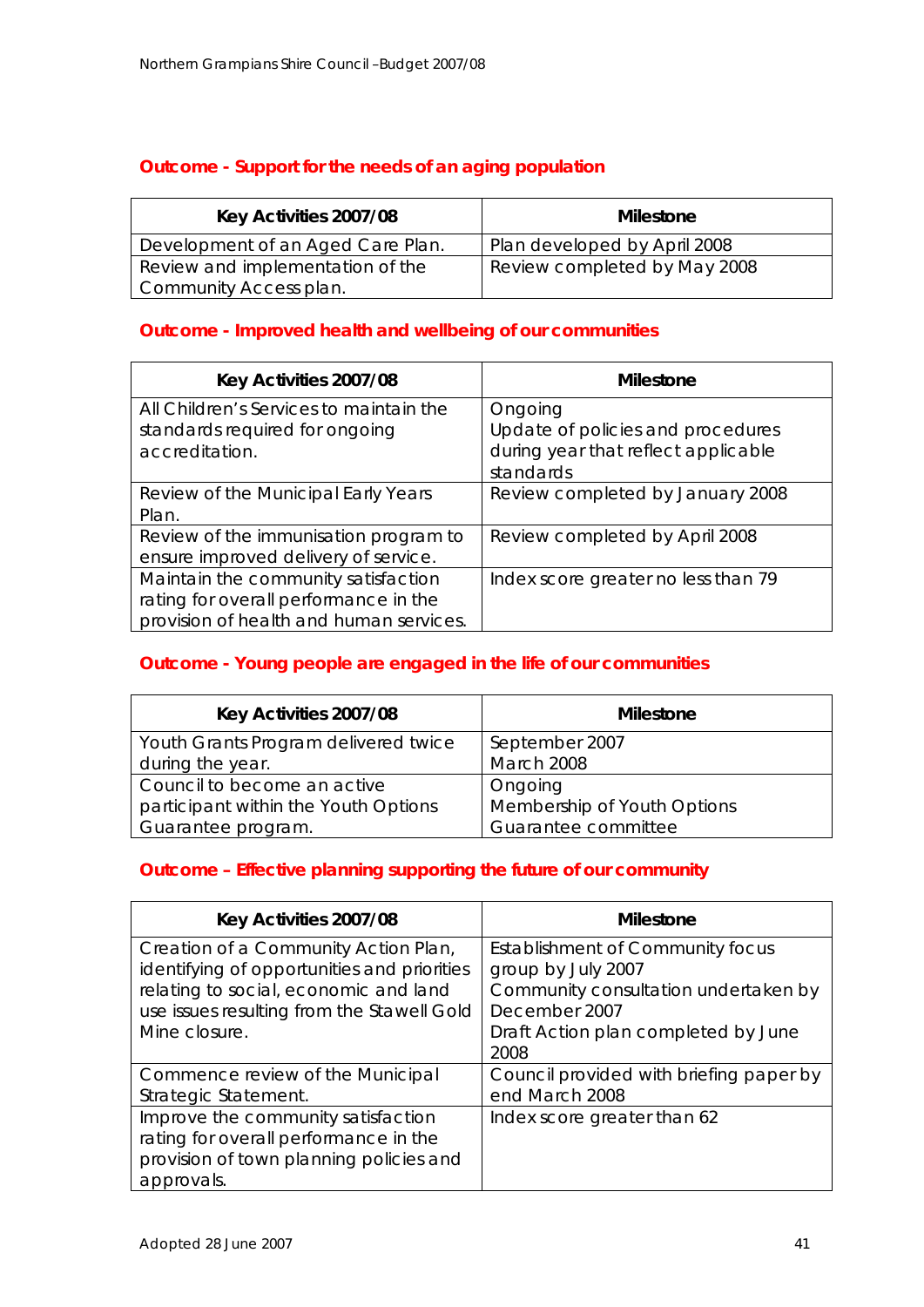## **Outcome - Increased sustainability of our community**

| Key Activities 2007/08                                                                                                    | <b>Milestone</b>                               |
|---------------------------------------------------------------------------------------------------------------------------|------------------------------------------------|
| Creation of an Action Plan to attract<br>the $25 - 45$ age new resident                                                   | Action plan created by December 2007           |
| Initiation of the Stawell Water Security<br>Project.                                                                      | Funding application submitted by<br>March 2008 |
| Improve the community satisfaction<br>rating for overall performance in the<br>provision of waste management<br>services. | Index score greater than 71                    |

## **Outcome - A successful and diversified business community**

| Key Activities 2007/08                    | <b>Milestone</b>                   |
|-------------------------------------------|------------------------------------|
| Review and consolidate the Economic       | Review and consolidation completed |
| Development and Tourism Strategies.       | by March 2008                      |
| Implement Investment Plan Stage 2,        | Support provided through Council   |
| focusing on identified growth industries. | attendance at 3 meetings           |
| Improve the community satisfaction        | Index score greater than 55        |
| rating for overall performance in the     |                                    |
| provision of economic development         |                                    |
| services.                                 |                                    |

## **Outcome - Increased tourism activity and repeat visits to the region**

| Key Activities 2007/08             | <b>Milestone</b>                     |
|------------------------------------|--------------------------------------|
| Support the establishment of the   | Active involvement in development of |
| Regional Tourism Organisation.     | RTO through attendance of working    |
|                                    | party steering committee             |
| Undertake research to identify the | Research project completed by June   |
| needs of visitors to the region    | 2008                                 |

## **Outcome - Strengthened community networks and services**

| Key Activities 2007/08                     | <b>Milestone</b>                        |
|--------------------------------------------|-----------------------------------------|
| Provide 4 activities to support non-profit | Identified activities completed by June |
| organisations                              | 2008                                    |
| Facilitate a grant information session to  | Session to be held by end December      |
| assist community groups to access grant    | 2007                                    |
| funding.                                   |                                         |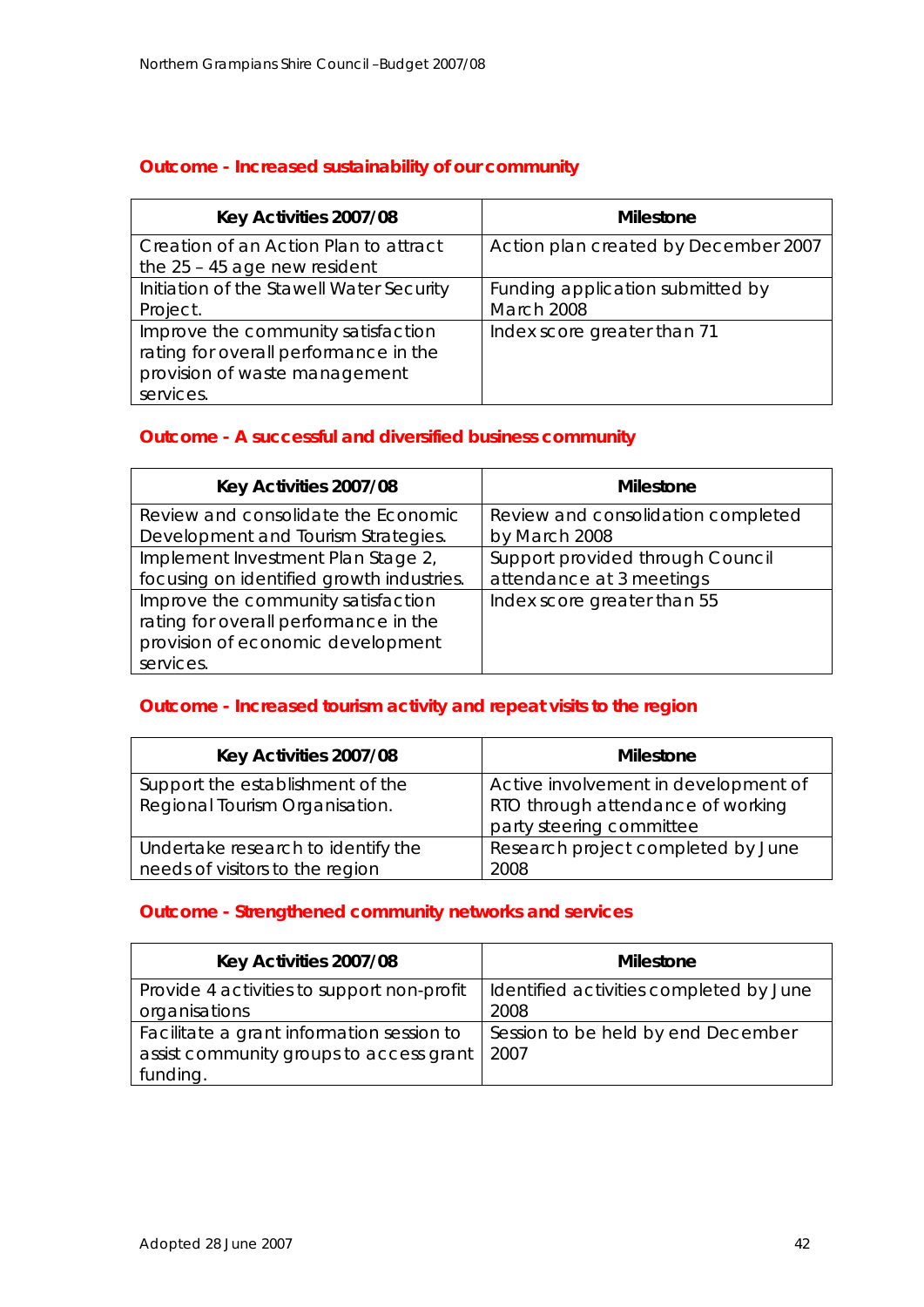## **Outcome - Strong resource management and governance systems are utilised**

| Key Activities 2007/08                                  | <b>Milestone</b>                                                        |
|---------------------------------------------------------|-------------------------------------------------------------------------|
| Development of a Purchasing Policy                      | Policy developed and signed off by<br>Finance Committee by October 2007 |
| Review and update the Information<br>Services Strategy. | Updated plan signed off by November<br>2007                             |
| Review of the Governance Principles                     | Updated Code of Conduct signed off<br>by Council by March 2008          |
| Develop a Community Engagement<br>Strategy.             | Strategy completed by June 2008                                         |

## **Outcome – Effective and consistent service delivery**

| Key Activities 2007/08                                                 | <b>Milestone</b>                  |
|------------------------------------------------------------------------|-----------------------------------|
| Development of a Staff Training and<br>Development Plan                | Plan developed by September 2007  |
| Development of an intranet site for staff<br>induction and information | Intranet updated by November 2007 |

## **Outcome - Our community is aware of available services and delivered outcomes**

| Key Activities 2007/08                | <b>Milestone</b>                   |
|---------------------------------------|------------------------------------|
| Implement an integrated customer      | Ongoing                            |
| service management system.            | Confirm Customer Service system    |
|                                       | implemented by July 2007           |
| Implement a new Internet and Intranet | New internet/intranet available by |
| system to ensure that community       | August 2007                        |
| engagement is optimised.              |                                    |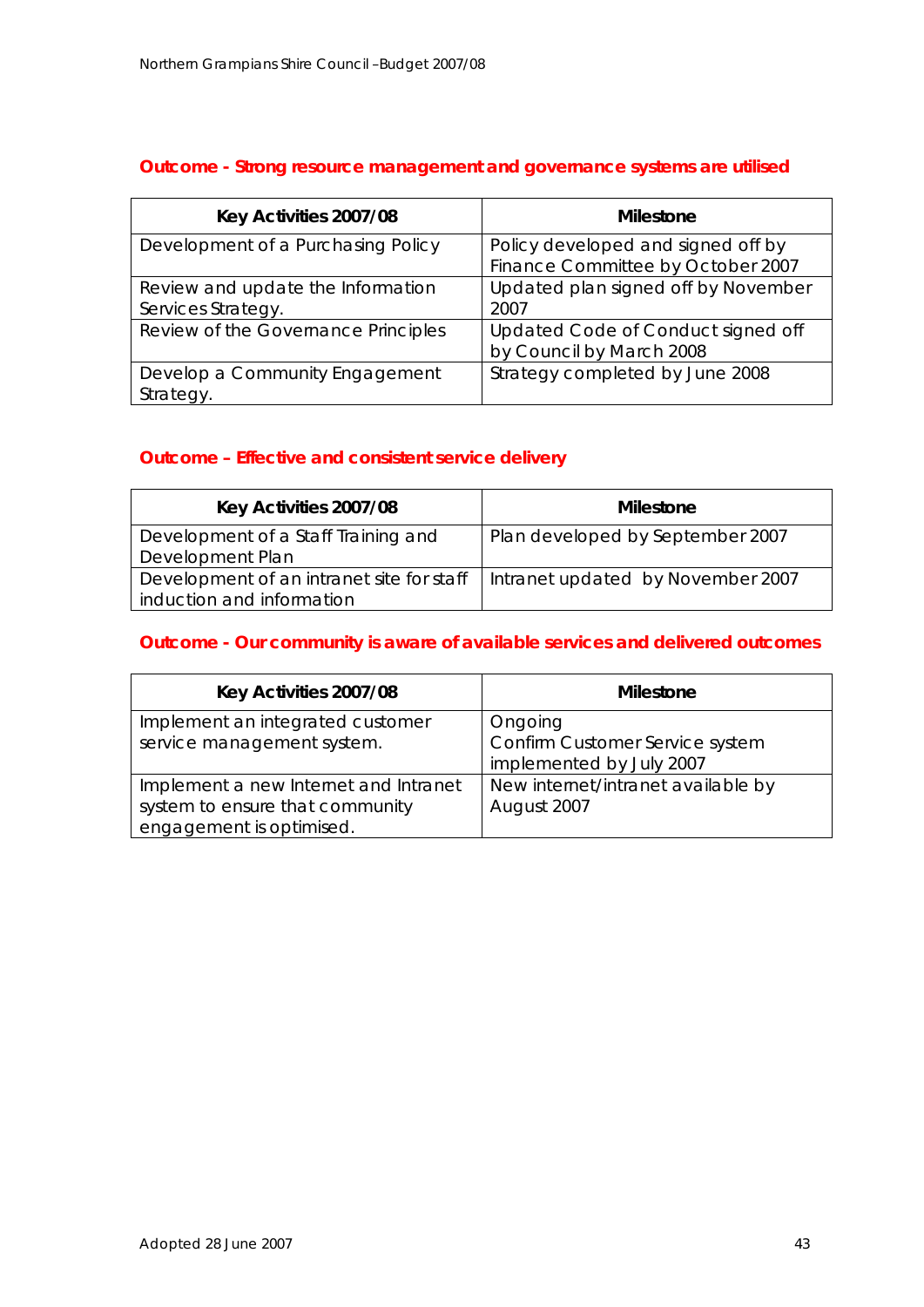## **Appendix E**



# **Program Budget 2007 -2008**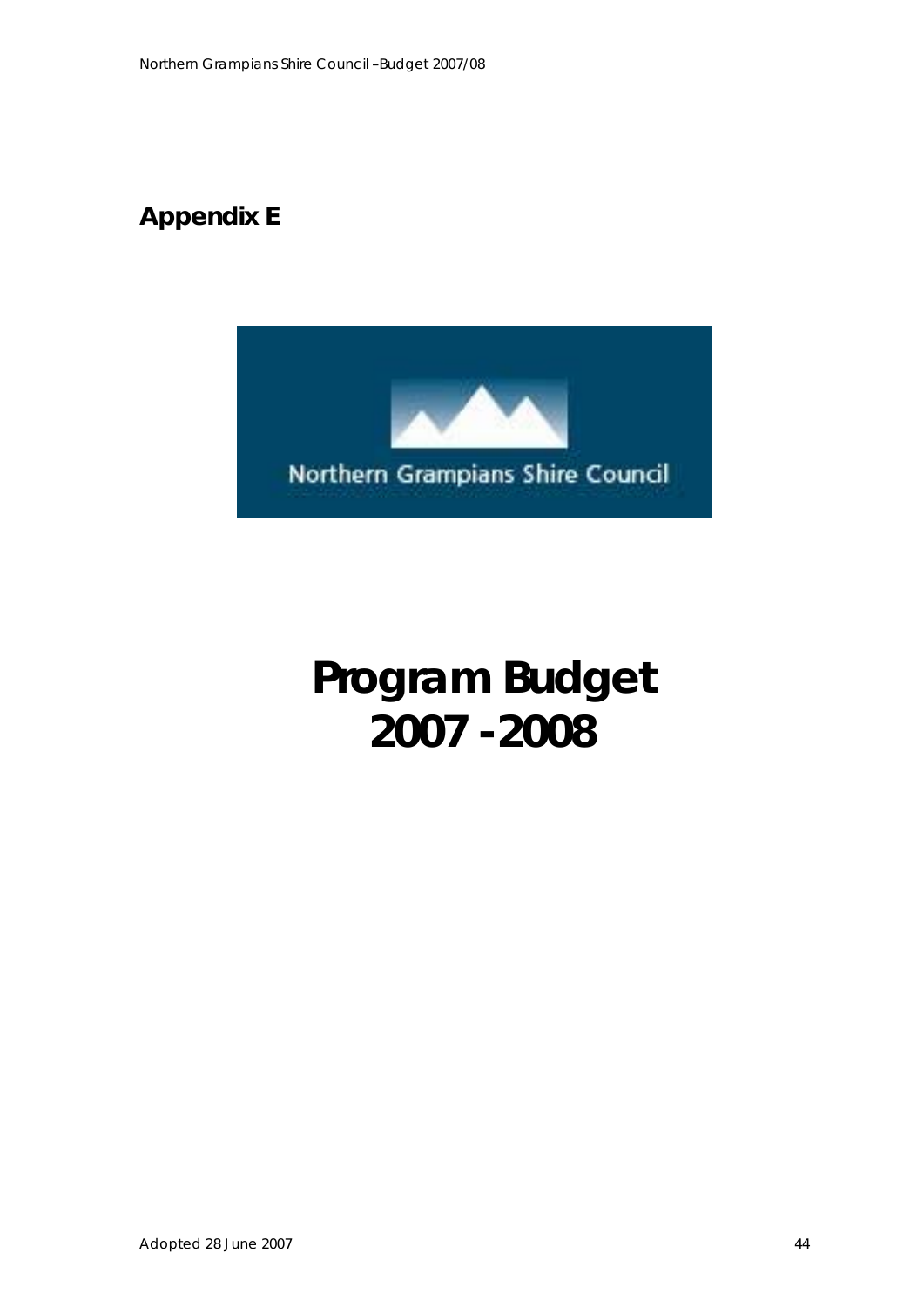|                                                                                                     | <b>Budget</b><br>2007/08      |
|-----------------------------------------------------------------------------------------------------|-------------------------------|
| <b>GOVERNANCE</b>                                                                                   | \$                            |
| <b>Executive Services</b><br><b>Other Expenses</b><br>Materials & Services<br><b>Employee Costs</b> | 146,700<br>118,460<br>189,454 |
| Consultants                                                                                         | 500                           |
| <b>Total Executive Services</b>                                                                     | 455,114                       |
| <b>Employee Services</b>                                                                            |                               |
| Materials & Services                                                                                | 126,425                       |
| <b>Employee Costs</b>                                                                               | 106,033                       |
| Consultants                                                                                         | 38,000                        |
| <b>Other Expenses</b>                                                                               | 33,200                        |
| Contributions                                                                                       | (29,000)                      |
| <b>Other Revenue</b>                                                                                | (33,200)                      |
| <b>Total Employee Services</b>                                                                      | 241,458                       |
| <b>TOTAL GOVERNANCE</b>                                                                             | 696,572                       |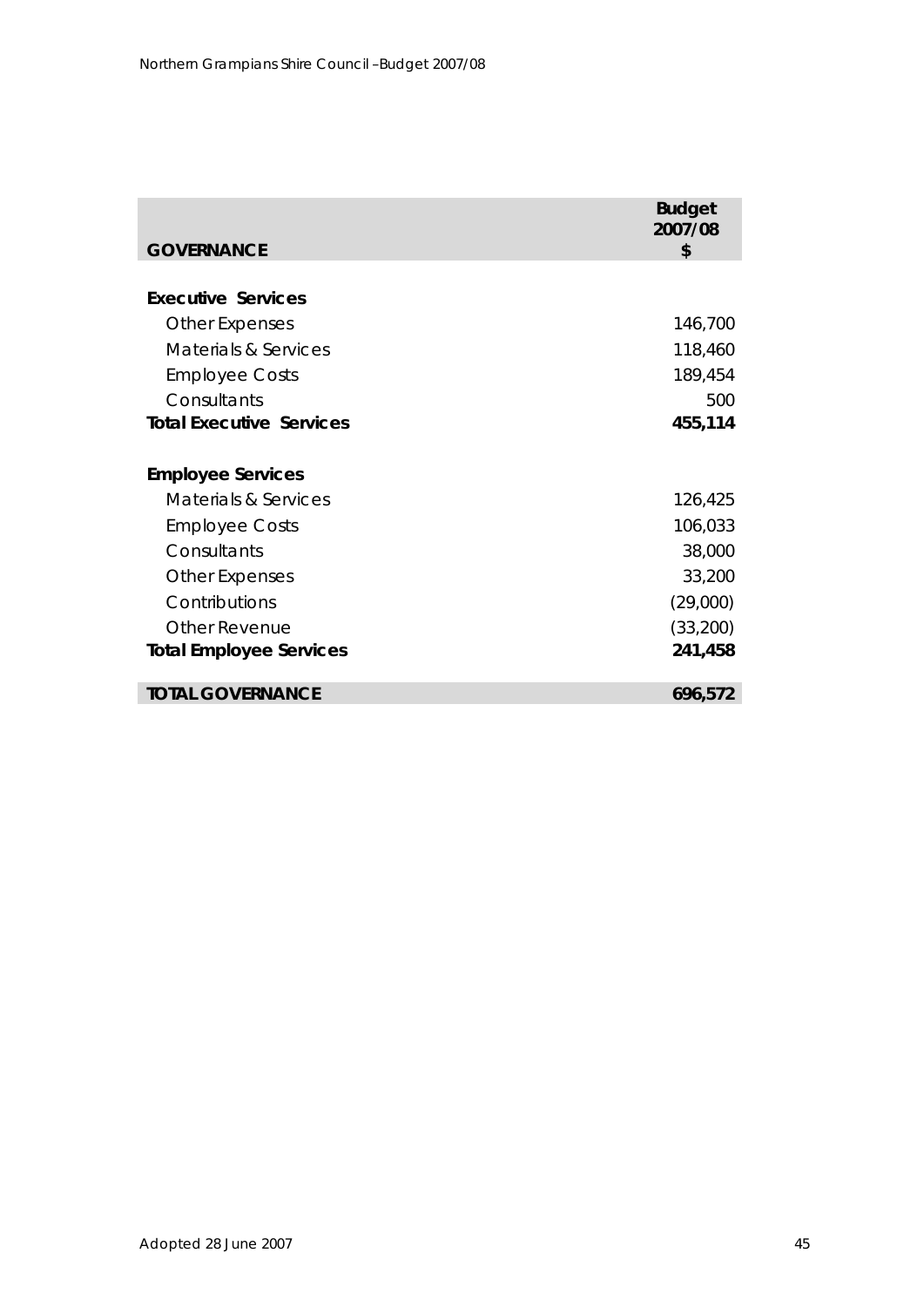| <b>CORPORATE SERVICES</b>                 | <b>Budget</b><br>2007/08<br>\$ |
|-------------------------------------------|--------------------------------|
|                                           |                                |
| <b>Corporate Services Executive</b>       |                                |
| <b>Contract Employees</b>                 | 7,150                          |
| <b>Employee Costs</b>                     | 299,778                        |
| <b>Materials &amp; Services</b>           | 19,485                         |
| <b>Other Expenses</b>                     | 313,809                        |
| <b>Total Corporate Services Executive</b> | 640,222                        |
| <b>Property Management</b>                |                                |
| <b>Employee Costs</b>                     | 32,182                         |
| Fees & User Charges                       | (79, 928)                      |
| <b>Materials &amp; Services</b>           | 289,190                        |
| Net (Gain) Loss on Disposal of Assets     | 368,675                        |
| <b>Total Property Management</b>          | 610,119                        |
| <b>Financial Services</b>                 |                                |
| <b>Borrowing Costs</b>                    | 151,400                        |
| Consultants                               | 30,000                         |
| Contributions                             | (124, 404)                     |
| Depreciation                              | 4,410,000                      |
| <b>Employee Costs</b>                     | 388,535                        |
| Fees & User Charges                       | (11, 910)                      |
| Interest Income                           | (213, 840)                     |
| <b>Materials &amp; Services</b>           | 292,190                        |
| <b>Operating Grants</b>                   | (4,746,580)                    |
| <b>Other Expenses</b>                     | 217,225                        |
| Rates & Charges                           | (9, 178, 660)                  |
| <b>Total Financial Services</b>           | (8, 786, 044)                  |
| <b>Corporate Governance</b>               |                                |
| <b>Contract Employees</b>                 | 6,210                          |
| Contributions                             | (500)                          |
| <b>Employee Costs</b>                     | 383,428                        |
| Fees & User Charges                       | (22, 210)                      |
| <b>Materials &amp; Services</b>           | 511,326                        |
| <b>Other Revenue</b>                      | (16,080)                       |
| <b>Total Corporate Governance</b>         | 862,174                        |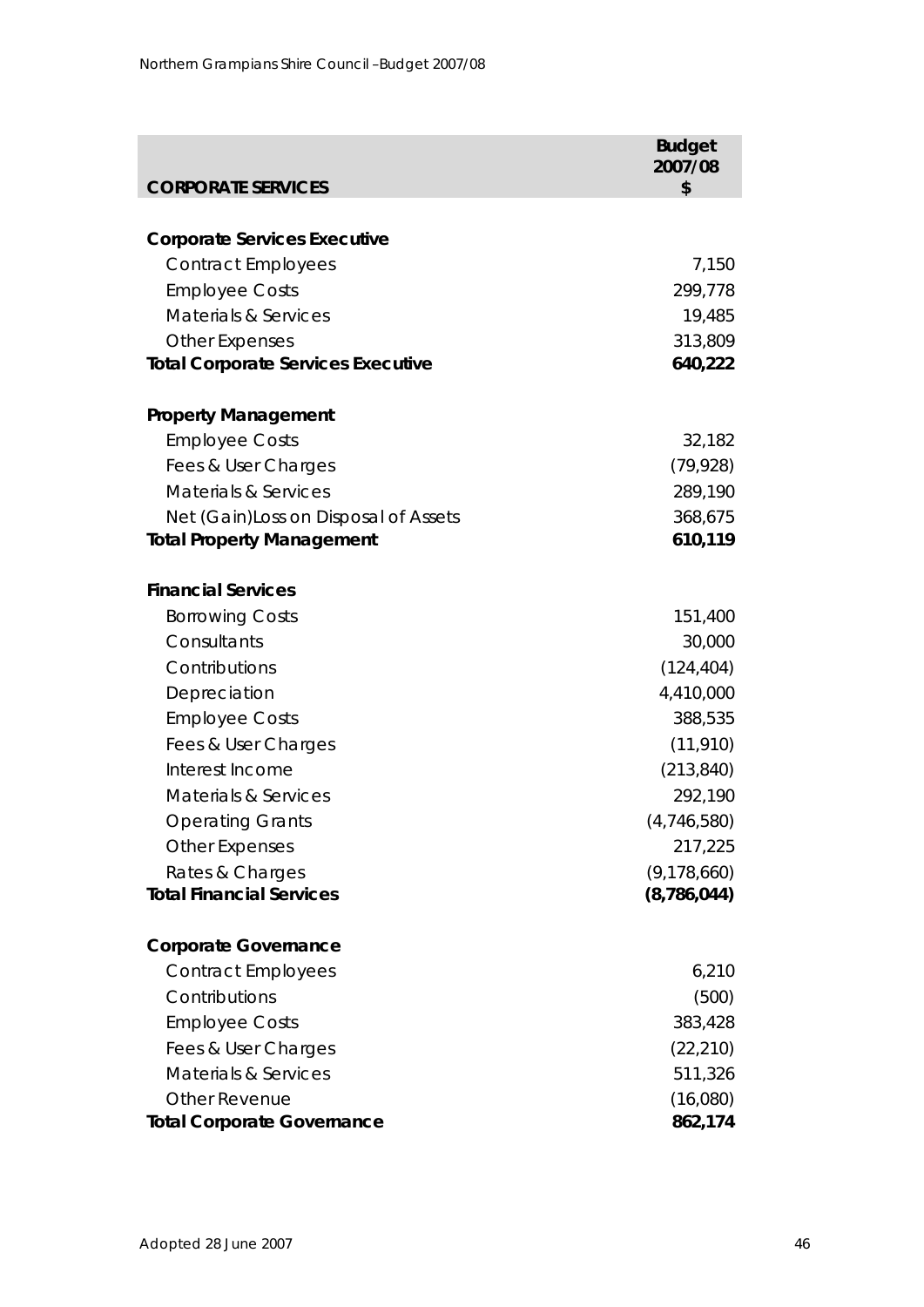|                                       | <b>Budget</b><br>2007/08 |
|---------------------------------------|--------------------------|
| <b>CORPORATE SERVICES (continued)</b> | \$                       |
| <b>Information Systems</b>            |                          |
| Contributions                         | (600)                    |
| <b>Employee Costs</b>                 | 329,171                  |
| Fees & User Charges                   | (2, 496)                 |
| Materials & Services                  | 456,185                  |
| <b>Total Information Systems</b>      | 782,260                  |
| <b>Customer Services Admin</b>        |                          |
|                                       |                          |
| Contract Employees                    | 40,000                   |
| Contributions                         | (300)                    |
| <b>Employee Costs</b>                 | 646,020                  |
| Materials & Services                  | 14,930                   |
| <b>Total Customer Services Admin</b>  | 700,650                  |
|                                       |                          |
| TOTAL CORPORATE SERVICES              | (5, 190, 619)            |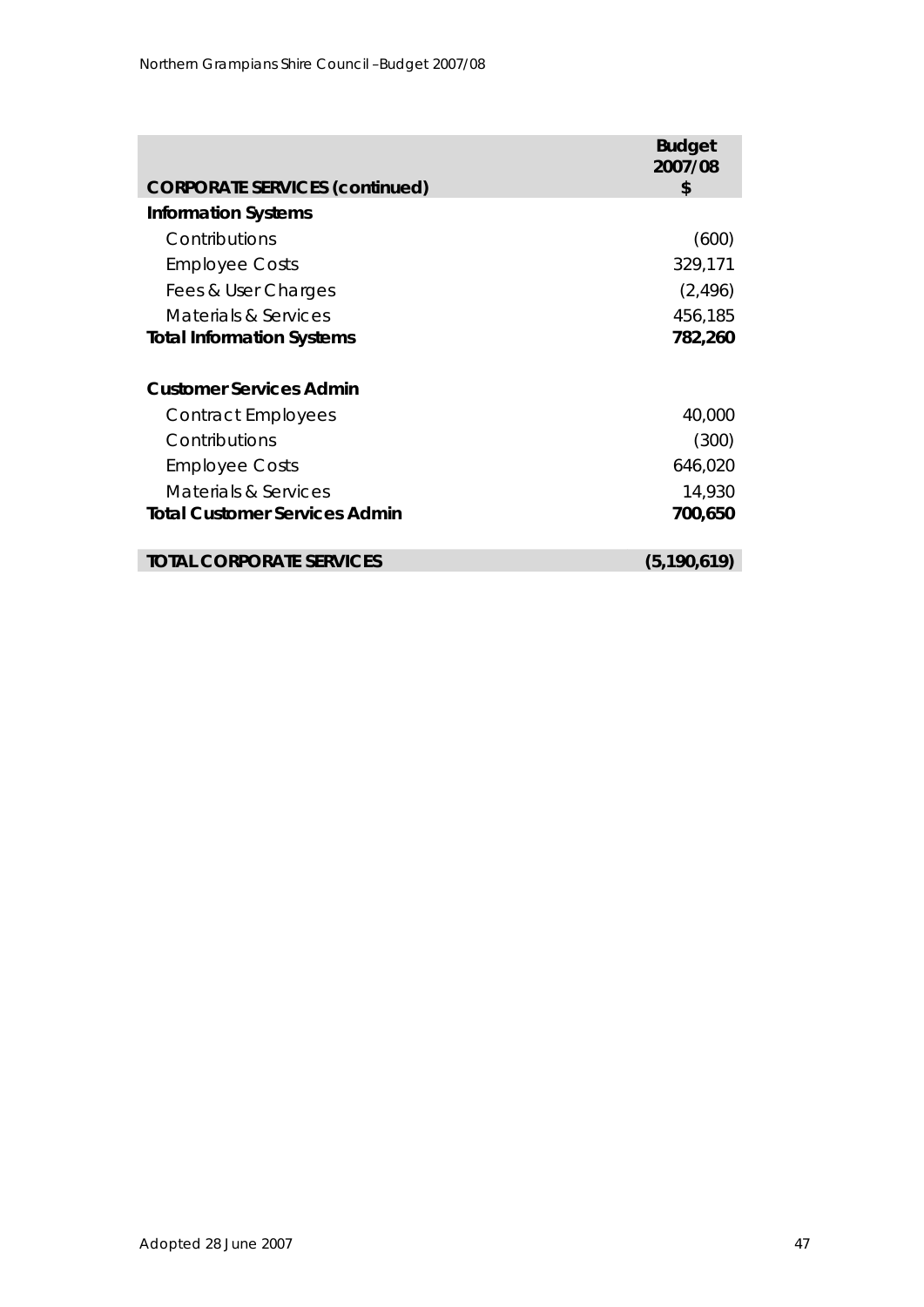| <b>CUSTOMER SERVICES</b>                      | <b>Budget</b><br>2007/08<br>\$ |
|-----------------------------------------------|--------------------------------|
|                                               |                                |
| Infrastructure Development Admin              |                                |
| <b>Employee Costs</b>                         | 256,741                        |
| <b>Materials &amp; Services</b>               | 8,220                          |
| <b>Total Infrastructure Development Admin</b> | 264,961                        |
| <b>Asset Management</b>                       |                                |
| Consultants                                   | 25,000                         |
| <b>Contract Employees</b>                     | 10,000                         |
| Fees & User Charges                           | (100)                          |
| <b>Materials &amp; Services</b>               | 108,700                        |
| <b>Total Asset Management</b>                 | 143,600                        |
| Environment                                   |                                |
| <b>Employee Costs</b>                         | 61,174                         |
| <b>Materials &amp; Services</b>               | 34,500                         |
| <b>Operating Grants</b>                       | (89,000)                       |
| <b>Total Environment</b>                      | 6,674                          |
| Fire & Emergency                              |                                |
| <b>Materials &amp; Services</b>               | 8,400                          |
| <b>Operating Grants</b>                       | (30,500)                       |
| <b>Other Expenses</b>                         | 21,500                         |
| <b>Total Fire &amp; Emergency</b>             | (600)                          |
| <b>Infrastructure Operations Admin</b>        |                                |
| <b>Employee Costs</b>                         | 393,706                        |
| <b>Materials &amp; Services</b>               | 10,000                         |
| <b>Total Infrastructure Operations Admin</b>  | 403,706                        |
| <b>Roads &amp; Roadsides</b>                  |                                |
| <b>Employee Costs</b>                         | 571,000                        |
| <b>Materials &amp; Services</b>               | 806,230                        |
| <b>Total Roads &amp; Roadsides</b>            | 1,377,230                      |
| <b>Other Works</b>                            |                                |
| <b>Contract Employees</b>                     | 1,100                          |
| <b>Employee Costs</b>                         | 155,485                        |
| Fees & User Charges                           | (98, 300)                      |
| <b>Materials &amp; Services</b>               | 332,865                        |
| <b>Operating Grants</b>                       | (2,600)                        |
| <b>Total Other Works</b>                      | 388,550                        |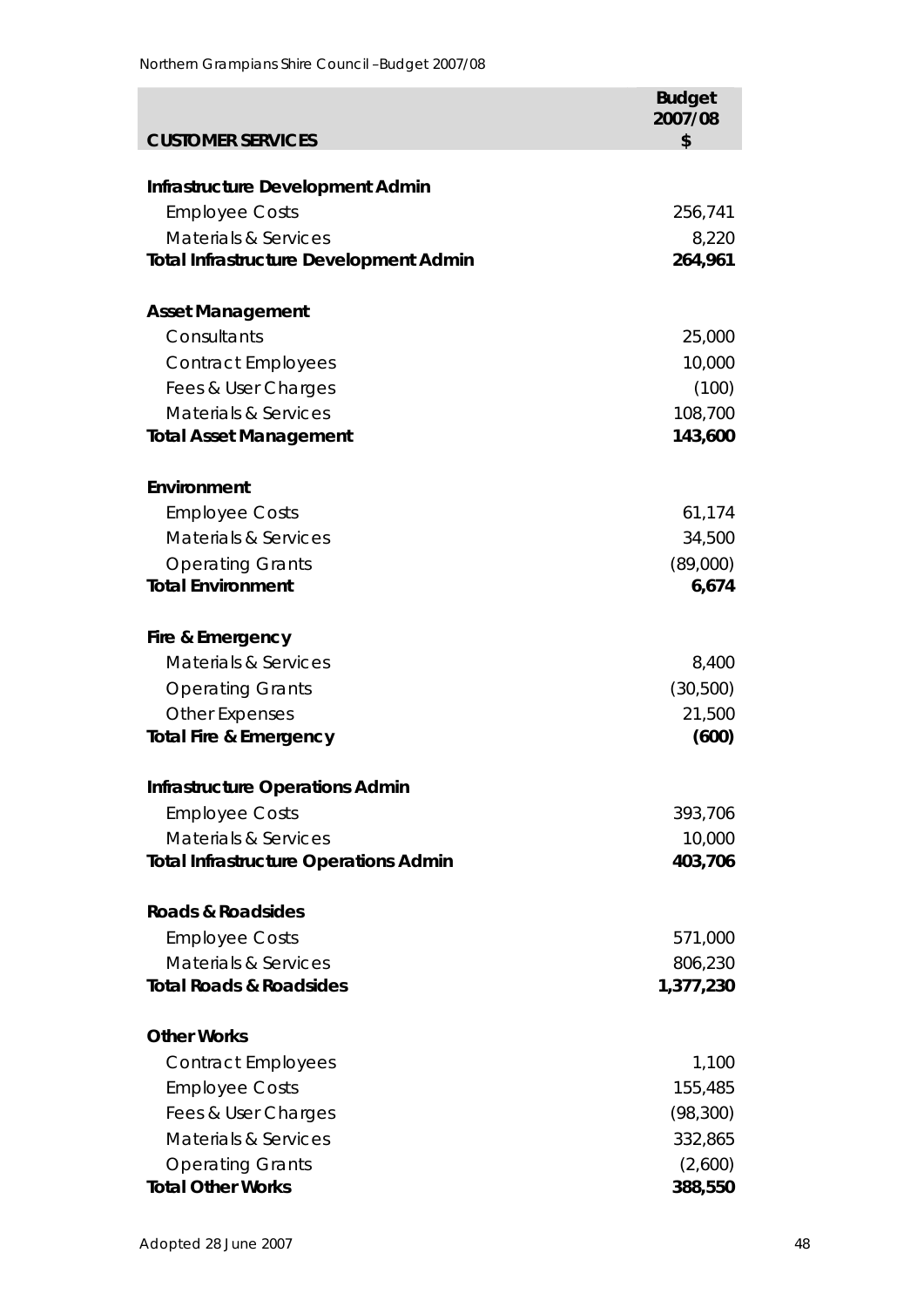|                                                                  | <b>Budget</b><br>2007/08 |
|------------------------------------------------------------------|--------------------------|
| <b>CUSTOMER SERVICES (continued)</b>                             | \$                       |
| <b>Waste Management</b>                                          |                          |
| <b>Contract Employees</b>                                        | 36,795                   |
| <b>Employee Costs</b>                                            | 110,100                  |
| Fees & User Charges                                              | (89,000)                 |
| <b>Materials &amp; Services</b><br><b>Total Waste Management</b> | 920,465<br>978,360       |
|                                                                  |                          |
| <b>Parks &amp; Gardens</b>                                       |                          |
| <b>Contract Employees</b>                                        | 3,500                    |
| <b>Employee Costs</b>                                            | 361,150                  |
| Fees & User Charges                                              | (300)                    |
| <b>Materials &amp; Services</b>                                  | 356,790                  |
| <b>Total Parks &amp; Gardens</b>                                 | 721,140                  |
|                                                                  |                          |
| <b>For Profit</b>                                                |                          |
| <b>Employee Costs</b>                                            | 41,500                   |
| Fees & User Charges                                              | (148, 200)               |
| <b>Materials &amp; Services</b><br><b>Total For Profit</b>       | 82,000<br>(24, 700)      |
|                                                                  |                          |
| <b>Recoveries</b>                                                |                          |
| <b>Employee Costs</b>                                            | 88,050                   |
| <b>Materials &amp; Services</b>                                  | (48,050)                 |
| <b>Operating Grants</b>                                          | (40, 450)                |
| <b>Total Recoveries</b>                                          | (450)                    |
| Planning                                                         |                          |
| Consultants                                                      | 17,500                   |
| <b>Contract Employees</b>                                        | 10,000                   |
| Contributions                                                    | (25,000)                 |
| <b>Employee Costs</b>                                            | 159,455                  |
| Fees & User Charges                                              | (67, 920)                |
| <b>Materials &amp; Services</b>                                  | 105,900                  |
| <b>Operating Grants</b>                                          | (22,500)                 |
| <b>Total Planning</b>                                            | 177,435                  |
|                                                                  |                          |
| <b>Building</b>                                                  |                          |
| <b>Employee Costs</b>                                            | 70,709                   |
| Fees & User Charges                                              | (87,000)                 |
| <b>Materials &amp; Services</b>                                  | 11,180                   |
| <b>Other Expenses</b><br><b>Other Revenue</b>                    | 18,000                   |
| <b>Total Building</b>                                            | (18,000)<br>(5, 111)     |
|                                                                  |                          |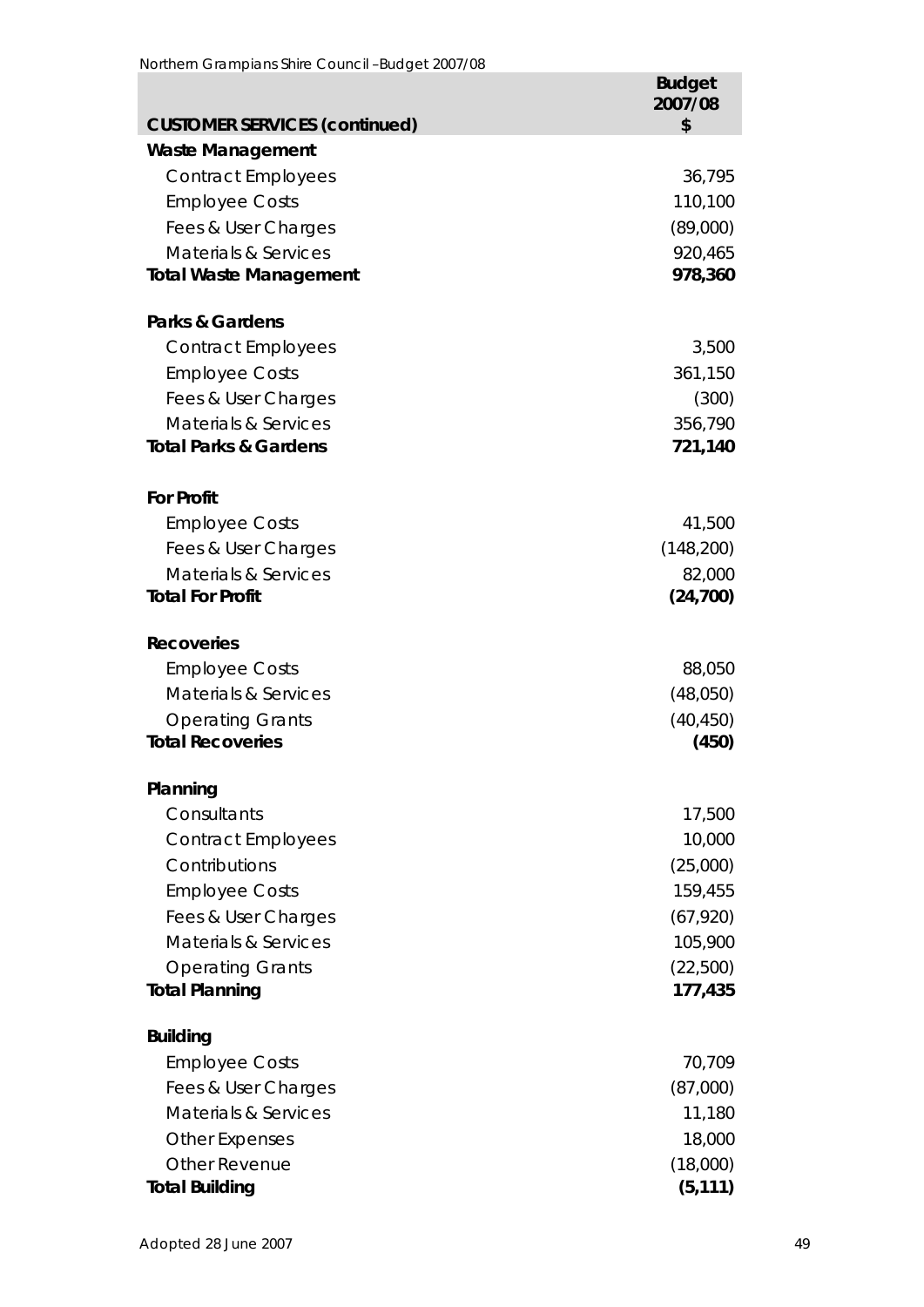|                                             | <b>Budget</b><br>2007/08 |
|---------------------------------------------|--------------------------|
| <b>CUSTOMER SERVICES (continued)</b>        | \$                       |
| <b>Local Laws &amp; Traffic</b>             |                          |
| <b>Employee Costs</b>                       | 250,222                  |
| Fees & User Charges                         | (96, 500)                |
| Materials & Services                        | 23,000                   |
| <b>Operating Grants</b>                     | (14,000)                 |
| <b>Other Expenses</b>                       | 9,000                    |
| <b>Total Local Laws &amp; Traffic</b>       | 171,722                  |
| Leisure                                     |                          |
| <b>Employee Costs</b>                       | 478,963                  |
| Fees & User Charges                         | (347, 894)               |
| <b>Materials &amp; Services</b>             | 257,795                  |
| <b>Operating Grants</b>                     | (11,500)                 |
| <b>Other Expenses</b>                       | 5,000                    |
| <b>Total Leisure</b>                        | 382,364                  |
| <b>Public Health</b>                        |                          |
| <b>Employee Costs</b>                       | 197,296                  |
| Fees & User Charges                         | (75, 478)                |
| <b>Materials &amp; Services</b>             | 21,773                   |
| <b>Operating Grants</b>                     | (11,610)                 |
| <b>Total Public Health</b>                  | 131,981                  |
| <b>Community Services</b>                   |                          |
| <b>Contract Employees</b>                   | 22,200                   |
| <b>Employee Costs</b>                       | 100,294                  |
| Fees & User Charges                         | (5,000)                  |
| Materials & Services                        | 66,799                   |
| <b>Operating Grants</b>                     | (54, 875)                |
| <b>Other Expenses</b>                       | 90,000                   |
| <b>Total Community Services</b>             | 219,418                  |
| <b>Aged &amp; Disability Services</b>       |                          |
| <b>Employee Costs</b>                       | 962,309                  |
| Fees & User Charges                         | (656,904)                |
| <b>Materials &amp; Services</b>             | 238,746                  |
| <b>Operating Grants</b>                     | (476, 700)               |
| <b>Total Aged &amp; Disability Services</b> | 67,451                   |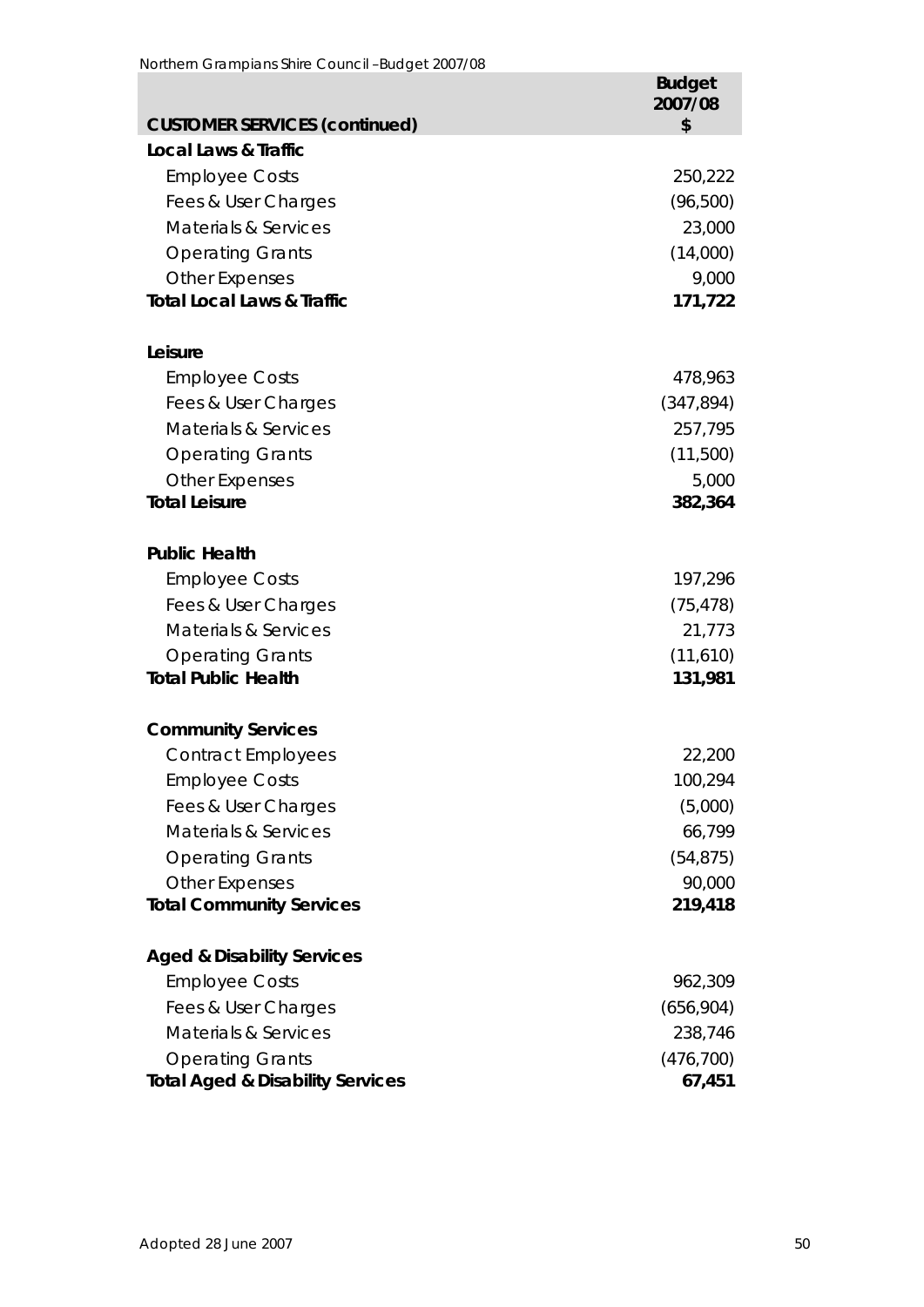|                                      | <b>Budget</b><br>2007/08 |
|--------------------------------------|--------------------------|
| <b>CUSTOMER SERVICES (continued)</b> | \$                       |
| <b>Senior Citizens</b>               |                          |
| Fees & User Charges                  | (5,500)                  |
| <b>Materials &amp; Services</b>      | 6,720                    |
| <b>Operating Grants</b>              | (16, 200)                |
| <b>Total Senior Citizens</b>         | (14,980)                 |
| <b>Children's Services</b>           |                          |
| <b>Contract Employees</b>            | 112,370                  |
| Contributions                        | (252, 100)               |
| <b>Employee Costs</b>                | 1,217,571                |
| Fees & User Charges                  | (566, 925)               |
| <b>Materials &amp; Services</b>      | 198,570                  |
| <b>Operating Grants</b>              | (284, 400)               |
| <b>Total Children's Services</b>     | 425,086                  |
| <b>Family Day Care</b>               |                          |
| Fees & User Charges                  | (130,000)                |
| <b>Materials &amp; Services</b>      | 235,000                  |
| <b>Operating Grants</b>              | (115,000)                |
| <b>Total Family Day Care</b>         | (10,000)                 |
| Kindergarten                         |                          |
| <b>Employee Costs</b>                | 110,721                  |
| Fees & User Charges                  | (17,000)                 |
| Materials & Services                 | 7,340                    |
| <b>Operating Grants</b>              | (78,000)                 |
| <b>Total Kindergarten</b>            | 23,061                   |
| <b>TOTAL CUSTOMER SERVICES</b>       | 5,401,812                |